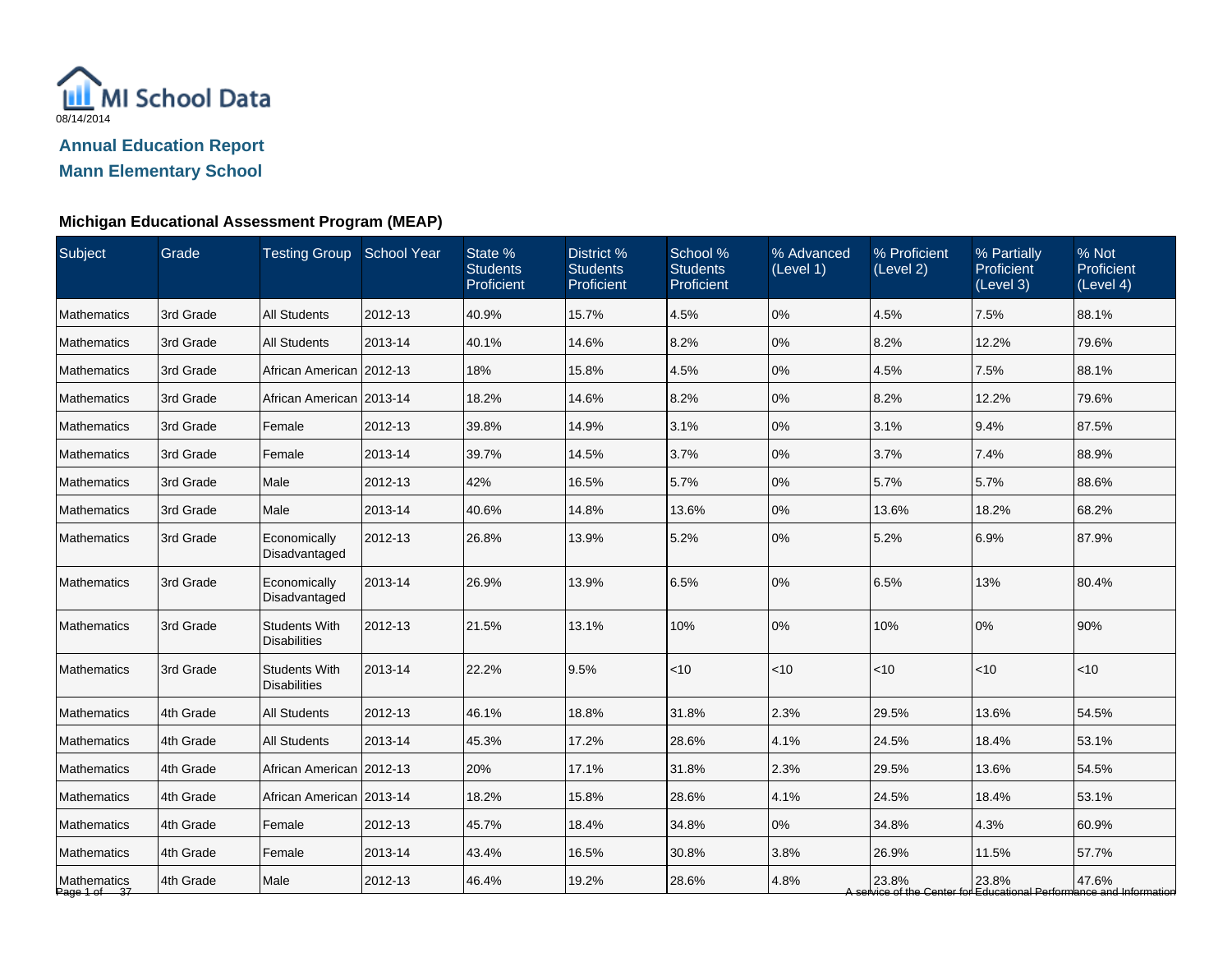

| Subject            | Grade     | Testing Group School Year                   |         | State %<br>Students<br>Proficient | District %<br><b>Students</b><br>Proficient | School %<br>Students<br>Proficient | % Advanced<br>(Level 1) | % Proficient<br>(Level 2) | % Partially<br>Proficient<br>(Level 3) | % Not<br>Proficient<br>(Level 4) |
|--------------------|-----------|---------------------------------------------|---------|-----------------------------------|---------------------------------------------|------------------------------------|-------------------------|---------------------------|----------------------------------------|----------------------------------|
| Mathematics        | 4th Grade | Male                                        | 2013-14 | 47.2%                             | 18%                                         | 26.1%                              | 4.3%                    | 21.7%                     | 26.1%                                  | 47.8%                            |
| <b>Mathematics</b> | 4th Grade | Economically<br>Disadvantaged               | 2012-13 | 31.1%                             | 17.4%                                       | 31.7%                              | 2.4%                    | 29.3%                     | 14.6%                                  | 53.7%                            |
| Mathematics        | 4th Grade | Economically<br>Disadvantaged               | 2013-14 | 29.5%                             | 16.7%                                       | 28.9%                              | 4.4%                    | 24.4%                     | 20%                                    | 51.1%                            |
| <b>Mathematics</b> | 4th Grade | English<br>Language<br>Learners             | 2012-13 | 24.4%                             | 26.5%                                       | < 10                               | < 10                    | $<10$                     | $<10$                                  | < 10                             |
| Mathematics        | 4th Grade | <b>Students With</b><br><b>Disabilities</b> | 2012-13 | 23%                               | 7%                                          | < 10                               | < 10                    | < 10                      | $\vert$ < 10                           | < 10                             |
| <b>Mathematics</b> | 4th Grade | <b>Students With</b><br><b>Disabilities</b> | 2013-14 | 23.2%                             | 10.6%                                       | < 10                               | < 10                    | $<$ 10                    | $<10$                                  | < 10                             |
| Mathematics        | 5th Grade | <b>All Students</b>                         | 2012-13 | 45.7%                             | 17%                                         | 24.1%                              | 1.9%                    | 22.2%                     | 24.1%                                  | 51.9%                            |
| <b>Mathematics</b> | 5th Grade | <b>All Students</b>                         | 2013-14 | 45.2%                             | 15.4%                                       | 31.8%                              | 0%                      | 31.8%                     | 29.5%                                  | 38.6%                            |
| Mathematics        | 5th Grade | African American 2012-13                    |         | 20.5%                             | 15.4%                                       | 24.5%                              | 1.9%                    | 22.6%                     | 22.6%                                  | 52.8%                            |
| <b>Mathematics</b> | 5th Grade | African American   2013-14                  |         | 20%                               | 15.3%                                       | 31.8%                              | 0%                      | 31.8%                     | 29.5%                                  | 38.6%                            |
| <b>Mathematics</b> | 5th Grade | White                                       | 2012-13 | 52.4%                             | 21.1%                                       | < 10                               | < 10                    | $<$ 10                    | < 10                                   | $<$ 10                           |
| Mathematics        | 5th Grade | Female                                      | 2012-13 | 43.9%                             | 15.7%                                       | 32.1%                              | 0%                      | 32.1%                     | 25%                                    | 42.9%                            |
| <b>Mathematics</b> | 5th Grade | Female                                      | 2013-14 | 44.7%                             | 14.4%                                       | 30.4%                              | 0%                      | 30.4%                     | 34.8%                                  | 34.8%                            |
| Mathematics        | 5th Grade | Male                                        | 2012-13 | 47.5%                             | 18.4%                                       | 15.4%                              | 3.8%                    | 11.5%                     | 23.1%                                  | 61.5%                            |
| <b>Mathematics</b> | 5th Grade | Male                                        | 2013-14 | 45.7%                             | 16.5%                                       | 33.3%                              | 0%                      | 33.3%                     | 23.8%                                  | 42.9%                            |
| Mathematics        | 5th Grade | Economically<br>Disadvantaged               | 2012-13 | 30.3%                             | 15.7%                                       | 26.5%                              | 2%                      | 24.5%                     | 20.4%                                  | 53.1%                            |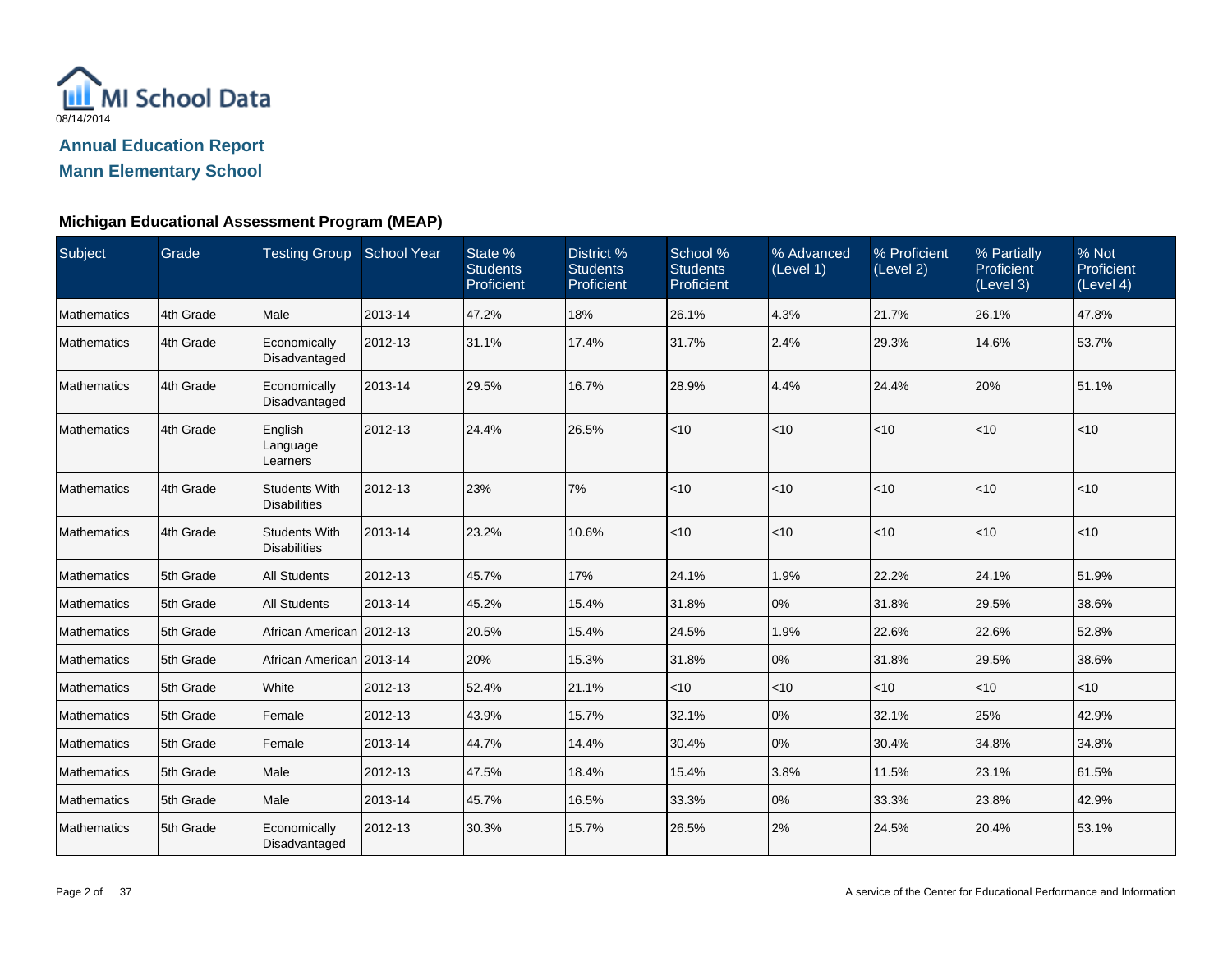

#### **Michigan Educational Assessment Program (MEAP)**

| Subject            | <b>Grade</b> | <b>Testing Group School Year</b>            |         | State %<br><b>Students</b><br>Proficient | District %<br><b>Students</b><br>Proficient | School %<br><b>Students</b><br>Proficient | % Advanced<br>(Level 1) | % Proficient<br>(Level 2) | % Partially<br><b>Proficient</b><br>(Level 3) | % Not<br>Proficient<br>(Level 4) |
|--------------------|--------------|---------------------------------------------|---------|------------------------------------------|---------------------------------------------|-------------------------------------------|-------------------------|---------------------------|-----------------------------------------------|----------------------------------|
| Mathematics        | 5th Grade    | Economically<br>Disadvantaged               | 2013-14 | 29.5%                                    | 13.6%                                       | 30.8%                                     | 0%                      | 30.8%                     | 33.3%                                         | 35.9%                            |
| Mathematics        | 5th Grade    | <b>Students With</b><br><b>Disabilities</b> | 2012-13 | 19.9%                                    | 10.2%                                       | $<10$                                     | < 10                    | < 10                      | $<$ 10                                        | $<$ 10                           |
| <b>Mathematics</b> | 5th Grade    | <b>Students With</b><br><b>Disabilities</b> | 2013-14 | 20%                                      | 5.1%                                        | < 10                                      | < 10                    | $ $ < 10                  | $<$ 10                                        | $<$ 10                           |
| Reading            | 3rd Grade    | <b>All Students</b>                         | 2012-13 | 66.5%                                    | 42.7%                                       | 35.3%                                     | 0%                      | 35.3%                     | 41.2%                                         | 23.5%                            |
| Reading            | 3rd Grade    | <b>All Students</b>                         | 2013-14 | 61.3%                                    | 35.3%                                       | 18.4%                                     | 2%                      | 16.3%                     | 69.4%                                         | 12.2%                            |
| Reading            | 3rd Grade    | African American 2012-13                    |         | 44.8%                                    | 43.2%                                       | 35.3%                                     | 0%                      | 35.3%                     | 41.2%                                         | 23.5%                            |
| Reading            | 3rd Grade    | African American   2013-14                  |         | 37.3%                                    | 36.2%                                       | 18.4%                                     | 2%                      | 16.3%                     | 69.4%                                         | 12.2%                            |
| Reading            | 3rd Grade    | Female                                      | 2012-13 | 70.2%                                    | 45.7%                                       | 34.4%                                     | 0%                      | 34.4%                     | 46.9%                                         | 18.8%                            |
| Reading            | 3rd Grade    | Female                                      | 2013-14 | 64.1%                                    | 37%                                         | 18.5%                                     | 0%                      | 18.5%                     | 66.7%                                         | 14.8%                            |
| Reading            | 3rd Grade    | Male                                        | 2012-13 | 63%                                      | 39.7%                                       | 36.1%                                     | 0%                      | 36.1%                     | 36.1%                                         | 27.8%                            |
| Reading            | 3rd Grade    | Male                                        | 2013-14 | 58.6%                                    | 33.8%                                       | 18.2%                                     | 4.5%                    | 13.6%                     | 72.7%                                         | 9.1%                             |
| Reading            | 3rd Grade    | Economically<br>Disadvantaged               | 2012-13 | 53.8%                                    | 40.5%                                       | 32.8%                                     | 0%                      | 32.8%                     | 44.8%                                         | 22.4%                            |
| Reading            | 3rd Grade    | Economically<br>Disadvantaged               | 2013-14 | 47.9%                                    | 34.4%                                       | 19.6%                                     | 2.2%                    | 17.4%                     | 69.6%                                         | 10.9%                            |
| Reading            | 3rd Grade    | <b>Students With</b><br><b>Disabilities</b> | 2012-13 | 37.9%                                    | 31.2%                                       | 30%                                       | 0%                      | 30%                       | 10%                                           | 60%                              |
| Reading            | 3rd Grade    | <b>Students With</b><br><b>Disabilities</b> | 2013-14 | 35.1%                                    | 21%                                         | $<10$                                     | < 10                    | $<$ 10                    | $<$ 10                                        | $<$ 10                           |
| Reading            | 4th Grade    | <b>All Students</b>                         | 2012-13 | 68.1%                                    | 40.7%                                       | 31.8%                                     | 0%                      | 31.8%                     | 52.3%                                         | 15.9%                            |
| Reading            | 4th Grade    | <b>All Students</b>                         | 2013-14 | 70%                                      | 42.6%                                       | 36.7%                                     | 2%                      | 34.7%                     | 46.9%                                         | 16.3%                            |

A service of the Center for Educational Performance and Information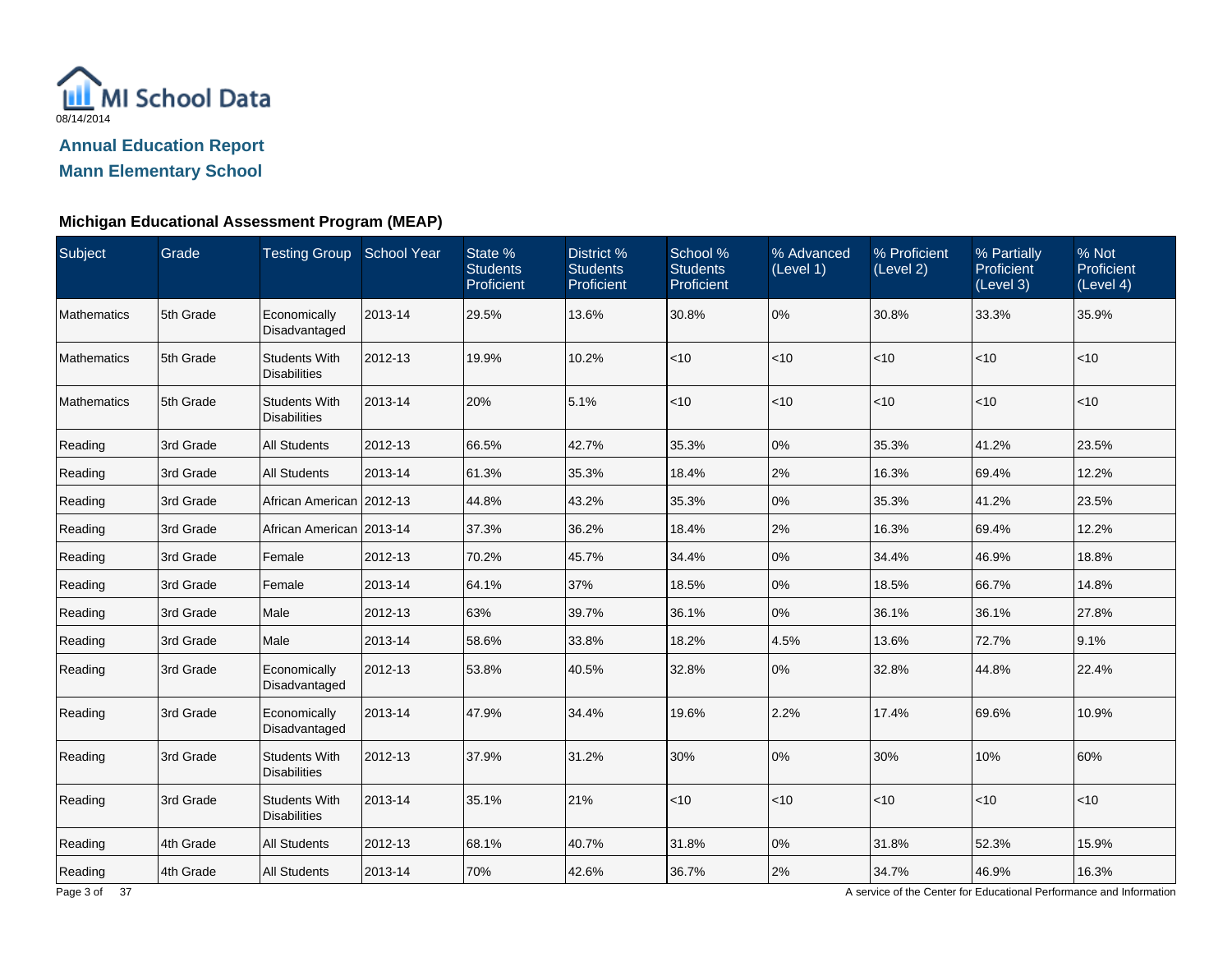

| <b>Subject</b>          | Grade     | <b>Testing Group School Year</b>            |         | State %<br><b>Students</b><br>Proficient | District %<br><b>Students</b><br>Proficient | School %<br><b>Students</b><br>Proficient | % Advanced<br>(Level 1) | % Proficient<br>(Level 2) | % Partially<br>Proficient<br>(Level 3) | % Not<br>Proficient<br>(Level 4)                                                                              |
|-------------------------|-----------|---------------------------------------------|---------|------------------------------------------|---------------------------------------------|-------------------------------------------|-------------------------|---------------------------|----------------------------------------|---------------------------------------------------------------------------------------------------------------|
| Reading                 | 4th Grade | African American 2012-13                    |         | 43%                                      | 39.6%                                       | 31.8%                                     | 0%                      | 31.8%                     | 52.3%                                  | 15.9%                                                                                                         |
| Reading                 | 4th Grade | African American 2013-14                    |         | 47.6%                                    | 41.8%                                       | 36.7%                                     | 2%                      | 34.7%                     | 46.9%                                  | 16.3%                                                                                                         |
| Reading                 | 4th Grade | Female                                      | 2012-13 | 71.1%                                    | 43.7%                                       | 30.4%                                     | 0%                      | 30.4%                     | 47.8%                                  | 21.7%                                                                                                         |
| Reading                 | 4th Grade | Female                                      | 2013-14 | 73%                                      | 46.6%                                       | 46.2%                                     | 0%                      | 46.2%                     | 42.3%                                  | 11.5%                                                                                                         |
| Reading                 | 4th Grade | Male                                        | 2012-13 | 65.1%                                    | 37.7%                                       | 33.3%                                     | 0%                      | 33.3%                     | 57.1%                                  | 9.5%                                                                                                          |
| Reading                 | 4th Grade | Male                                        | 2013-14 | 67%                                      | 38.7%                                       | 26.1%                                     | 4.3%                    | 21.7%                     | 52.2%                                  | 21.7%                                                                                                         |
| Reading                 | 4th Grade | Economically<br>Disadvantaged               | 2012-13 | 55.1%                                    | 38.7%                                       | 31.7%                                     | 0%                      | 31.7%                     | 56.1%                                  | 12.2%                                                                                                         |
| Reading                 | 4th Grade | Economically<br>Disadvantaged               | 2013-14 | 57.3%                                    | 40.9%                                       | 40%                                       | 2.2%                    | 37.8%                     | 44.4%                                  | 15.6%                                                                                                         |
| Reading                 | 4th Grade | English<br>Language<br>Learners             | 2012-13 | 39.1%                                    | 46.4%                                       | $<10$                                     | < 10                    | $<$ 10                    | $<$ 10                                 | $<$ 10                                                                                                        |
| Reading                 | 4th Grade | <b>Students With</b><br><b>Disabilities</b> | 2012-13 | 38.3%                                    | 22.1%                                       | < 10                                      | < 10                    | < 10                      | < 10                                   | $<$ 10                                                                                                        |
| Reading                 | 4th Grade | <b>Students With</b><br><b>Disabilities</b> | 2013-14 | 41.6%                                    | 24.1%                                       | < 10                                      | < 10                    | < 10                      | $<$ 10                                 | $<$ 10                                                                                                        |
| Reading                 | 5th Grade | <b>All Students</b>                         | 2012-13 | 70.4%                                    | 44.5%                                       | 37%                                       | 1.9%                    | 35.2%                     | 31.5%                                  | 31.5%                                                                                                         |
| Reading                 | 5th Grade | <b>All Students</b>                         | 2013-14 | 71.7%                                    | 43.6%                                       | 47.7%                                     | 4.5%                    | 43.2%                     | 34.1%                                  | 18.2%                                                                                                         |
| Reading                 | 5th Grade | African American 2012-13                    |         | 47.8%                                    | 44.3%                                       | 37.7%                                     | 1.9%                    | 35.8%                     | 30.2%                                  | 32.1%                                                                                                         |
| Reading                 | 5th Grade | African American 2013-14                    |         | 48.7%                                    | 43%                                         | 47.7%                                     | 4.5%                    | 43.2%                     | 34.1%                                  | 18.2%                                                                                                         |
| Reading                 | 5th Grade | White                                       | 2012-13 | 76.9%                                    | 44.1%                                       | < 10                                      | $<$ 10                  | $<$ 10                    | <10                                    | <10                                                                                                           |
| Reading                 | 5th Grade | Female                                      | 2012-13 | 74.1%                                    | 48.2%                                       | 46.4%                                     | 3.6%                    | 42.9%                     | 32.1%                                  | 21.4%                                                                                                         |
| Reading<br>Page 4 of 37 | 5th Grade | Female                                      | 2013-14 | 74.2%                                    | 46.1%                                       | 52.2%                                     | 4.3%                    |                           |                                        | 47.8%   47.8%   47.8%   47.8%   50.4%   50.4%   50.4%   50.4%   50.4%   50.4%   50.4%   50.5%   50.5%   50.5% |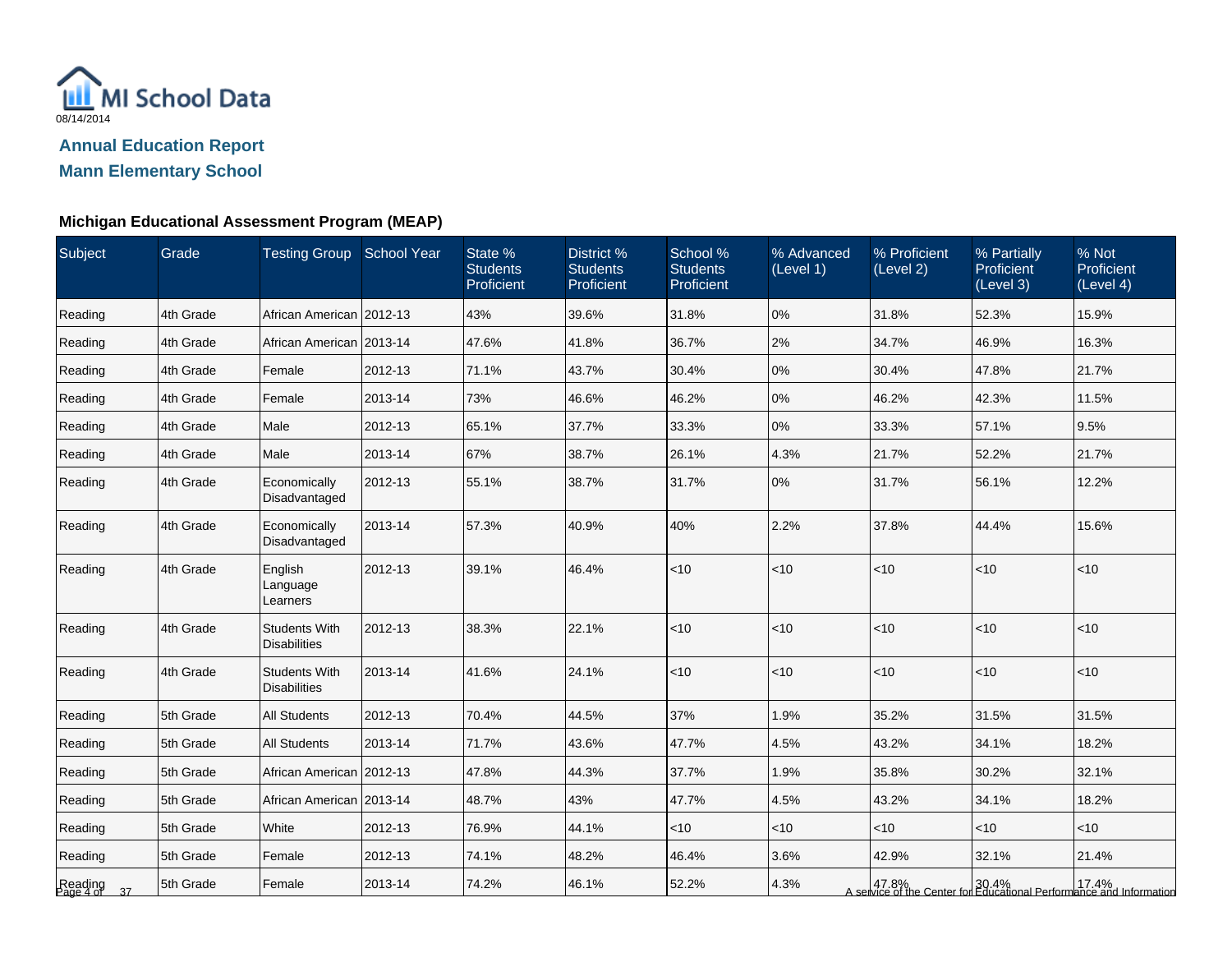

| Subject | Grade     | Testing Group School Year                   |         | State %<br><b>Students</b><br>Proficient | District %<br><b>Students</b><br>Proficient | School %<br><b>Students</b><br>Proficient | % Advanced<br>(Level 1) | % Proficient<br>(Level 2) | % Partially<br>Proficient<br>(Level 3) | % Not<br>Proficient<br>(Level 4) |
|---------|-----------|---------------------------------------------|---------|------------------------------------------|---------------------------------------------|-------------------------------------------|-------------------------|---------------------------|----------------------------------------|----------------------------------|
| Reading | 5th Grade | Male                                        | 2012-13 | 66.8%                                    | 40.8%                                       | 26.9%                                     | 0%                      | 26.9%                     | 30.8%                                  | 42.3%                            |
| Reading | 5th Grade | Male                                        | 2013-14 | 69.2%                                    | 41%                                         | 42.9%                                     | 4.8%                    | 38.1%                     | 38.1%                                  | 19%                              |
| Reading | 5th Grade | Economically<br>Disadvantaged               | 2012-13 | 57.9%                                    | 42.6%                                       | 36.7%                                     | 2%                      | 34.7%                     | 30.6%                                  | 32.7%                            |
| Reading | 5th Grade | Economically<br>Disadvantaged               | 2013-14 | 59.4%                                    | 41.1%                                       | 48.7%                                     | 5.1%                    | 43.6%                     | 30.8%                                  | 20.5%                            |
| Reading | 5th Grade | <b>Students With</b><br><b>Disabilities</b> | 2012-13 | 36.6%                                    | 19.9%                                       | < 10                                      | < 10                    | $ $ < 10                  | < 10                                   | $<$ 10                           |
| Reading | 5th Grade | <b>Students With</b><br><b>Disabilities</b> | 2013-14 | 41.1%                                    | 24%                                         | $<$ 10                                    | < 10                    | $<$ 10                    | $<$ 10                                 | $<$ 10                           |
| Science | 5th Grade | <b>All Students</b>                         | 2012-13 | 13.1%                                    | 2.3%                                        | 0%                                        | 0%                      | 0%                        | 5.2%                                   | 94.8%                            |
| Science | 5th Grade | <b>All Students</b>                         | 2013-14 | 16.8%                                    | 2.9%                                        | 0%                                        | 0%                      | 0%                        | 13.6%                                  | 86.4%                            |
| Science | 5th Grade | African American 2012-13                    |         | 2.6%                                     | 2.4%                                        | 0%                                        | 0%                      | 0%                        | 5.3%                                   | 94.7%                            |
| Science | 5th Grade | African American 2013-14                    |         | 3.3%                                     | 2.9%                                        | 0%                                        | 0%                      | $10\%$                    | 13.6%                                  | 86.4%                            |
| Science | 5th Grade | White                                       | 2012-13 | 16%                                      | 2%                                          | $<10$                                     | < 10                    | $<$ 10                    | $<$ 10                                 | $<$ 10                           |
| Science | 5th Grade | Female                                      | 2012-13 | 11.6%                                    | 1.7%                                        | 0%                                        | 0%                      | 0%                        | 3.4%                                   | 96.6%                            |
| Science | 5th Grade | Female                                      | 2013-14 | 15.9%                                    | 2.9%                                        | 0%                                        | 0%                      | 0%                        | 13%                                    | 87%                              |
| Science | 5th Grade | Male                                        | 2012-13 | 14.5%                                    | 2.8%                                        | 0%                                        | 0%                      | 0%                        | 6.9%                                   | 93.1%                            |
| Science | 5th Grade | Male                                        | 2013-14 | 17.7%                                    | 2.9%                                        | 0%                                        | 0%                      | 0%                        | 14.3%                                  | 85.7%                            |
| Science | 5th Grade | Economically<br>Disadvantaged               | 2012-13 | 5.8%                                     | 1.9%                                        | 0%                                        | 0%                      | 0%                        | 3.8%                                   | 96.2%                            |
| Science | 5th Grade | Economically<br>Disadvantaged               | 2013-14 | 8%                                       | 2.4%                                        | 0%                                        | 0%                      | 0%                        | 12.8%                                  | 87.2%                            |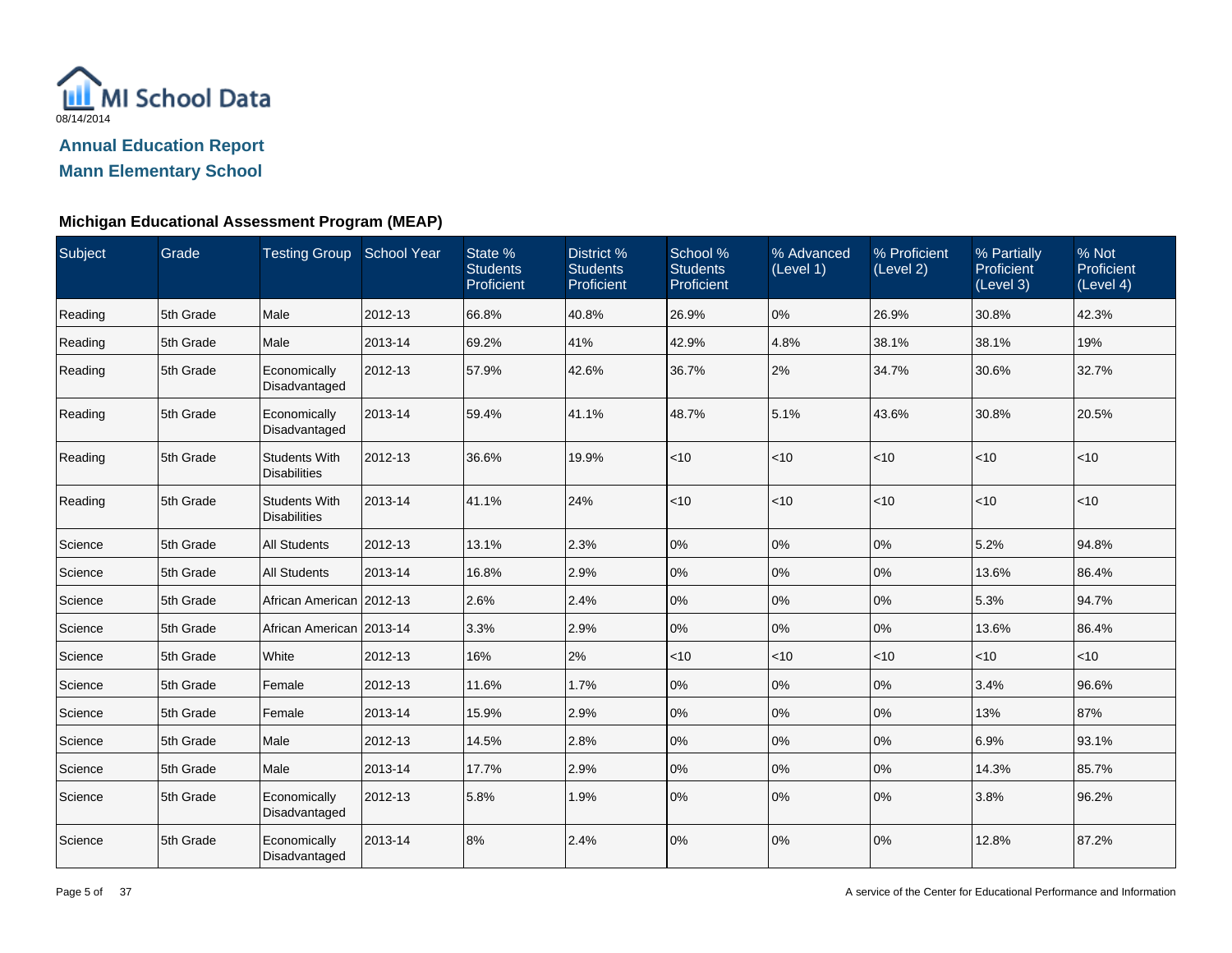

**Mann Elementary School**

| Subject | Grade     | Testing Group School Year     |         | State %<br><b>Students</b><br>Proficient | District %<br><b>Students</b><br>Proficient | School %<br><b>Students</b><br><b>Proficient</b> | % Advanced<br>(Level 1) | % Proficient<br>(Level 2) | % Partially<br>Proficient<br>(Level 3) | % Not<br>Proficient<br>(Level 4) |
|---------|-----------|-------------------------------|---------|------------------------------------------|---------------------------------------------|--------------------------------------------------|-------------------------|---------------------------|----------------------------------------|----------------------------------|
| Science | 5th Grade | Students With<br>Disabilities | 2012-13 | 4.1%                                     | 1.5%                                        | < 10                                             | $ $ < 10                | $<$ 10                    | $\leq 10$                              | l<10                             |
| Science | 5th Grade | Students With<br>Disabilities | 2013-14 | 5.6%                                     | 2.4%                                        | < 10                                             | $ $ < 10                | $<$ 10                    | $\leq 10$                              | l<10                             |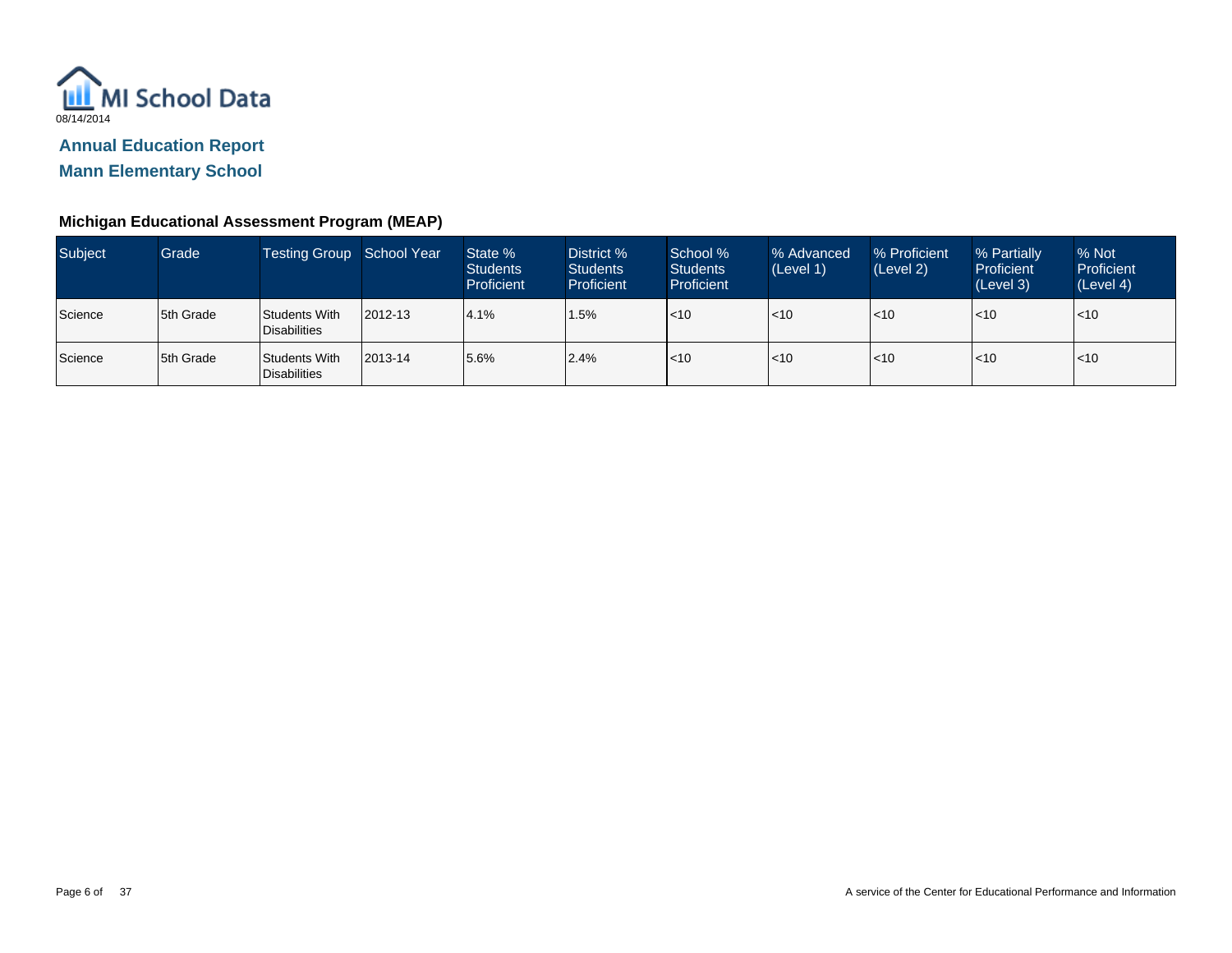

### **Michigan Merit Examination (MME)**

| Subject | Grade | Testing Group School Year |  | State %<br>Students<br>Proficient | District %<br>Students <sup>®</sup><br><b>Proficient</b> | School %<br><b>Students</b><br>Proficient <sup>1</sup> | % Advanced<br>(Level 1) | % Proficient<br>(Level 2) | % Partially<br><b>Proficient</b><br>(Level 3) | % Not<br><b>Proficient</b><br>(Level 4) |
|---------|-------|---------------------------|--|-----------------------------------|----------------------------------------------------------|--------------------------------------------------------|-------------------------|---------------------------|-----------------------------------------------|-----------------------------------------|
|---------|-------|---------------------------|--|-----------------------------------|----------------------------------------------------------|--------------------------------------------------------|-------------------------|---------------------------|-----------------------------------------------|-----------------------------------------|

No Data to Display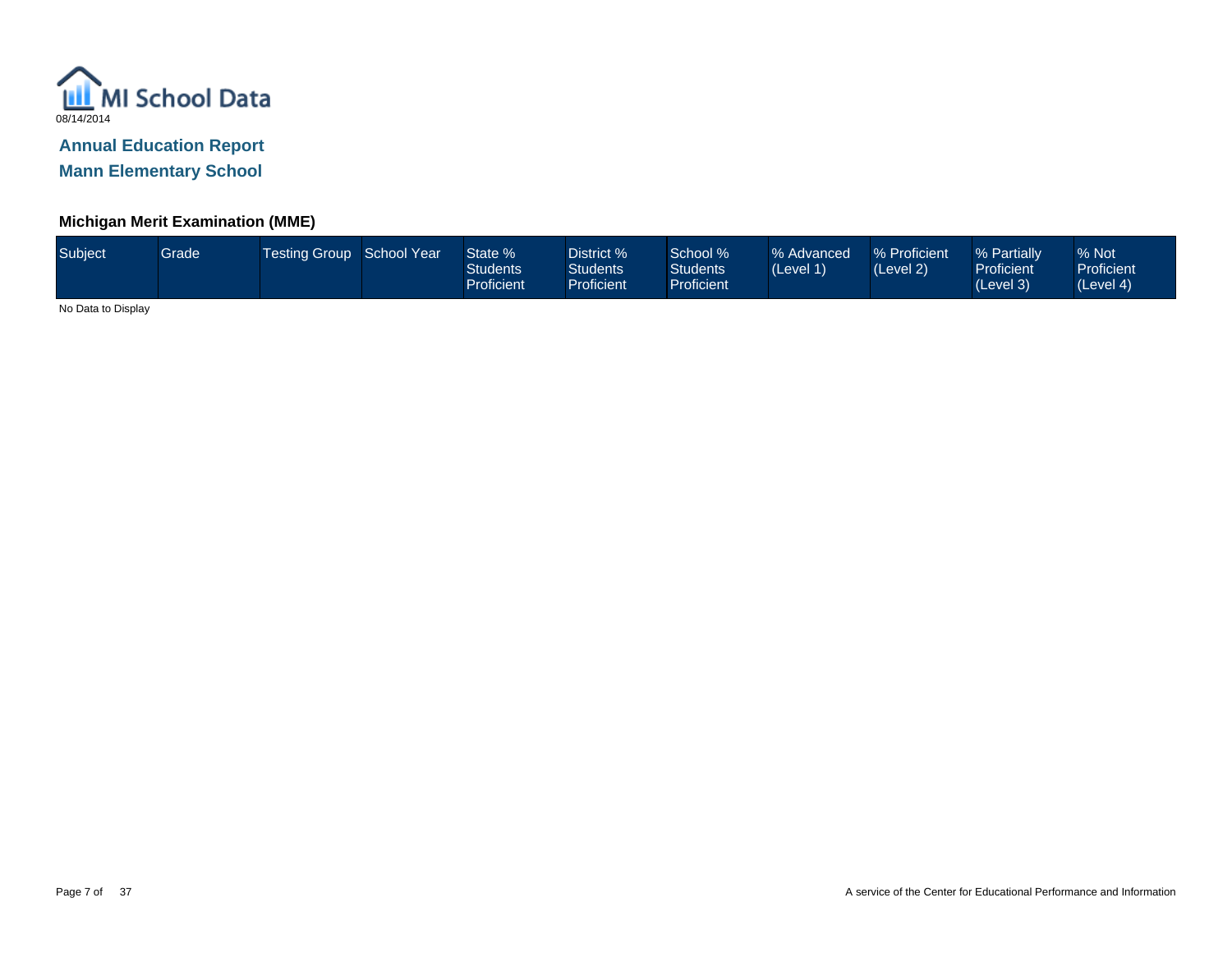

### **Michigan Educational Assessment Program Access (MEAP - Access)**

| Subject                     | Grade     | <b>Testing Group</b>          | School Year | State %<br><b>Students</b><br>Proficient | District %<br><b>Students</b><br>Proficient | School %<br><b>Students</b><br>Proficient | % Exceeded | % Met  | % Progressing                                                               |
|-----------------------------|-----------|-------------------------------|-------------|------------------------------------------|---------------------------------------------|-------------------------------------------|------------|--------|-----------------------------------------------------------------------------|
| <b>Mathematics</b>          | 4th Grade | <b>All Students</b>           | 2012-13     | 57.5%                                    | 48.8%                                       | 100%                                      | 50%        | 50%    | 0%                                                                          |
| Mathematics                 | 4th Grade | <b>All Students</b>           | 2013-14     | 55.3%                                    | 49.7%                                       | 50%                                       | 0%         | 50%    | 50%                                                                         |
| Mathematics                 | 4th Grade | African American              | 2012-13     | 47%                                      | 50.4%                                       | 100%                                      | 50%        | 50%    | 0%                                                                          |
| Mathematics                 | 4th Grade | African American              | 2013-14     | 46.3%                                    | 53.1%                                       | 50%                                       | 0%         | 50%    | 50%                                                                         |
| Mathematics                 | 4th Grade | Female                        | 2012-13     | 56.8%                                    | 60%                                         | $<$ 10                                    | $<$ 10     | $<$ 10 | $<$ 10                                                                      |
| Mathematics                 | 4th Grade | Female                        | 2013-14     | 53.7%                                    | 54.7%                                       | < 10                                      | $<$ 10     | < 10   | <10                                                                         |
| Mathematics                 | 4th Grade | Male                          | 2012-13     | 57.9%                                    | 42.6%                                       | < 10                                      | $<$ 10     | < 10   | < 10                                                                        |
| Mathematics                 | 4th Grade | Male                          | 2013-14     | 56.2%                                    | 47.1%                                       | $<10$                                     | $<$ 10     | < 10   | <10                                                                         |
| <b>Mathematics</b>          | 4th Grade | Economically<br>Disadvantaged | 2012-13     | 55.5%                                    | 50%                                         | $<10$                                     | $<$ 10     | < 10   | < 10                                                                        |
| <b>Mathematics</b>          | 4th Grade | Economically<br>Disadvantaged | 2013-14     | 53.4%                                    | 50%                                         | 50%                                       | 0%         | 50%    | 50%                                                                         |
| Mathematics                 | 5th Grade | <b>All Students</b>           | 2012-13     | 58.5%                                    | 49%                                         | 75%                                       | 25%        | 50%    | 25%                                                                         |
| Mathematics                 | 5th Grade | <b>All Students</b>           | 2013-14     | 56.8%                                    | 51.3%                                       | < 10                                      | $<$ 10     | < 10   | < 10                                                                        |
| Mathematics                 | 5th Grade | African American              | 2012-13     | 47.4%                                    | 48.8%                                       | 75%                                       | 25%        | 50%    | 25%                                                                         |
| Mathematics                 | 5th Grade | African American              | 2013-14     | 44.8%                                    | 51.3%                                       | $<$ 10                                    | $<$ 10     | $<$ 10 | $<$ 10                                                                      |
| Mathematics                 | 5th Grade | Female                        | 2012-13     | 55.1%                                    | 53.6%                                       | < 10                                      | $<$ 10     | $<$ 10 | $<$ 10                                                                      |
| Mathematics                 | 5th Grade | Female                        | 2013-14     | 53.3%                                    | 46.6%                                       | < 10                                      | $<$ 10     | < 10   | $<$ 10                                                                      |
| <b>Mathematics</b>          | 5th Grade | Male                          | 2012-13     | 60.4%                                    | 46.5%                                       | 66.7%                                     | 33.3%      | 33.3%  | 33.3%                                                                       |
| Mathematics                 | 5th Grade | Economically<br>Disadvantaged | 2012-13     | 55.7%                                    | 49.4%                                       | 75%                                       | 25%        | 50%    | 25%                                                                         |
| Mathematics<br>Page 8 of 37 | 5th Grade | Economically<br>Disadvantaged | 2013-14     | 54.1%                                    | 51.2%                                       | <10                                       | <10        | < 10   | < 10<br>A service of the Center for Educational Performance and Information |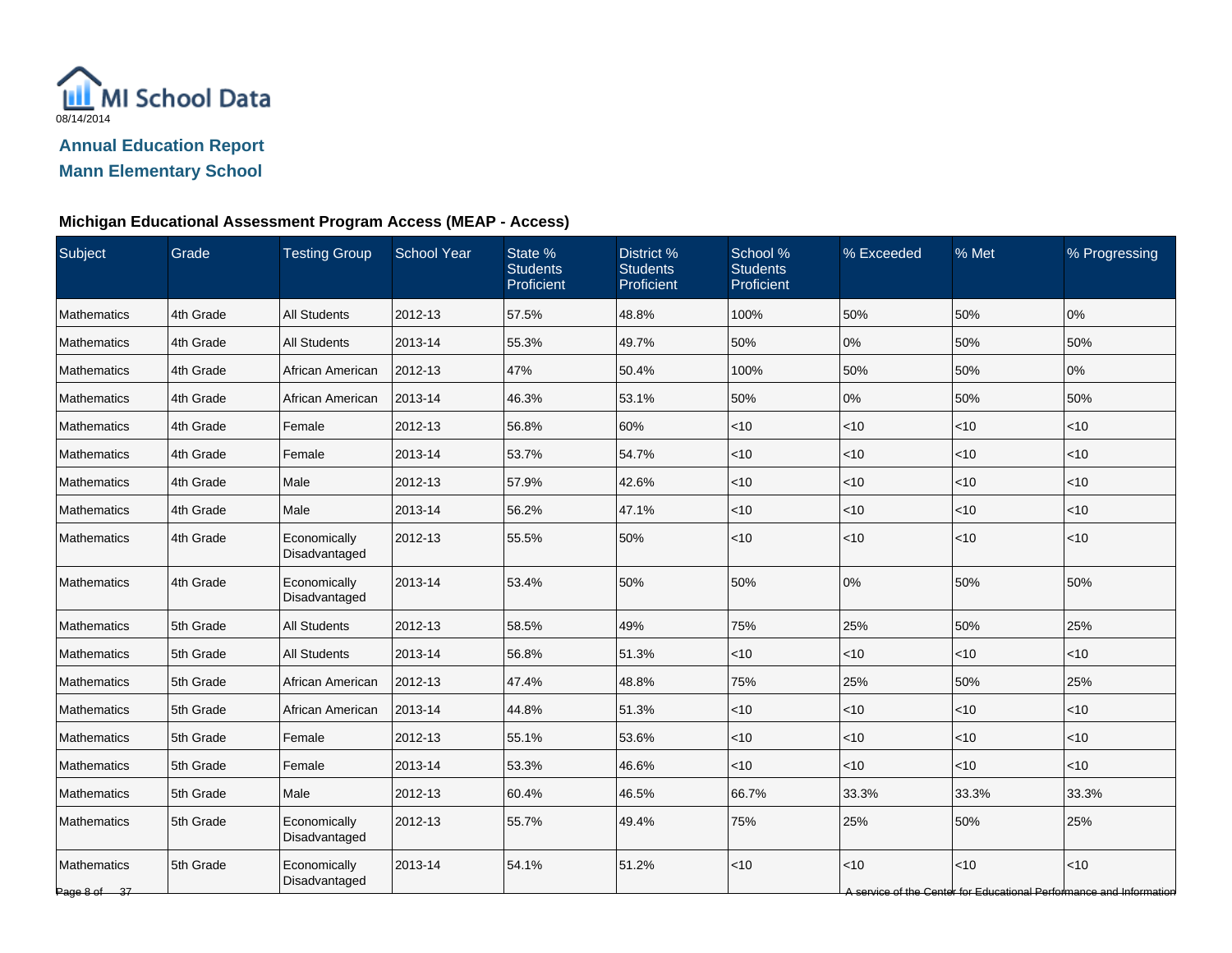

### **Michigan Educational Assessment Program Access (MEAP - Access)**

| Subject                 | Grade     | <b>Testing Group</b>          | <b>School Year</b> | State %<br><b>Students</b><br>Proficient | District %<br><b>Students</b><br>Proficient | School %<br><b>Students</b><br>Proficient | % Exceeded | % Met        | % Progressing                                                              |
|-------------------------|-----------|-------------------------------|--------------------|------------------------------------------|---------------------------------------------|-------------------------------------------|------------|--------------|----------------------------------------------------------------------------|
| Reading                 | 4th Grade | <b>All Students</b>           | 2012-13            | 46.3%                                    | 39.9%                                       | 50%                                       | 0%         | 50%          | 50%                                                                        |
| Reading                 | 4th Grade | <b>All Students</b>           | 2013-14            | 45.6%                                    | 39.9%                                       | $0\%$                                     | 0%         | 0%           | 100%                                                                       |
| Reading                 | 4th Grade | African American              | 2012-13            | 36.3%                                    | 45.1%                                       | 50%                                       | 0%         | 50%          | 50%                                                                        |
| Reading                 | 4th Grade | African American              | 2013-14            | 35.2%                                    | 42%                                         | 0%                                        | 0%         | 0%           | 100%                                                                       |
| Reading                 | 4th Grade | Female                        | 2012-13            | 50.8%                                    | 45.8%                                       | $<$ 10                                    | $<$ 10     | $<$ 10       | $<$ 10                                                                     |
| Reading                 | 4th Grade | Female                        | 2013-14            | 46.2%                                    | 42.3%                                       | < 10                                      | $<$ 10     | $\vert$ < 10 | <10                                                                        |
| Reading                 | 4th Grade | Male                          | 2012-13            | 44%                                      | 36.7%                                       | < 10                                      | $<$ 10     | < 10         | <10                                                                        |
| Reading                 | 4th Grade | Male                          | 2013-14            | 45.4%                                    | 38.7%                                       | < 10                                      | $<$ 10     | $<10$        | <10                                                                        |
| Reading                 | 4th Grade | Economically<br>Disadvantaged | 2012-13            | 43.3%                                    | 38.9%                                       | <10                                       | $ $ < 10   | < 10         | < 10                                                                       |
| Reading                 | 4th Grade | Economically<br>Disadvantaged | 2013-14            | 41.3%                                    | 40%                                         | 0%                                        | 0%         | 0%           | 100%                                                                       |
| Reading                 | 5th Grade | <b>All Students</b>           | 2012-13            | 59.8%                                    | 53.3%                                       | 75%                                       | 25%        | 50%          | 25%                                                                        |
| Reading                 | 5th Grade | <b>All Students</b>           | 2013-14            | 59.8%                                    | 47.6%                                       | < 10                                      | $<$ 10     | < 10         | < 10                                                                       |
| Reading                 | 5th Grade | African American              | 2012-13            | 50.4%                                    | 53.4%                                       | 75%                                       | 25%        | 50%          | 25%                                                                        |
| Reading                 | 5th Grade | African American              | 2013-14            | 48.5%                                    | 48%                                         | $<$ 10                                    | $<$ 10     | $<$ 10       | $<$ 10                                                                     |
| Reading                 | 5th Grade | Female                        | 2012-13            | 64.2%                                    | 61.8%                                       | $<$ 10                                    | $<$ 10     | $<$ 10       | $<$ 10                                                                     |
| Reading                 | 5th Grade | Female                        | 2013-14            | 65.6%                                    | 55.9%                                       | < 10                                      | $<$ 10     | $ $ < 10     | <10                                                                        |
| Reading                 | 5th Grade | Male                          | 2012-13            | 57.4%                                    | 48.9%                                       | 66.7%                                     | 33.3%      | 33.3%        | 33.3%                                                                      |
| Reading                 | 5th Grade | Economically<br>Disadvantaged | 2012-13            | 58%                                      | 52%                                         | 75%                                       | 25%        | 50%          | 25%                                                                        |
| Reading<br>Page 9 of 37 | 5th Grade | Economically<br>Disadvantaged | 2013-14            | 56.9%                                    | 48.8%                                       | <10                                       | $ $ < 10   | < 10         | <10<br>A service of the Center for Educational Performance and Information |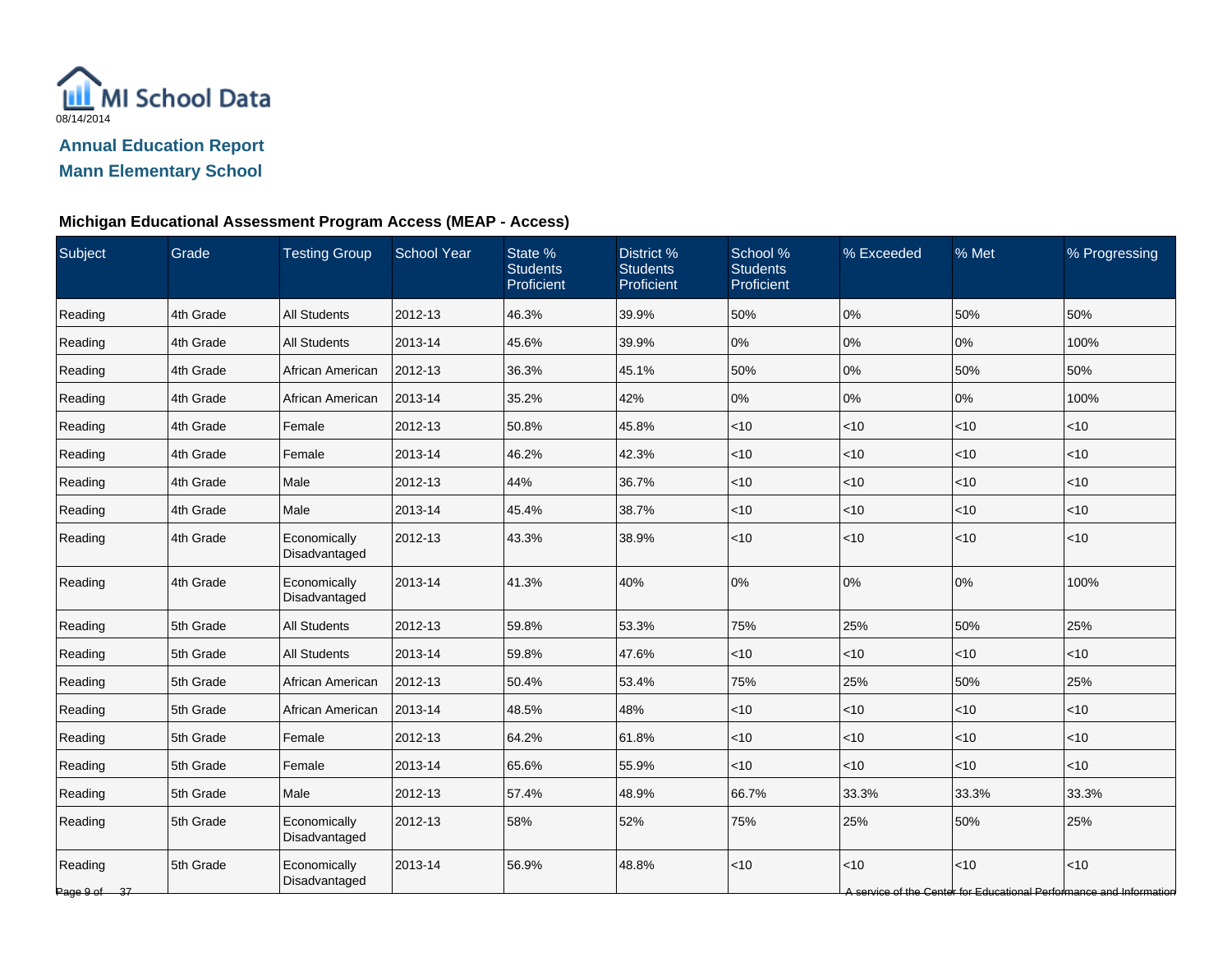

### **MI-Access Functional Independence**

| Subject                    | Grade     | <b>Testing Group</b>          | <b>School Year</b> | State %<br><b>Students</b><br>Proficient | District %<br><b>Students</b><br>Proficient | School %<br><b>Students</b><br>Proficient | % Surpassed<br>(Level 1) | % Attained<br>(Level 2) | % Emerging<br>(Level 3)                                                      |
|----------------------------|-----------|-------------------------------|--------------------|------------------------------------------|---------------------------------------------|-------------------------------------------|--------------------------|-------------------------|------------------------------------------------------------------------------|
| Mathematics                | 3rd Grade | <b>All Students</b>           | 2012-13            | 77.5%                                    | 62.7%                                       | $<$ 10                                    | < 10                     | < 10                    | < 10                                                                         |
| Reading                    | 3rd Grade | <b>All Students</b>           | 2012-13            | 81.7%                                    | 58.8%                                       | < 10                                      | $<$ 10                   | < 10                    | < 10                                                                         |
| <b>Mathematics</b>         | 3rd Grade | African American              | 2012-13            | 68.8%                                    | 63.8%                                       | < 10                                      | $<$ 10                   | < 10                    | < 10                                                                         |
| Reading                    | 3rd Grade | African American              | 2012-13            | 73.2%                                    | 59.3%                                       | < 10                                      | $<$ 10                   | < 10                    | $<$ 10                                                                       |
| <b>Mathematics</b>         | 3rd Grade | Male                          | 2012-13            | 77.8%                                    | 59.1%                                       | < 10                                      | $<$ 10                   | < 10                    | < 10                                                                         |
| Reading                    | 3rd Grade | Male                          | 2012-13            | 81.7%                                    | 54.5%                                       | $<$ 10                                    | $<$ 10                   | < 10                    | $<$ 10                                                                       |
| Mathematics                | 3rd Grade | Economically<br>Disadvantaged | 2012-13            | 78.5%                                    | 61.4%                                       | < 10                                      | $<$ 10                   | < 10                    | $<10$                                                                        |
| Reading                    | 3rd Grade | Economically<br>Disadvantaged | 2012-13            | 81.2%                                    | 58.6%                                       | <10                                       | $<$ 10                   | <10                     | < 10                                                                         |
| Mathematics                | 4th Grade | <b>All Students</b>           | 2012-13            | 79.4%                                    | 64.9%                                       | < 10                                      | $<$ 10                   | <10                     | < 10                                                                         |
| Mathematics                | 4th Grade | <b>All Students</b>           | 2013-14            | 81.3%                                    | 72.2%                                       | $<$ 10                                    | < 10                     | < 10                    | < 10                                                                         |
| Reading                    | 4th Grade | <b>All Students</b>           | 2012-13            | 75.1%                                    | 68%                                         | < 10                                      | $<$ 10                   | < 10                    | < 10                                                                         |
| Reading                    | 4th Grade | <b>All Students</b>           | 2013-14            | 76.5%                                    | 64.1%                                       | $<$ 10                                    | $<$ 10                   | < 10                    | $<$ 10                                                                       |
| Mathematics                | 4th Grade | African American              | 2012-13            | 76.4%                                    | 68.6%                                       | $<$ 10                                    | $<$ 10                   | < 10                    | $<$ 10                                                                       |
| Mathematics                | 4th Grade | African American              | 2013-14            | 76.6%                                    | 69.4%                                       | < 10                                      | $<$ 10                   | < 10                    | $<$ 10                                                                       |
| Reading                    | 4th Grade | African American              | 2012-13            | 75.6%                                    | 70.4%                                       | < 10                                      | $<$ 10                   | < 10                    | < 10                                                                         |
| Reading                    | 4th Grade | African American              | 2013-14            | 71.6%                                    | 64.8%                                       | $<$ 10                                    | < 10                     | < 10                    | $<$ 10                                                                       |
| <b>Mathematics</b>         | 4th Grade | Female                        | 2012-13            | 75.3%                                    | 60%                                         | $<$ 10                                    | $<$ 10                   | < 10                    | $<$ 10                                                                       |
| <b>Mathematics</b>         | 4th Grade | Female                        | 2013-14            | 77.8%                                    | 63.3%                                       | $<$ 10                                    | $<$ 10                   | < 10                    | $<$ 10                                                                       |
| Reading                    | 4th Grade | Female                        | 2012-13            | 74%                                      | 61.3%                                       | < 10                                      | $<$ 10                   | < 10                    | < 10                                                                         |
| Reading<br>Page 10 of $37$ | 4th Grade | Female                        | 2013-14            | 77.2%                                    | 62.1%                                       | $<$ 10                                    | < 10                     | <10                     | $<10$<br>A service of the Center for Educational Performance and Information |

age 10 o 37 A service of the Center for Educational Performance and Information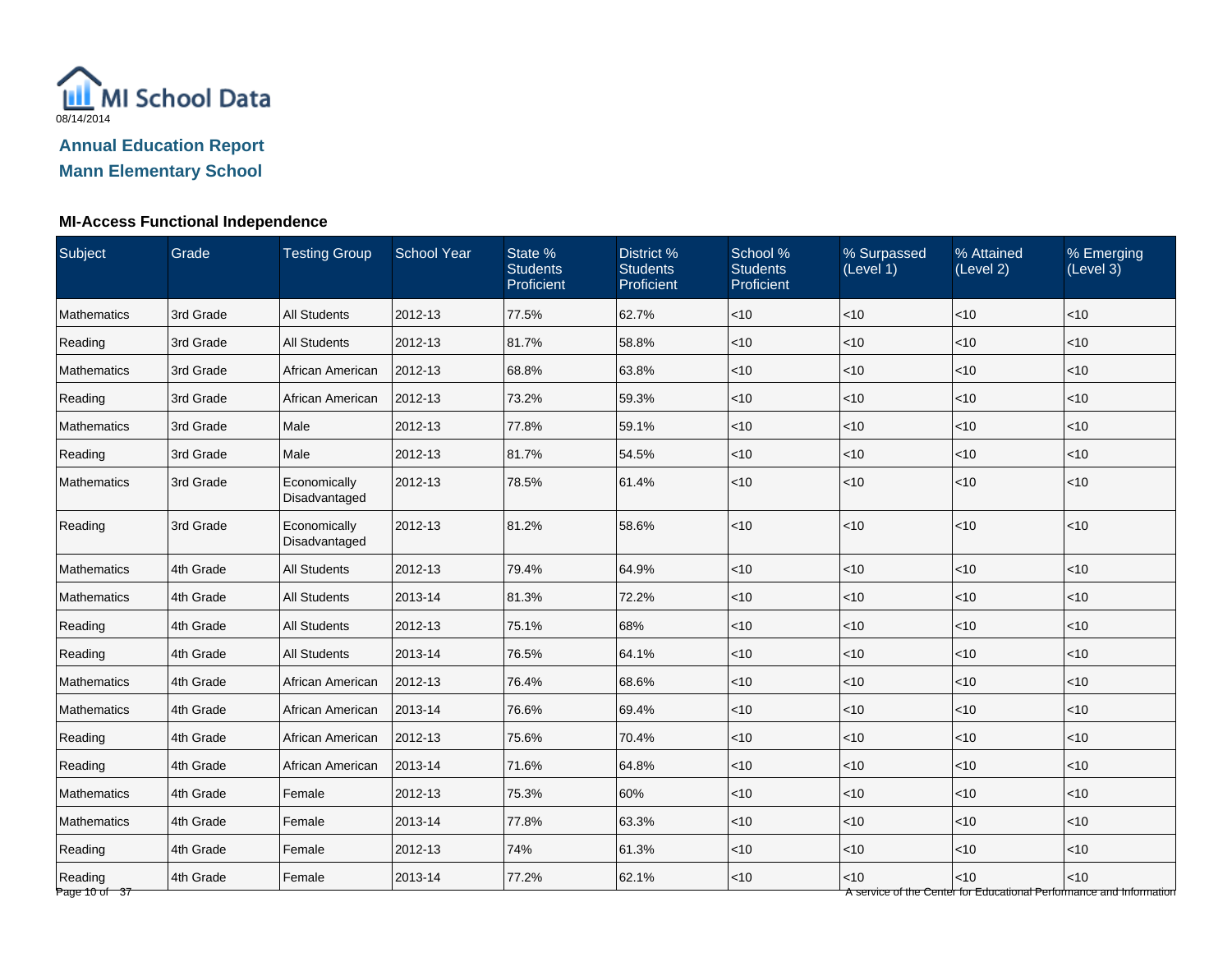

### **MI-Access Functional Independence**

| Subject                  | Grade     | <b>Testing Group</b>          | <b>School Year</b> | State %<br><b>Students</b><br>Proficient | District %<br><b>Students</b><br>Proficient | School %<br><b>Students</b><br>Proficient | % Surpassed<br>(Level 1) | % Attained<br>(Level 2) | % Emerging<br>(Level 3)                                                       |
|--------------------------|-----------|-------------------------------|--------------------|------------------------------------------|---------------------------------------------|-------------------------------------------|--------------------------|-------------------------|-------------------------------------------------------------------------------|
| Mathematics              | 4th Grade | Male                          | 2012-13            | 81.6%                                    | 68.2%                                       | $<$ 10                                    | < 10                     | < 10                    | < 10                                                                          |
| <b>Mathematics</b>       | 4th Grade | Male                          | 2013-14            | 83.3%                                    | 77.6%                                       | $<$ 10                                    | <10                      | <10                     | <10                                                                           |
| Reading                  | 4th Grade | Male                          | 2012-13            | 75.6%                                    | 72.7%                                       | $<$ 10                                    | <10                      | <10                     | < 10                                                                          |
| Reading                  | 4th Grade | Male                          | 2013-14            | 76.1%                                    | 65.3%                                       | $<$ 10                                    | < 10                     | <10                     | $<$ 10                                                                        |
| Mathematics              | 4th Grade | Economically<br>Disadvantaged | 2012-13            | 79.7%                                    | 64.7%                                       | $<$ 10                                    | $<$ 10                   | < 10                    | $<$ 10                                                                        |
| <b>Mathematics</b>       | 4th Grade | Economically<br>Disadvantaged | 2013-14            | 82.3%                                    | 72%                                         | $<$ 10                                    | <10                      | <10                     | < 10                                                                          |
| Reading                  | 4th Grade | Economically<br>Disadvantaged | 2012-13            | 74.8%                                    | 69.6%                                       | $<$ 10                                    | < 10                     | < 10                    | $<$ 10                                                                        |
| Reading                  | 4th Grade | Economically<br>Disadvantaged | 2013-14            | 75.1%                                    | 64.9%                                       | $<$ 10                                    | <10                      | < 10                    | < 10                                                                          |
| Mathematics              | 5th Grade | <b>All Students</b>           | 2012-13            | 68.4%                                    | 46.3%                                       | $<$ 10                                    | <10                      | < 10                    | < 10                                                                          |
| Reading                  | 5th Grade | <b>All Students</b>           | 2012-13            | 79.7%                                    | 74.7%                                       | $<$ 10                                    | <10                      | <10                     | $<$ 10                                                                        |
| Science                  | 5th Grade | <b>All Students</b>           | 2012-13            | 50.5%                                    | 39.8%                                       | $<$ 10                                    | $<$ 10                   | $<$ 10                  | < 10                                                                          |
| Mathematics              | 5th Grade | African American              | 2012-13            | 63.6%                                    | 44.6%                                       | $<$ 10                                    | < 10                     | < 10                    | < 10                                                                          |
| Reading                  | 5th Grade | African American              | 2012-13            | 74.4%                                    | 75%                                         | $<$ 10                                    | <10                      | <10                     | < 10                                                                          |
| Science                  | 5th Grade | African American              | 2012-13            | 41.6%                                    | 39.8%                                       | $<$ 10                                    | <10                      | <10                     | < 10                                                                          |
| Mathematics              | 5th Grade | White                         | 2012-13            | 71.1%                                    | < 10                                        | $<$ 10                                    | <10                      | < 10                    | < 10                                                                          |
| Reading                  | 5th Grade | White                         | 2012-13            | 82.1%                                    | $<$ 10                                      | $<$ 10                                    | <10                      | $<$ 10                  | $<$ 10                                                                        |
| Science                  | 5th Grade | White                         | 2012-13            | 55%                                      | $<$ 10                                      | $<$ 10                                    | $<$ 10                   | < 10                    | $<$ 10                                                                        |
| Mathematics              | 5th Grade | Male                          | 2012-13            | 70.2%                                    | 49.3%                                       | $<$ 10                                    | <10                      | < 10                    | $<$ 10                                                                        |
| Reading<br>Page 11 of 37 | 5th Grade | Male                          | 2012-13            | 79.1%                                    | 68.7%                                       | $<$ 10                                    | $<$ 10                   | < 10                    | $<$ 10<br>A service of the Center for Educational Performance and Information |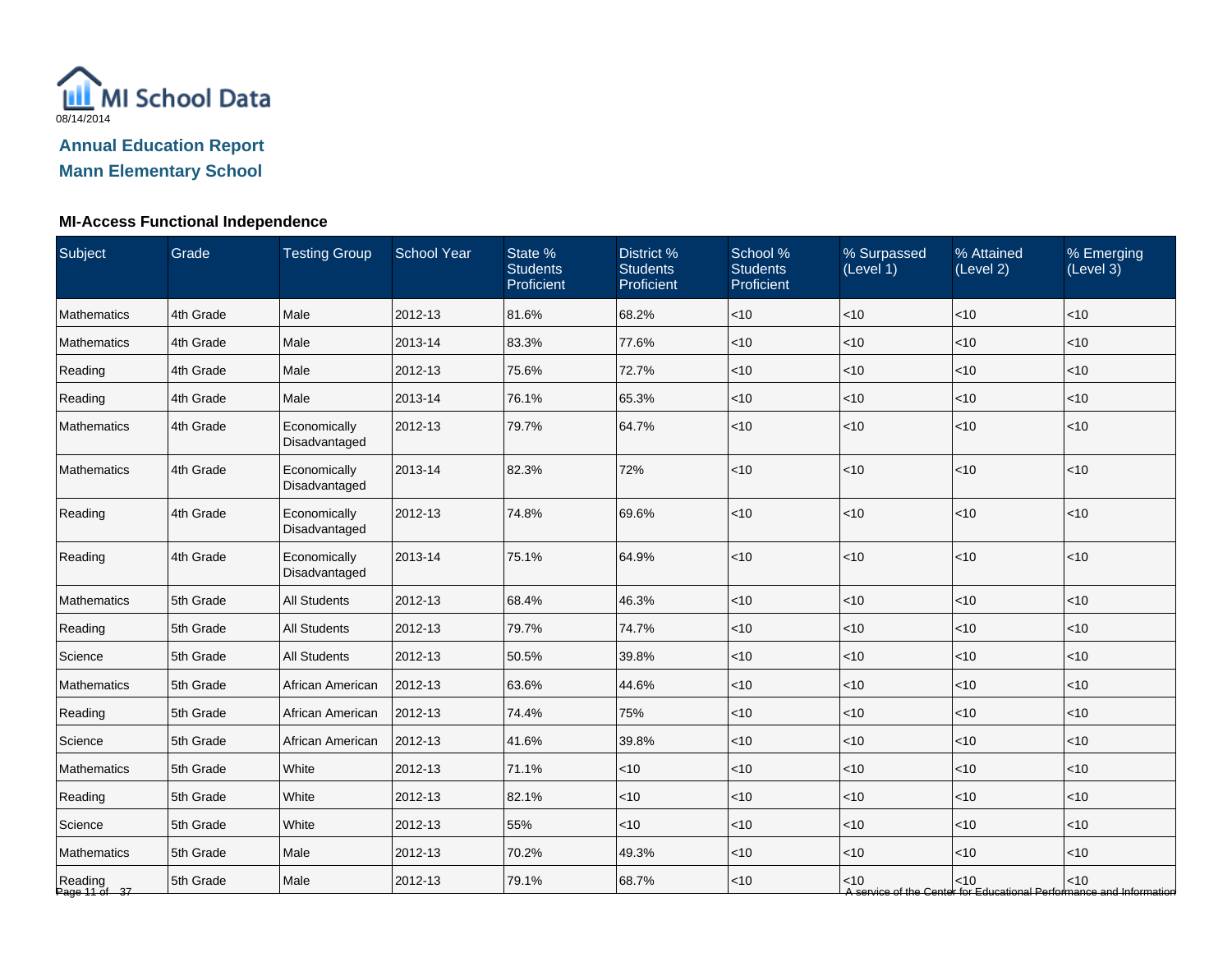

#### **MI-Access Functional Independence**

| Subject            | Grade     | <b>Testing Group</b>          | School Year | State %<br><b>Students</b><br>Proficient | District %<br><b>Students</b><br><b>Proficient</b> | School %<br><b>Students</b><br>Proficient | % Surpassed<br>(Level 1) | % Attained<br>(Level 2) | % Emerging<br>(Level 3) |
|--------------------|-----------|-------------------------------|-------------|------------------------------------------|----------------------------------------------------|-------------------------------------------|--------------------------|-------------------------|-------------------------|
| Science            | 5th Grade | Male                          | 2012-13     | 53.6%                                    | 39.5%                                              | < 10                                      | $\leq 10$                | $ $ < 10                | $\leq 10$               |
| <b>Mathematics</b> | 5th Grade | Economically<br>Disadvantaged | 2012-13     | 69.2%                                    | 45%                                                | < 10                                      | $\leq 10$                | l<10                    | $\leq 10$               |
| Reading            | 5th Grade | Economically<br>Disadvantaged | 2012-13     | 78.9%                                    | 73.8%                                              | < 10                                      | $\leq 10$                | l<10                    | < 10                    |
| Science            | 5th Grade | Economically<br>Disadvantaged | 2012-13     | 51.1%                                    | 39.4%                                              | < 10                                      | $\leq 10$                | $\mathsf{I}$ <10        | $ $ < 10                |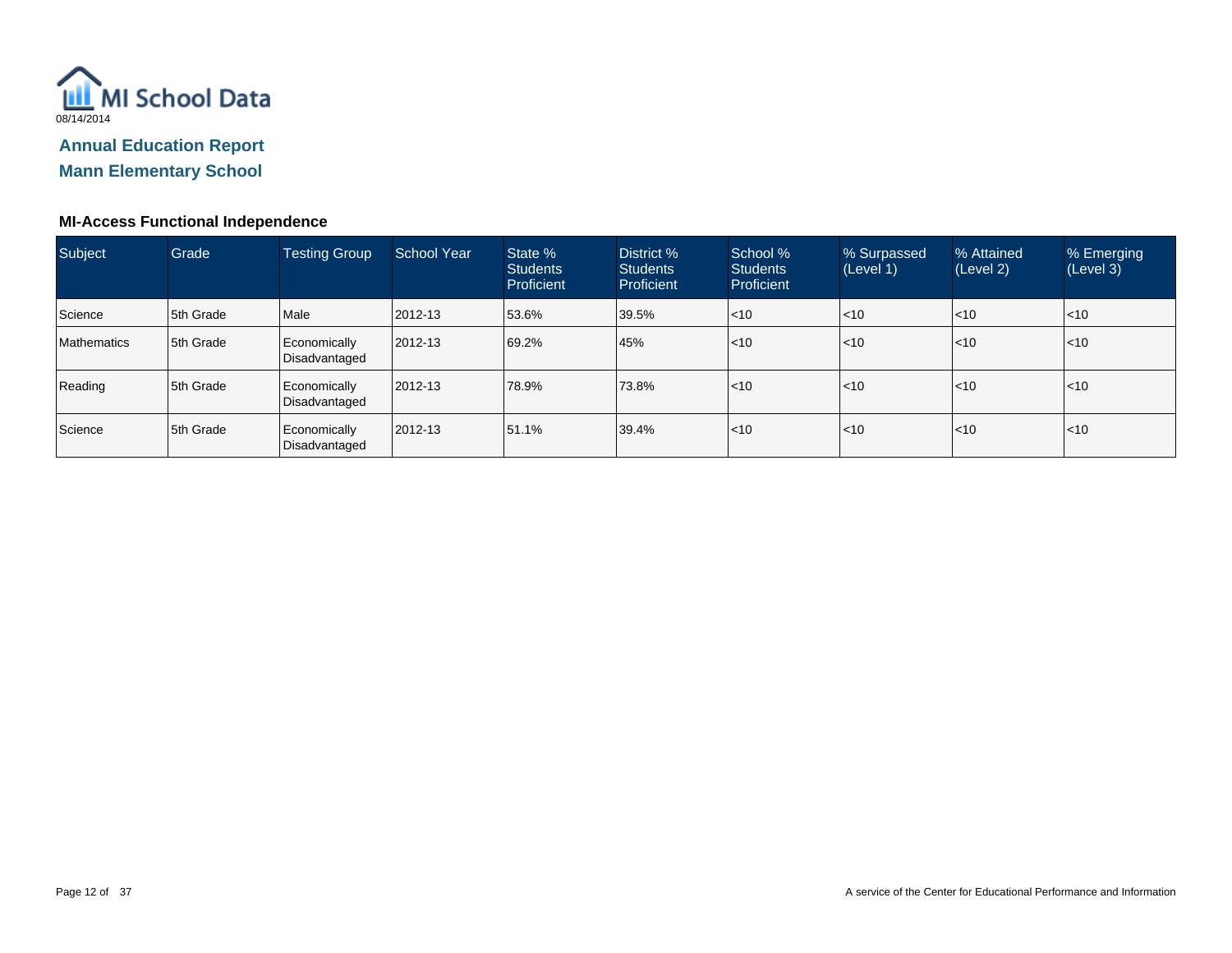

| Subject                     | Grade     | <b>Testing Group</b>          | <b>School Year</b> | State %<br><b>Students</b><br>Proficient | District %<br><b>Students</b><br>Proficient | School %<br><b>Students</b><br>Proficient | % Surpassed<br>(Level 1) | % Attained<br>(Level 2) | % Emerging<br>(Level 3)                                                       |
|-----------------------------|-----------|-------------------------------|--------------------|------------------------------------------|---------------------------------------------|-------------------------------------------|--------------------------|-------------------------|-------------------------------------------------------------------------------|
| Mathematics                 | 3rd Grade | <b>All Students</b>           | 2012-13            | 90.3%                                    | 88.9%                                       | < 10                                      | <10                      | <10                     | < 10                                                                          |
| Mathematics                 | 3rd Grade | <b>All Students</b>           | 2013-14            | 88.4%                                    | 91.7%                                       | $<$ 10                                    | $<$ 10                   | $<$ 10                  | $<$ 10                                                                        |
| <b>ELA</b>                  | 3rd Grade | <b>All Students</b>           | 2012-13            | 87.8%                                    | 91.9%                                       | $<$ 10                                    | < 10                     | < 10                    | $<$ 10                                                                        |
| <b>ELA</b>                  | 3rd Grade | <b>All Students</b>           | 2013-14            | 82.4%                                    | 83.3%                                       | $<$ 10                                    | <10                      | <10                     | $<$ 10                                                                        |
| Mathematics                 | 3rd Grade | African American              | 2012-13            | 88.7%                                    | 88.2%                                       | $<$ 10                                    | < 10                     | < 10                    | $<$ 10                                                                        |
| Mathematics                 | 3rd Grade | African American              | 2013-14            | 87.7%                                    | 90.9%                                       | $<$ 10                                    | <10                      | < 10                    | $<$ 10                                                                        |
| <b>ELA</b>                  | 3rd Grade | African American              | 2012-13            | 85.6%                                    | 91.2%                                       | $<$ 10                                    | <10                      | < 10                    | < 10                                                                          |
| <b>ELA</b>                  | 3rd Grade | African American              | 2013-14            | 81.7%                                    | 81.8%                                       | $<$ 10                                    | <10                      | <10                     | < 10                                                                          |
| Mathematics                 | 3rd Grade | Male                          | 2012-13            | 91.4%                                    | 84.6%                                       | $<$ 10                                    | <10                      | < 10                    | < 10                                                                          |
| Mathematics                 | 3rd Grade | Male                          | 2013-14            | 87.7%                                    | 93.1%                                       | $<$ 10                                    | $<$ 10                   | <10                     | $<$ 10                                                                        |
| <b>ELA</b>                  | 3rd Grade | Male                          | 2012-13            | 87.5%                                    | 92.6%                                       | $<$ 10                                    | $<$ 10                   | < 10                    | $<$ 10                                                                        |
| <b>ELA</b>                  | 3rd Grade | Male                          | 2013-14            | 81%                                      | 86.2%                                       | $<$ 10                                    | < 10                     | < 10                    | < 10                                                                          |
| <b>Mathematics</b>          | 3rd Grade | Economically<br>Disadvantaged | 2012-13            | 89.8%                                    | 87.5%                                       | $<$ 10                                    | <10                      | <10                     | < 10                                                                          |
| Mathematics                 | 3rd Grade | Economically<br>Disadvantaged | 2013-14            | 87.8%                                    | 93.8%                                       | $<10$                                     | <10                      | <10                     | ~10                                                                           |
| <b>ELA</b>                  | 3rd Grade | Economically<br>Disadvantaged | 2012-13            | 88.8%                                    | 90.6%                                       | < 10                                      | < 10                     | <10                     | < 10                                                                          |
| <b>ELA</b>                  | 3rd Grade | Economically<br>Disadvantaged | 2013-14            | 84.3%                                    | 84.4%                                       | $<$ 10                                    | < 10                     | < 10                    | < 10                                                                          |
| Mathematics                 | 4th Grade | <b>All Students</b>           | 2012-13            | 89.1%                                    | 86.5%                                       | <10                                       | $<$ 10                   | <10                     | < 10                                                                          |
| Mathematics                 | 4th Grade | <b>All Students</b>           | 2013-14            | 87.1%                                    | 86.5%                                       | $<$ 10                                    | $<$ 10                   | < 10                    | < 10                                                                          |
| <b>ELA</b><br>Page 13 of 37 | 4th Grade | <b>All Students</b>           | 2012-13            | 82.5%                                    | 78.4%                                       | $<$ 10                                    | $<$ 10                   | < 10                    | $<$ 10<br>A service of the Center for Educational Performance and Information |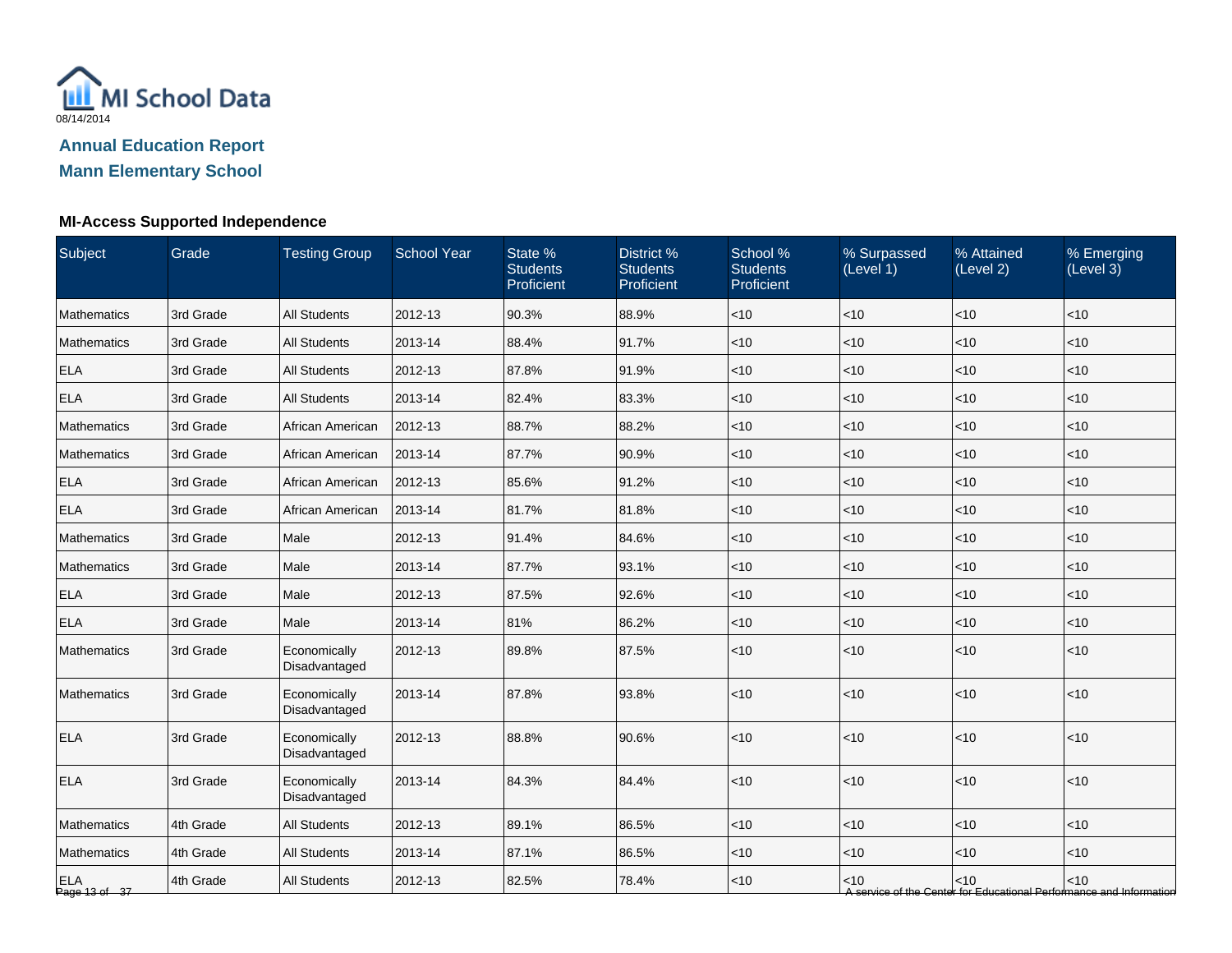

| Subject                      | Grade     | <b>Testing Group</b>          | <b>School Year</b> | State %<br><b>Students</b><br>Proficient | District %<br><b>Students</b><br>Proficient | School %<br><b>Students</b><br>Proficient | % Surpassed<br>(Level 1) | % Attained<br>(Level 2) | % Emerging<br>(Level 3)                                                      |
|------------------------------|-----------|-------------------------------|--------------------|------------------------------------------|---------------------------------------------|-------------------------------------------|--------------------------|-------------------------|------------------------------------------------------------------------------|
| <b>ELA</b>                   | 4th Grade | <b>All Students</b>           | 2013-14            | 80%                                      | 83.8%                                       | $<$ 10                                    | $<10$                    | $<10$                   | <10                                                                          |
| Mathematics                  | 4th Grade | African American              | 2012-13            | 89.8%                                    | 85.3%                                       | < 10                                      | $<10$                    | $<10$                   | <10                                                                          |
| <b>Mathematics</b>           | 4th Grade | African American              | 2013-14            | 86.2%                                    | 88.6%                                       | < 10                                      | <10                      | < 10                    | $<$ 10                                                                       |
| <b>ELA</b>                   | 4th Grade | African American              | 2012-13            | 83.9%                                    | 79.4%                                       | $ $ < 10                                  | <10                      | <10                     | < 10                                                                         |
| <b>ELA</b>                   | 4th Grade | African American              | 2013-14            | 79.7%                                    | 85.7%                                       | < 10                                      | $<$ 10                   | < 10                    | $<$ 10                                                                       |
| Mathematics                  | 4th Grade | <b>White</b>                  | 2012-13            | 87.9%                                    | $<$ 10                                      | $ $ < 10                                  | <10                      | < 10                    | $<$ 10                                                                       |
| <b>ELA</b>                   | 4th Grade | White                         | 2012-13            | 82.5%                                    | $<$ 10                                      | $ $ < 10                                  | <10                      | < 10                    | < 10                                                                         |
| Mathematics                  | 4th Grade | Male                          | 2012-13            | 88.5%                                    | 87.1%                                       | < 10                                      | <10                      | < 10                    | $<10$                                                                        |
| Mathematics                  | 4th Grade | Male                          | 2013-14            | 87.7%                                    | 90%                                         | < 10                                      | <10                      | < 10                    | < 10                                                                         |
| <b>ELA</b>                   | 4th Grade | Male                          | 2012-13            | 80.2%                                    | 80.6%                                       | $ $ < 10                                  | <10                      | < 10                    | $<$ 10                                                                       |
| <b>ELA</b>                   | 4th Grade | Male                          | 2013-14            | 79.5%                                    | 90%                                         | $ $ < 10                                  | $<$ 10                   | < 10                    | $<$ 10                                                                       |
| Mathematics                  | 4th Grade | Economically<br>Disadvantaged | 2012-13            | 89.8%                                    | 84.4%                                       | < 10                                      | $<10$                    | < 10                    | <10                                                                          |
| Mathematics                  | 4th Grade | Economically<br>Disadvantaged | 2013-14            | 89.1%                                    | 85.7%                                       | < 10                                      | $<10$                    | $<10$                   | $<$ 10                                                                       |
| <b>ELA</b>                   | 4th Grade | Economically<br>Disadvantaged | 2012-13            | 84.5%                                    | 75%                                         | < 10                                      | <10                      | < 10                    | <10                                                                          |
| <b>ELA</b>                   | 4th Grade | Economically<br>Disadvantaged | 2013-14            | 81%                                      | 82.9%                                       | $ $ < 10                                  | $<10$                    | < 10                    | $<$ 10                                                                       |
| Mathematics                  | 4th Grade | English Language<br>Learners  | 2012-13            | 96.6%                                    | $<$ 10                                      | $ $ < 10                                  | < 10                     | < 10                    | $<10$                                                                        |
| <b>ELA</b>                   | 4th Grade | English Language<br>Learners  | 2012-13            | 82.1%                                    | $<$ 10                                      | $ $ < 10                                  | $<10$                    | < 10                    | < 10                                                                         |
| Mathematics<br>Page 14 of 37 | 5th Grade | <b>All Students</b>           | 2013-14            | 84.9%                                    | 88.2%                                       | $ $ < 10                                  |                          |                         | <10<br>  A service of the Center for Educational Performance and Information |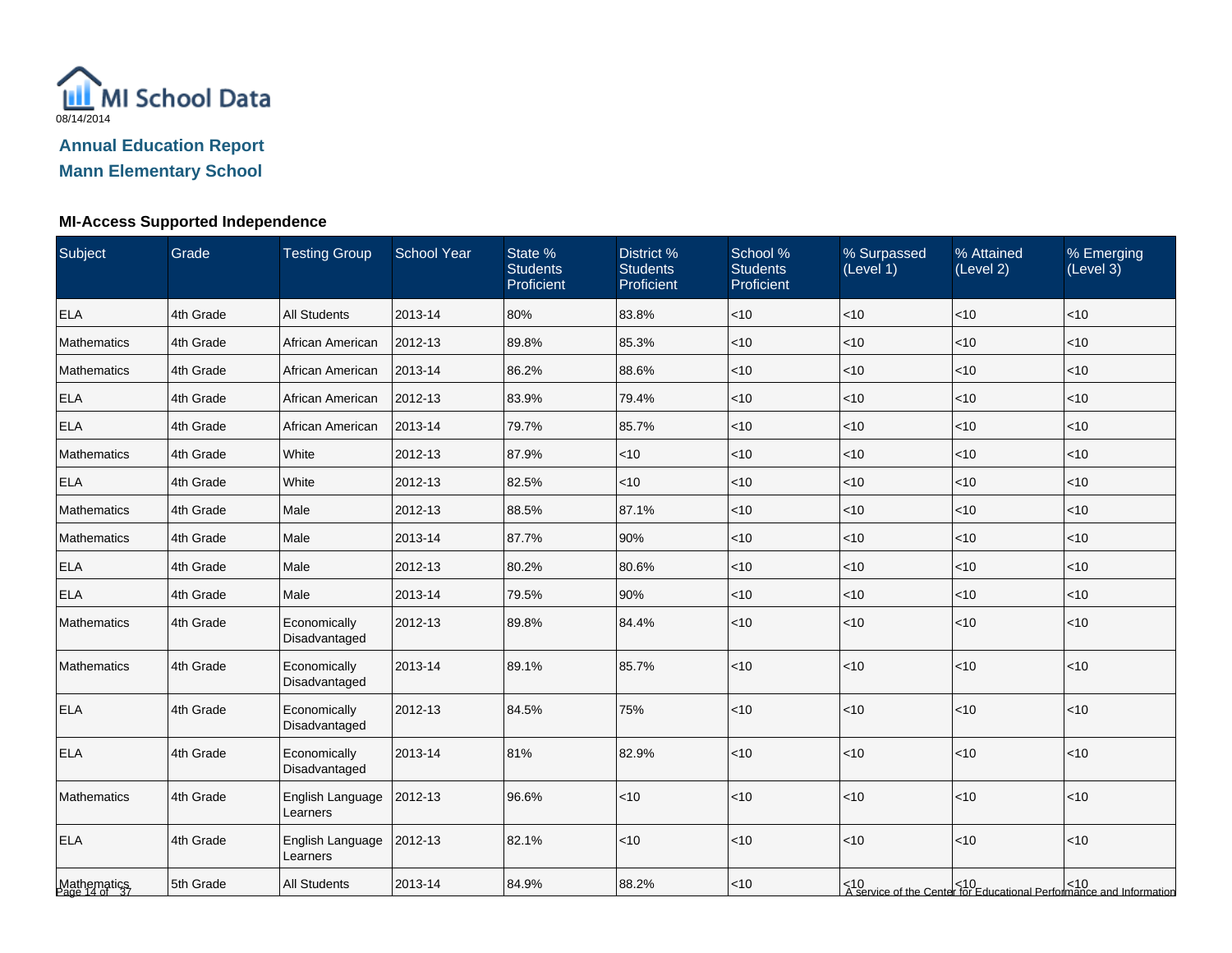

| Subject     | Grade     | <b>Testing Group</b>          | <b>School Year</b> | State %<br><b>Students</b><br>Proficient | District %<br><b>Students</b><br>Proficient | School %<br><b>Students</b><br>Proficient | % Surpassed<br>(Level 1) | % Attained<br>(Level 2) | % Emerging<br>(Level 3) |
|-------------|-----------|-------------------------------|--------------------|------------------------------------------|---------------------------------------------|-------------------------------------------|--------------------------|-------------------------|-------------------------|
| <b>ELA</b>  | 5th Grade | <b>All Students</b>           | 2013-14            | 76.2%                                    | 73.5%                                       | $ $ < 10                                  | $<10$                    | $<10$                   | <10                     |
| Science     | 5th Grade | <b>All Students</b>           | 2013-14            | 81%                                      | 76.5%                                       | $<$ 10                                    | $<$ 10                   | < 10                    | $<$ 10                  |
| Mathematics | 5th Grade | African American              | 2013-14            | 86.4%                                    | 86.7%                                       | < 10                                      | <10                      | $\vert$ < 10            | < 10                    |
| <b>ELA</b>  | 5th Grade | African American              | 2013-14            | 77.5%                                    | 76.7%                                       | < 10                                      | $<$ 10                   | $<$ 10                  | $<$ 10                  |
| Science     | 5th Grade | African American              | 2013-14            | 78.7%                                    | 80%                                         | $ $ < 10                                  | <10                      | $<$ 10                  | $<$ 10                  |
| Mathematics | 5th Grade | White                         | 2013-14            | 84.6%                                    | $<$ 10                                      | $<$ 10                                    | <10                      | $\vert$ < 10            | < 10                    |
| <b>ELA</b>  | 5th Grade | White                         | 2013-14            | 77.6%                                    | $<$ 10                                      | < 10                                      | < 10                     | $\vert$ < 10            | $<$ 10                  |
| Science     | 5th Grade | White                         | 2013-14            | 83.1%                                    | $<$ 10                                      | $ $ < 10                                  | $<$ 10                   | $<$ 10                  | $<$ 10                  |
| Mathematics | 5th Grade | Female                        | 2013-14            | 85.4%                                    | $<$ 10                                      | < 10                                      | <10                      | $\vert$ < 10            | < 10                    |
| <b>ELA</b>  | 5th Grade | Female                        | 2013-14            | 80.8%                                    | $<$ 10                                      | < 10                                      | <10                      | $\vert$ < 10            | $<$ 10                  |
| Science     | 5th Grade | Female                        | 2013-14            | 83.7%                                    | $<$ 10                                      | $<$ 10                                    | <10                      | $<$ 10                  | $<$ 10                  |
| Mathematics | 5th Grade | Male                          | 2013-14            | 84.6%                                    | 88.9%                                       | < 10                                      | <10                      | $\vert$ < 10            | < 10                    |
| <b>ELA</b>  | 5th Grade | Male                          | 2013-14            | 73.9%                                    | 74.1%                                       | < 10                                      | $<$ 10                   | $<$ 10                  | $<$ 10                  |
| Science     | 5th Grade | Male                          | 2013-14            | 79.7%                                    | 81.5%                                       | $ $ < 10                                  | <10                      | $<$ 10                  | $<$ 10                  |
| Mathematics | 5th Grade | Economically<br>Disadvantaged | 2013-14            | 86.1%                                    | 89.3%                                       | $<$ 10                                    | <10                      | $\vert$ < 10            | < 10                    |
| <b>ELA</b>  | 5th Grade | Economically<br>Disadvantaged | 2013-14            | 77%                                      | 71.4%                                       | < 10                                      | <10                      | < 10                    | <10                     |
| Science     | 5th Grade | Economically<br>Disadvantaged | 2013-14            | 81.2%                                    | 75.9%                                       | $<10$                                     | $<10$                    | $ $ < 10                | < 10                    |
| Mathematics | 5th Grade | English Language<br>Learners  | 2013-14            | 85%                                      | $<$ 10                                      | $ $ < 10                                  | < 10                     | $\vert$ < 10            | $<10$                   |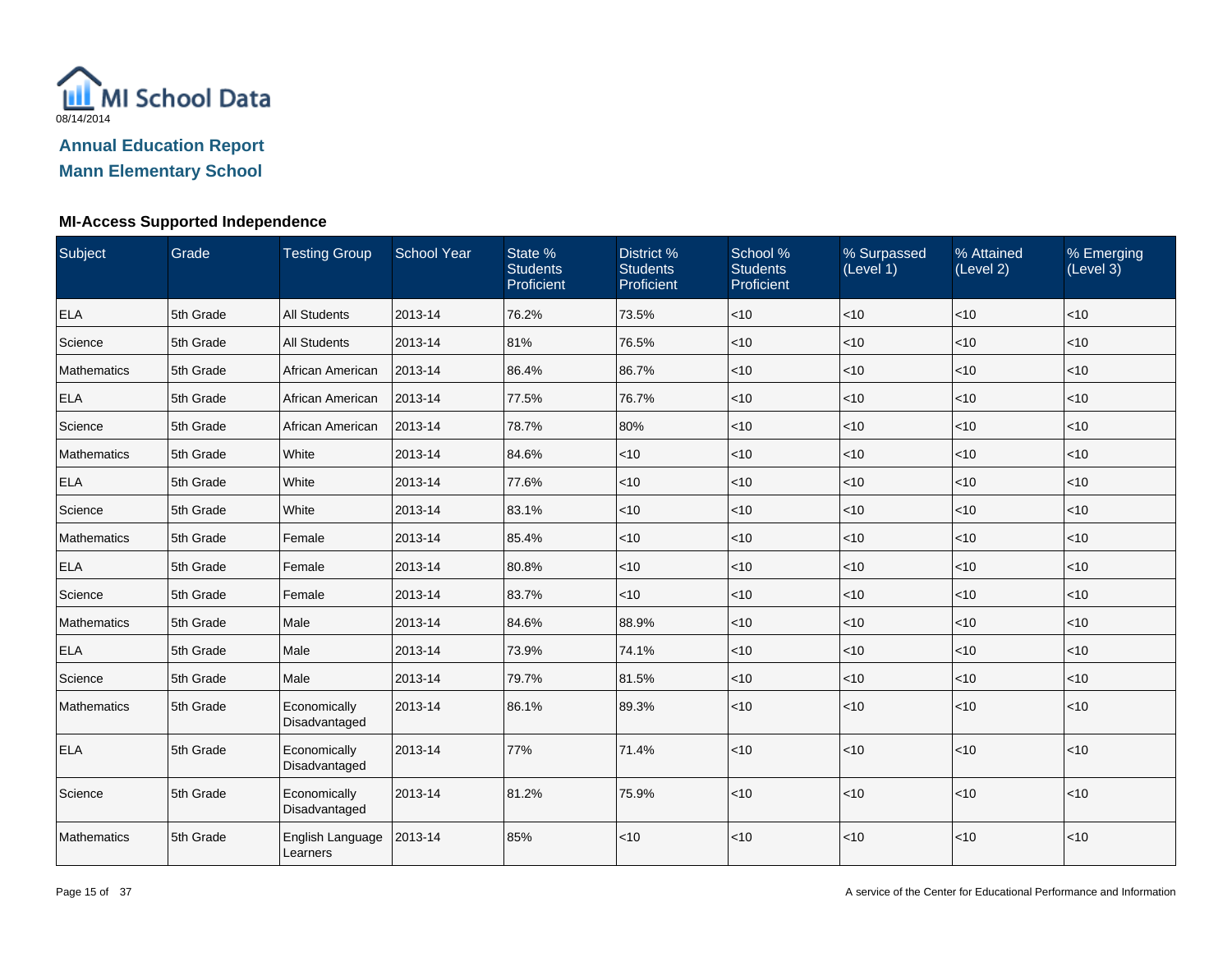

**Mann Elementary School**

| Subject    | Grade     | <b>Testing Group</b>                   | School Year | State %<br><b>Students</b><br>Proficient | District %<br><b>Students</b><br>Proficient | School %<br><b>Students</b><br>Proficient | % Surpassed<br>(Level 1) | % Attained<br>(Level 2) | % Emerging<br>(Level 3) |
|------------|-----------|----------------------------------------|-------------|------------------------------------------|---------------------------------------------|-------------------------------------------|--------------------------|-------------------------|-------------------------|
| <b>ELA</b> | 5th Grade | English Language   2013-14<br>Learners |             | 65%                                      | $\mathsf{I}$ <10                            | $ $ < 10                                  | < 10                     | $\mathsf{I}$ <10        | $ $ < 10                |
| Science    | 5th Grade | English Language   2013-14<br>Learners |             | 65%                                      | $\mathsf{I}$ <10                            | $ $ < 10                                  | < 10                     | $\mathsf{I}$ <10        | $ $ < 10                |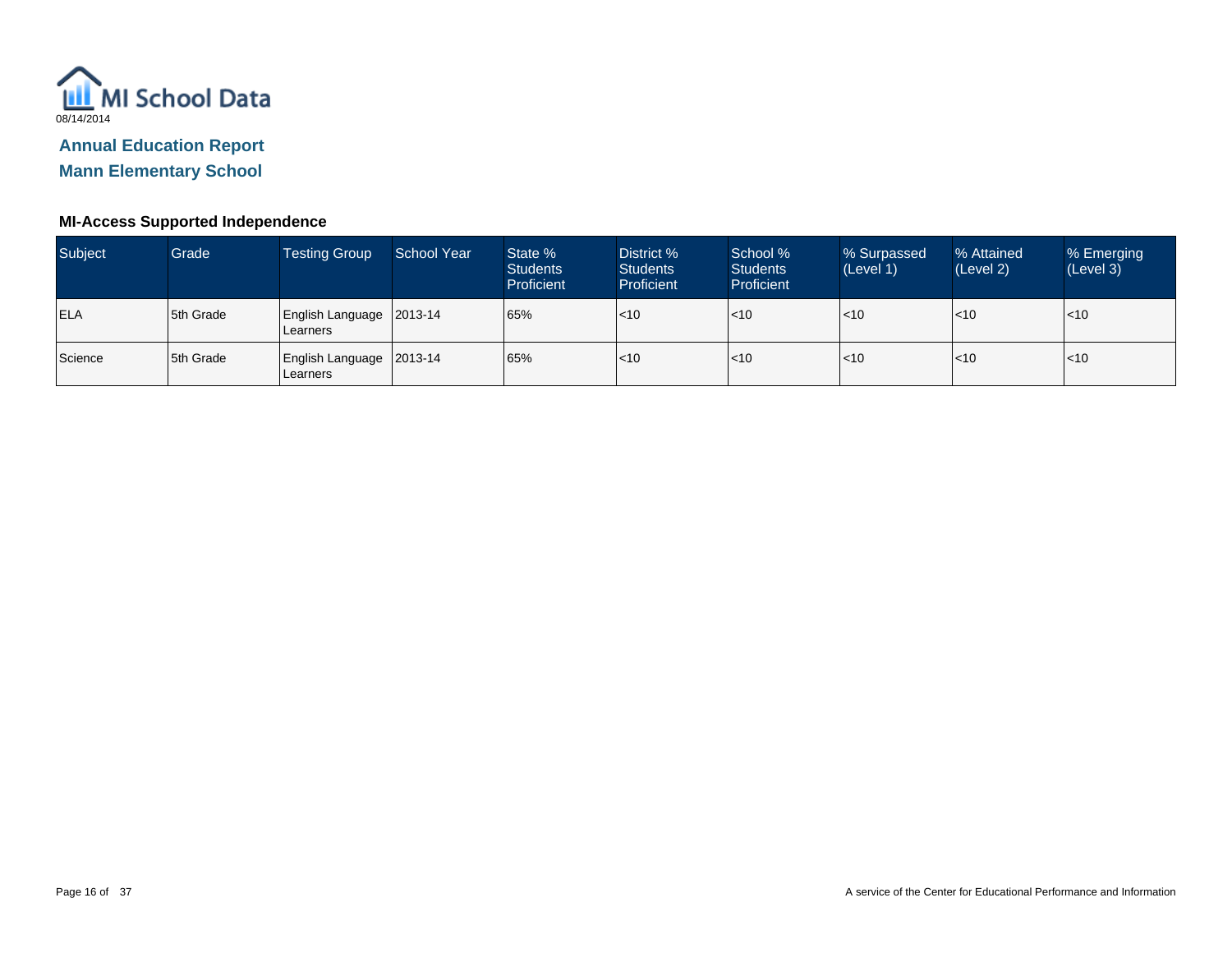

### **MI-Access Participation**

| Subject                     | Grade     | <b>Testing Group</b>          | <b>School Year</b> | State %<br><b>Students</b><br>Proficient | District %<br><b>Students</b><br>Proficient | School %<br><b>Students</b><br>Proficient | % Surpassed<br>(Level 1) | % Attained<br>(Level 2) | % Emerging<br>(Level 3)                                                       |
|-----------------------------|-----------|-------------------------------|--------------------|------------------------------------------|---------------------------------------------|-------------------------------------------|--------------------------|-------------------------|-------------------------------------------------------------------------------|
| Mathematics                 | 3rd Grade | <b>All Students</b>           | 2012-13            | 77.8%                                    | 72.5%                                       | $<$ 10                                    | < 10                     | <10                     | < 10                                                                          |
| Mathematics                 | 3rd Grade | <b>All Students</b>           | 2013-14            | 77.4%                                    | 82.1%                                       | $<$ 10                                    | <10                      | <10                     | <10                                                                           |
| <b>ELA</b>                  | 3rd Grade | <b>All Students</b>           | 2012-13            | 68.5%                                    | 62.5%                                       | $<$ 10                                    | < 10                     | < 10                    | < 10                                                                          |
| <b>ELA</b>                  | 3rd Grade | <b>All Students</b>           | 2013-14            | 73%                                      | 72.5%                                       | $<$ 10                                    | < 10                     | < 10                    | < 10                                                                          |
| Mathematics                 | 3rd Grade | African American              | 2012-13            | 77.5%                                    | 75%                                         | $<$ 10                                    | $<$ 10                   | $<$ 10                  | $<$ 10                                                                        |
| Mathematics                 | 3rd Grade | African American              | 2013-14            | 81.2%                                    | 81.8%                                       | $<$ 10                                    | <10                      | < 10                    | $<$ 10                                                                        |
| <b>ELA</b>                  | 3rd Grade | African American              | 2012-13            | 68.6%                                    | 63.9%                                       | $<$ 10                                    | <10                      | <10                     | < 10                                                                          |
| <b>ELA</b>                  | 3rd Grade | African American              | 2013-14            | 74.5%                                    | 73.5%                                       | $<$ 10                                    | <10                      | < 10                    | $<10$                                                                         |
| Mathematics                 | 3rd Grade | Male                          | 2012-13            | 75.6%                                    | 75%                                         | $<$ 10                                    | < 10                     | < 10                    | $<$ 10                                                                        |
| Mathematics                 | 3rd Grade | Male                          | 2013-14            | 76.3%                                    | 75%                                         | $<$ 10                                    | <10                      | <10                     | $<$ 10                                                                        |
| <b>ELA</b>                  | 3rd Grade | Male                          | 2012-13            | 66.8%                                    | 64.3%                                       | $<$ 10                                    | $<$ 10                   | < 10                    | $<$ 10                                                                        |
| <b>ELA</b>                  | 3rd Grade | Male                          | 2013-14            | 70.3%                                    | 65.5%                                       | $<$ 10                                    | <10                      | <10                     | $<$ 10                                                                        |
| Mathematics                 | 3rd Grade | Economically<br>Disadvantaged | 2012-13            | 78.1%                                    | 66.7%                                       | $<$ 10                                    | <10                      | <10                     | < 10                                                                          |
| Mathematics                 | 3rd Grade | Economically<br>Disadvantaged | 2013-14            | 80.8%                                    | 81.1%                                       | $<10$                                     | < 10                     | < 10                    | < 10                                                                          |
| <b>ELA</b>                  | 3rd Grade | Economically<br>Disadvantaged | 2012-13            | 67.4%                                    | 53.3%                                       | $<10$                                     | <10                      | <10                     | < 10                                                                          |
| <b>ELA</b>                  | 3rd Grade | Economically<br>Disadvantaged | 2013-14            | 74.2%                                    | 71.1%                                       | <10                                       | <10                      | <10                     | $<10$                                                                         |
| Mathematics                 | 4th Grade | <b>All Students</b>           | 2012-13            | 69%                                      | 62.5%                                       | $<$ 10                                    | $<$ 10                   | < 10                    | < 10                                                                          |
| Mathematics                 | 4th Grade | <b>All Students</b>           | 2013-14            | 70.5%                                    | 72.7%                                       | $<$ 10                                    | < 10                     | < 10                    | < 10                                                                          |
| <b>ELA</b><br>Page 17 of 37 | 4th Grade | <b>All Students</b>           | 2012-13            | 62.6%                                    | 58.9%                                       | $<$ 10                                    | $<$ 10                   | < 10                    | $<$ 10<br>A service of the Center for Educational Performance and Information |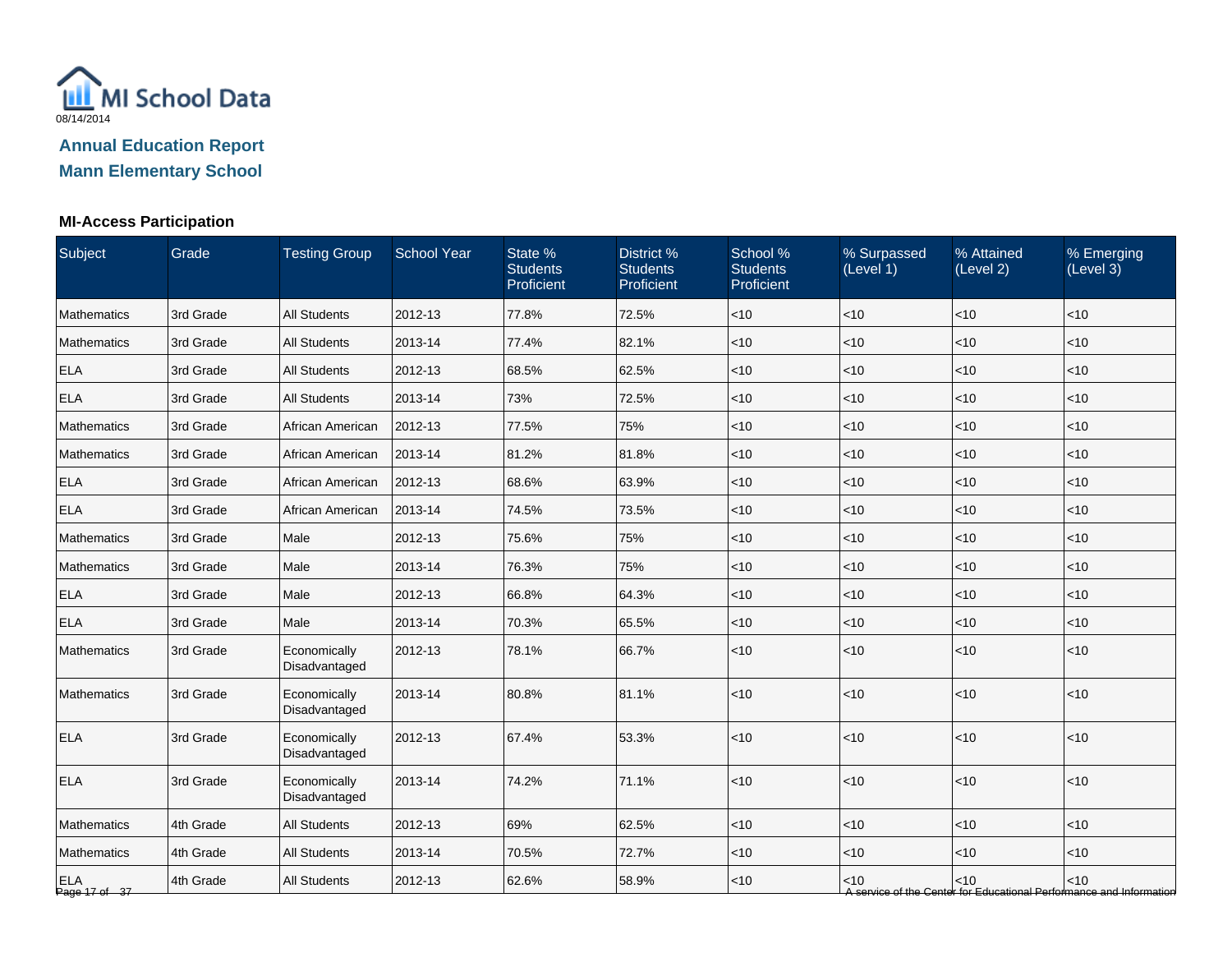

### **MI-Access Participation**

| Subject                      | Grade     | <b>Testing Group</b>          | <b>School Year</b> | State %<br><b>Students</b><br>Proficient | District %<br><b>Students</b><br>Proficient | School %<br><b>Students</b><br>Proficient | % Surpassed<br>(Level 1) | % Attained<br>(Level 2) | % Emerging<br>(Level 3)                                                       |
|------------------------------|-----------|-------------------------------|--------------------|------------------------------------------|---------------------------------------------|-------------------------------------------|--------------------------|-------------------------|-------------------------------------------------------------------------------|
| <b>ELA</b>                   | 4th Grade | <b>All Students</b>           | 2013-14            | 70%                                      | 70.5%                                       | $<$ 10                                    | $<$ 10                   | <10                     | < 10                                                                          |
| Mathematics                  | 4th Grade | African American              | 2012-13            | 71.6%                                    | 63%                                         | $<$ 10                                    | <10                      | < 10                    | $<$ 10                                                                        |
| Mathematics                  | 4th Grade | African American              | 2013-14            | 67.3%                                    | 75%                                         | $<$ 10                                    | <10                      | < 10                    | < 10                                                                          |
| <b>ELA</b>                   | 4th Grade | African American              | 2012-13            | 62.9%                                    | 58.7%                                       | $<$ 10                                    | < 10                     | < 10                    | < 10                                                                          |
| <b>ELA</b>                   | 4th Grade | African American              | 2013-14            | 62.8%                                    | 66.7%                                       | $<$ 10                                    | <10                      | <10                     | $<$ 10                                                                        |
| Mathematics                  | 4th Grade | Female                        | 2012-13            | 61%                                      | 42.9%                                       | $<$ 10                                    | $<$ 10                   | <10                     | < 10                                                                          |
| <b>ELA</b>                   | 4th Grade | Female                        | 2012-13            | 58.9%                                    | 57.1%                                       | $<$ 10                                    | < 10                     | < 10                    | $<$ 10                                                                        |
| Mathematics                  | 4th Grade | Male                          | 2012-13            | 73.4%                                    | 69%                                         | $<$ 10                                    | <10                      | < 10                    | < 10                                                                          |
| Mathematics                  | 4th Grade | Male                          | 2013-14            | 70.5%                                    | 71.4%                                       | $<$ 10                                    | <10                      | <10                     | < 10                                                                          |
| <b>ELA</b>                   | 4th Grade | Male                          | 2012-13            | 64.6%                                    | 59.5%                                       | $<$ 10                                    | < 10                     | < 10                    | < 10                                                                          |
| <b>ELA</b>                   | 4th Grade | Male                          | 2013-14            | 72.7%                                    | 71.4%                                       | $<$ 10                                    | <10                      | <10                     | $<$ 10                                                                        |
| Mathematics                  | 4th Grade | Economically<br>Disadvantaged | 2012-13            | 71.6%                                    | 62.5%                                       | $<$ 10                                    | < 10                     | < 10                    | < 10                                                                          |
| Mathematics                  | 4th Grade | Economically<br>Disadvantaged | 2013-14            | 71.3%                                    | 68.6%                                       | $<$ 10                                    | <10                      | <10                     | $<10$                                                                         |
| <b>ELA</b>                   | 4th Grade | Economically<br>Disadvantaged | 2012-13            | 62.1%                                    | 62.5%                                       | $<$ 10                                    | < 10                     | < 10                    | < 10                                                                          |
| <b>ELA</b>                   | 4th Grade | Economically<br>Disadvantaged | 2013-14            | 69.6%                                    | 62.9%                                       | < 10                                      | < 10                     | < 10                    | $<$ 10                                                                        |
| Mathematics                  | 5th Grade | <b>All Students</b>           | 2013-14            | 61.4%                                    | 44.2%                                       | $<$ 10                                    | <10                      | <10                     | < 10                                                                          |
| <b>ELA</b>                   | 5th Grade | All Students                  | 2013-14            | 61.6%                                    | 48.8%                                       | $<$ 10                                    | $<$ 10                   | <10                     | $<$ 10                                                                        |
| Science                      | 5th Grade | <b>All Students</b>           | 2013-14            | 70.5%                                    | 51.2%                                       | $<$ 10                                    | $<$ 10                   | < 10                    | < 10                                                                          |
| Mathematics<br>Page 18 of 37 | 5th Grade | African American              | 2013-14            | 64.1%                                    | 45.9%                                       | $<$ 10                                    | $<$ 10                   | < 10                    | $<$ 10<br>A service of the Center for Educational Performance and Information |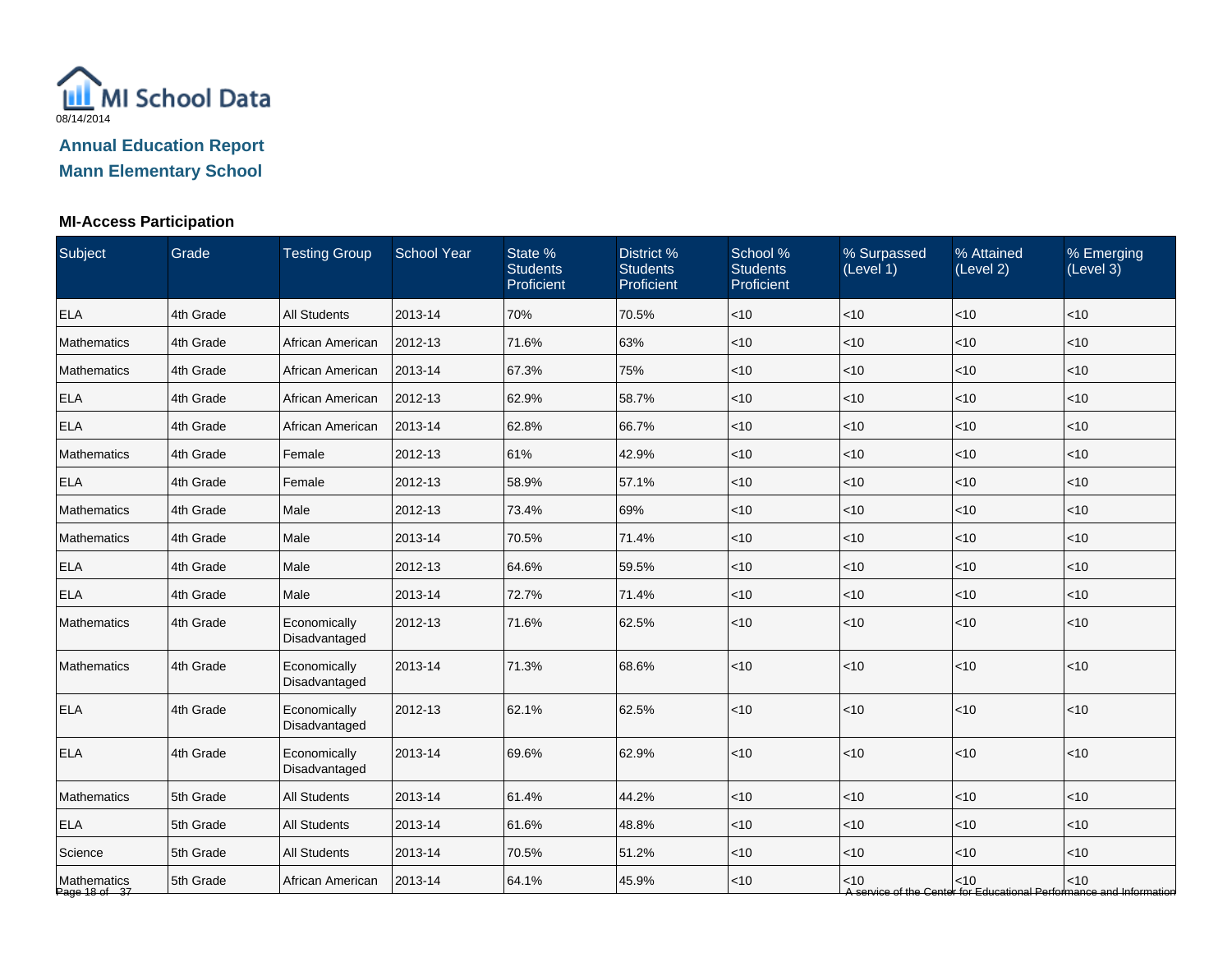

#### **MI-Access Participation**

| Subject            | Grade     | <b>Testing Group</b>          | <b>School Year</b> | State %<br><b>Students</b><br>Proficient | District %<br><b>Students</b><br><b>Proficient</b> | School %<br><b>Students</b><br>Proficient | % Surpassed<br>(Level 1) | % Attained<br>(Level 2) | % Emerging<br>(Level 3) |
|--------------------|-----------|-------------------------------|--------------------|------------------------------------------|----------------------------------------------------|-------------------------------------------|--------------------------|-------------------------|-------------------------|
| <b>ELA</b>         | 5th Grade | African American              | 2013-14            | 64.1%                                    | 48.6%                                              | $\leq 10$                                 | $<$ 10                   | < 10                    | $ $ < 10                |
| Science            | 5th Grade | African American              | 2013-14            | 71%                                      | 51.4%                                              | $\leq 10$                                 | $<$ 10                   | < 10                    | ~10                     |
| <b>Mathematics</b> | 5th Grade | Female                        | 2013-14            | 58.1%                                    | 25%                                                | $\leq 10$                                 | $<$ 10                   | < 10                    | ~10                     |
| <b>ELA</b>         | 5th Grade | Female                        | 2013-14            | 59.6%                                    | 41.7%                                              | $\leq 10$                                 | $<$ 10                   | < 10                    | ~10                     |
| Science            | 5th Grade | Female                        | 2013-14            | 66.9%                                    | 50%                                                | $\leq 10$                                 | $<$ 10                   | < 10                    | ~10                     |
| <b>Mathematics</b> | 5th Grade | Male                          | 2013-14            | 63%                                      | 51.6%                                              | $\leq 10$                                 | $<$ 10                   | < 10                    | $ $ < 10                |
| <b>ELA</b>         | 5th Grade | Male                          | 2013-14            | 62.6%                                    | 51.6%                                              | $\leq 10$                                 | $<$ 10                   | < 10                    | $ $ < 10                |
| Science            | 5th Grade | Male                          | 2013-14            | 72.3%                                    | 51.6%                                              | $ $ < 10                                  | $<$ 10                   | < 10                    | $ $ < 10                |
| <b>Mathematics</b> | 5th Grade | Economically<br>Disadvantaged | 2013-14            | 59.7%                                    | 40%                                                | $\leq 10$                                 | < 10                     | < 10                    | $<$ 10                  |
| <b>ELA</b>         | 5th Grade | Economically<br>Disadvantaged | 2013-14            | 61.7%                                    | 45.7%                                              | $\leq 10$                                 | < 10                     | < 10                    | $<$ 10                  |
| Science            | 5th Grade | Economically<br>Disadvantaged | 2013-14            | 69.2%                                    | 48.6%                                              | $\leq 10$                                 | < 10                     | < 10                    | < 10                    |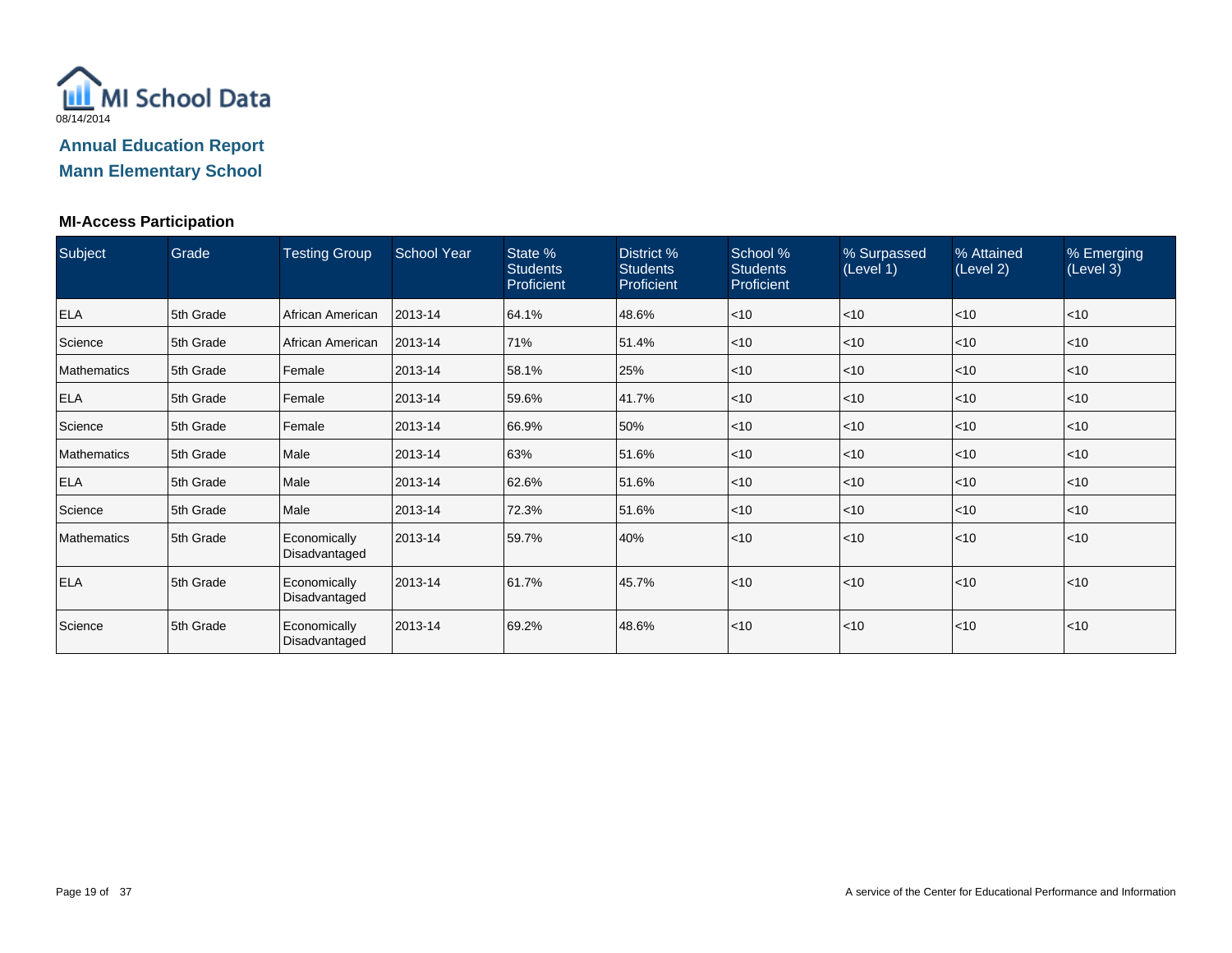

| <b>Testing Group</b>                         | Location        | Subject            | % Tested Total(Goal<br>95%) | % Proficient for<br>Accountability* |
|----------------------------------------------|-----------------|--------------------|-----------------------------|-------------------------------------|
| <b>All Students</b>                          | Statewide       | <b>Mathematics</b> | 99%                         | 62.2%                               |
| Bottom 30%                                   | Statewide       | <b>Mathematics</b> | N/A                         | 18.9%                               |
| American Indian                              | Statewide       | Mathematics        | 98.9%                       | 54.1%                               |
| African American                             | Statewide       | Mathematics        | 97.5%                       | 39.5%                               |
| Asian                                        | Statewide       | <b>Mathematics</b> | 99.6%                       | 82.8%                               |
| Hispanic of Any Race                         | Statewide       | Mathematics        | 99.1%                       | 51.5%                               |
| Native Hawaiian or Other<br>Pacific Islander | Statewide       | Mathematics        | 99%                         | 67.9%                               |
| Two or More Races                            | Statewide       | <b>Mathematics</b> | 99.3%                       | 60.4%                               |
| White                                        | Statewide       | <b>Mathematics</b> | 99.3%                       | 67.9%                               |
| Economically Disadvantaged                   | Statewide       | <b>Mathematics</b> | 98.6%                       | 49.7%                               |
| English Language Learners                    | Statewide       | <b>Mathematics</b> | 99.2%                       | 46%                                 |
| <b>Students With Disabilities</b>            | Statewide       | <b>Mathematics</b> | 98.1%                       | 39.7%                               |
| <b>All Students</b>                          | <b>District</b> | <b>Mathematics</b> | 96.3%                       | 36.5%                               |
| Bottom 30%                                   | <b>District</b> | <b>Mathematics</b> | N/A                         | 6.8%                                |
| American Indian                              | <b>District</b> | <b>Mathematics</b> | 100%                        | 36.7%                               |
| African American                             | <b>District</b> | <b>Mathematics</b> | 96.2%                       | 35.3%                               |
| Asian                                        | <b>District</b> | <b>Mathematics</b> | 98.4%                       | 65.7%                               |
| Hispanic of Any Race                         | <b>District</b> | <b>Mathematics</b> | 97.5%                       | 40.9%                               |
| Native Hawaiian or Other<br>Pacific Islander | <b>District</b> | <b>Mathematics</b> | <30                         | $30$                                |
| Two or More Races                            | <b>District</b> | <b>Mathematics</b> | 96.8%                       | 28.2%                               |
| White                                        | <b>District</b> | Mathematics        | 95.1%                       | 39%                                 |
| Economically Disadvantaged                   | District        | <b>Mathematics</b> | 96.3%                       | 35.5%                               |
| English Language Learners                    | <b>District</b> | Mathematics        | 97.8%                       | 40.2%                               |
| <b>Students With Disabilities</b>            | <b>District</b> | Mathematics        | 92.5%                       | 30.1%                               |
| All Students                                 | School          | Mathematics        | 99.4%                       | 42.1%                               |
| Bottom 30%                                   | School          | Mathematics        | N/A                         | 8.2%                                |
| American Indian                              | School          | Mathematics        | $30$                        | <30                                 |
| African American                             | School          | Mathematics        | 99.4%                       | 42.2%                               |
| White                                        | School          | Mathematics        | <30                         | $30$                                |
| Economically Disadvantaged                   | School          | Mathematics        | 99.3%                       | 43.6%                               |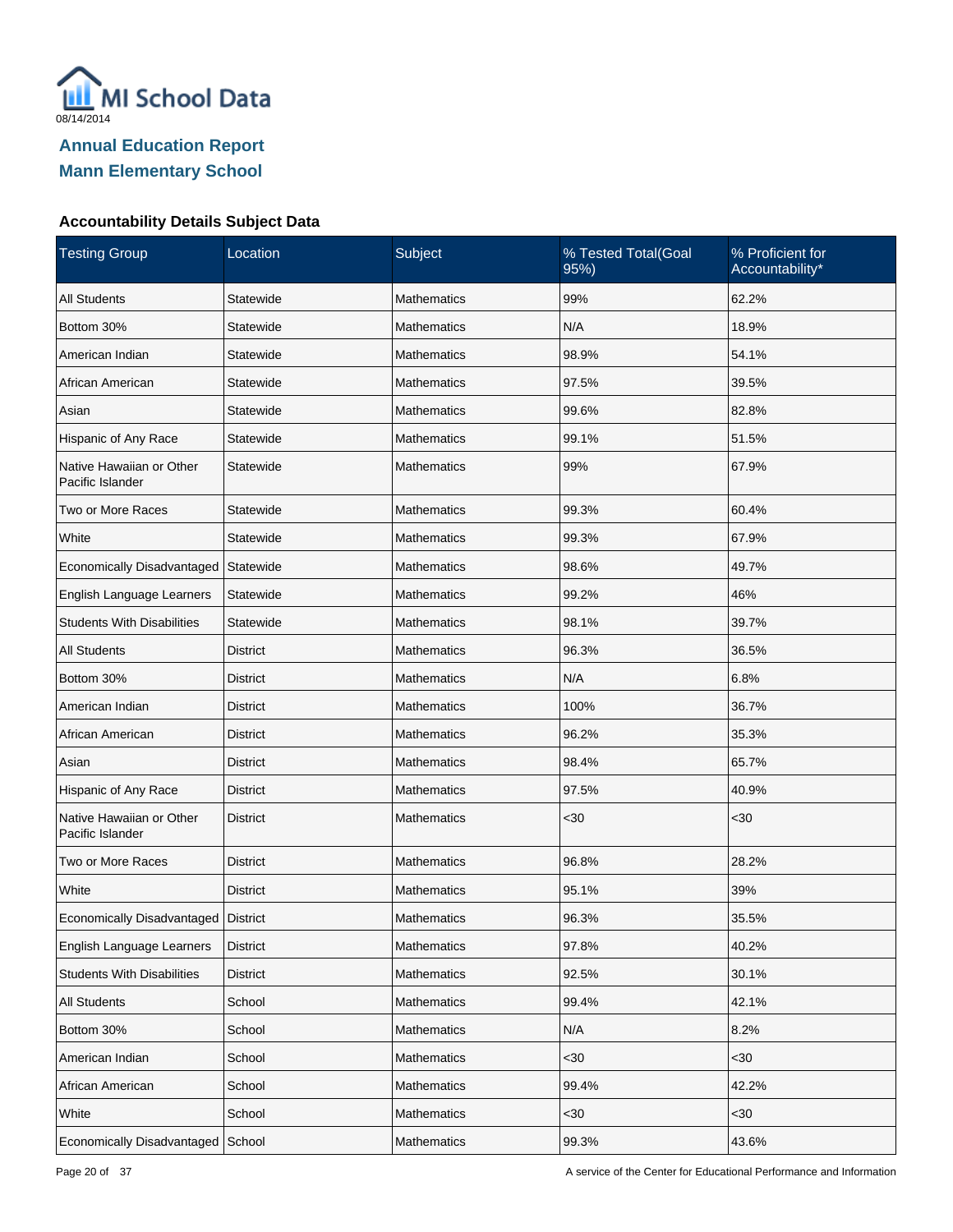

| <b>Testing Group</b>                         | Location        | Subject            | % Tested Total(Goal<br>95%) | % Proficient for<br>Accountability* |
|----------------------------------------------|-----------------|--------------------|-----------------------------|-------------------------------------|
| English Language Learners                    | School          | <b>Mathematics</b> |                             |                                     |
| <b>Students With Disabilities</b>            | School          | Mathematics        | 100%                        | 31.3%                               |
| <b>All Students</b>                          | Statewide       | Reading            | 99.1%                       | 85.8%                               |
| Bottom 30%                                   | Statewide       | Reading            | N/A                         | 60.1%                               |
| American Indian                              | Statewide       | Reading            | 99%                         | 83.4%                               |
| African American                             | Statewide       | Reading            | 97.9%                       | 72.2%                               |
| Asian                                        | Statewide       | Reading            | 99.5%                       | 91.9%                               |
| Hispanic of Any Race                         | Statewide       | Reading            | 99.2%                       | 80.5%                               |
| Native Hawaiian or Other<br>Pacific Islander | Statewide       | Reading            | 98.8%                       | 87.3%                               |
| Two or More Races                            | Statewide       | Reading            | 99.4%                       | 86.3%                               |
| White                                        | Statewide       | Reading            | 99.4%                       | 89.3%                               |
| Economically Disadvantaged                   | Statewide       | Reading            | 98.8%                       | 78.5%                               |
| English Language Learners                    | Statewide       | Reading            | 99%                         | 69.8%                               |
| <b>Students With Disabilities</b>            | Statewide       | Reading            | 98.4%                       | 56.2%                               |
| <b>All Students</b>                          | <b>District</b> | Reading            | 97%                         | 68%                                 |
| Bottom 30%                                   | District        | Reading            | N/A                         | 17.3%                               |
| American Indian                              | <b>District</b> | Reading            | 100%                        | 71.7%                               |
| African American                             | District        | Reading            | 96.9%                       | 67%                                 |
| Asian                                        | <b>District</b> | Reading            | 99.2%                       | 82%                                 |
| Hispanic of Any Race                         | District        | Reading            | 97.2%                       | 72.6%                               |
| Native Hawaiian or Other<br>Pacific Islander | <b>District</b> | Reading            | $30$                        | $30$                                |
| Two or More Races                            | <b>District</b> | Reading            | 96.8%                       | 77.5%                               |
| White                                        | <b>District</b> | Reading            | 95.3%                       | 66.5%                               |
| Economically Disadvantaged                   | <b>District</b> | Reading            | 97%                         | 66.6%                               |
| English Language Learners                    | <b>District</b> | Reading            | 97.7%                       | 70.9%                               |
| <b>Students With Disabilities</b>            | <b>District</b> | Reading            | 93.2%                       | 39.3%                               |
| All Students                                 | School          | Reading            | 99.4%                       | 69.7%                               |
| Bottom 30%                                   | School          | Reading            | N/A                         | 23.3%                               |
| American Indian                              | School          | Reading            | <30                         | $30$                                |
| African American                             | School          | Reading            | 99.4%                       | 69.7%                               |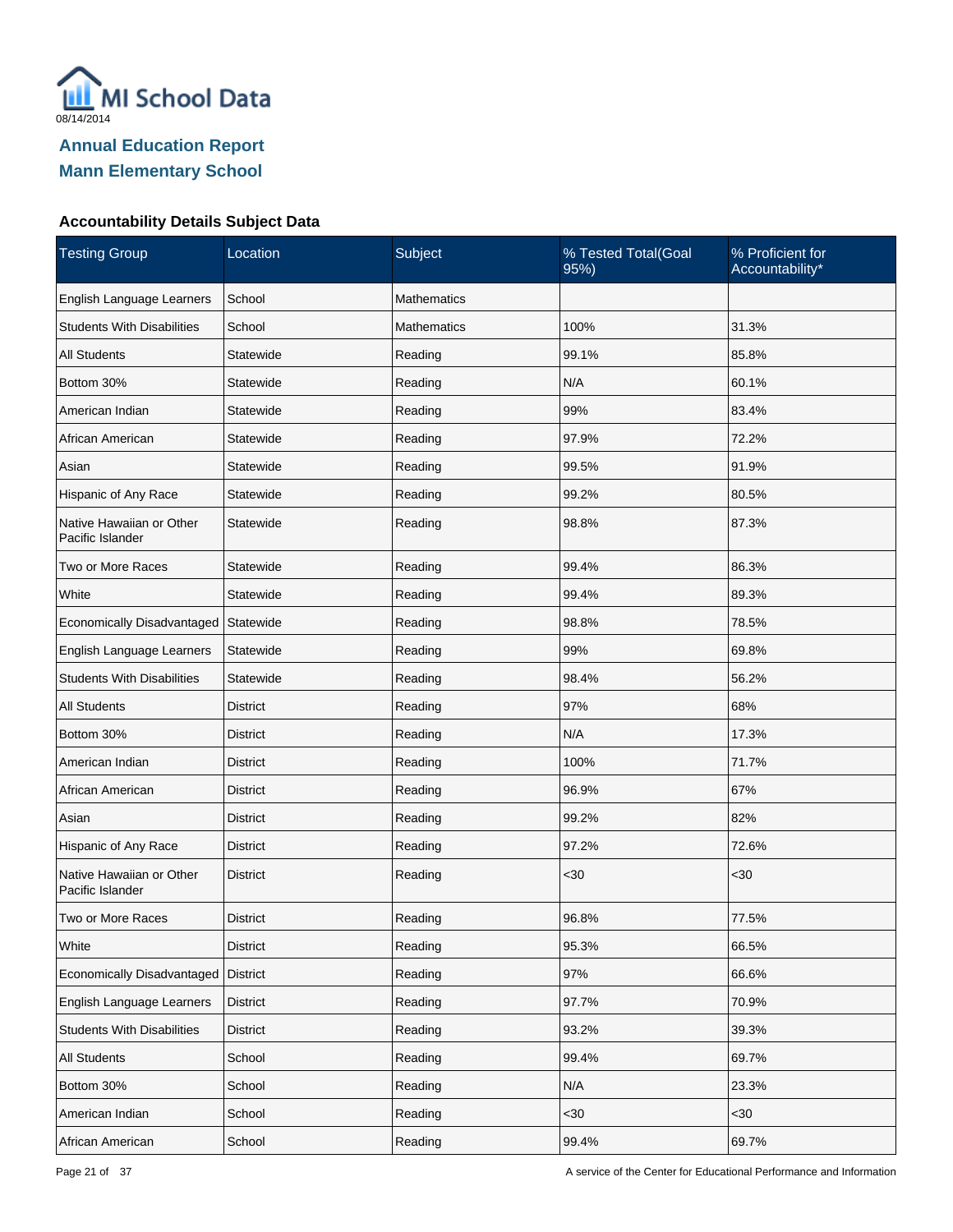

| <b>Testing Group</b>                         | Location        | Subject | % Tested Total(Goal<br>95%) | % Proficient for<br>Accountability* |
|----------------------------------------------|-----------------|---------|-----------------------------|-------------------------------------|
| White                                        | School          | Reading | $30$                        | $30$                                |
| Economically Disadvantaged                   | School          | Reading | 99.3%                       | 69.5%                               |
| English Language Learners                    | School          | Reading |                             |                                     |
| <b>Students With Disabilities</b>            | School          | Reading | 100%                        | 36.4%                               |
| <b>All Students</b>                          | Statewide       | Science | 98.3%                       | 42.9%                               |
| Bottom 30%                                   | Statewide       | Science | N/A                         | 1.5%                                |
| American Indian                              | Statewide       | Science | 98.4%                       | 35.6%                               |
| African American                             | Statewide       | Science | 95.8%                       | 14.9%                               |
| Asian                                        | Statewide       | Science | 99.4%                       | 61.1%                               |
| Hispanic of Any Race                         | Statewide       | Science | 98.5%                       | 26.7%                               |
| Native Hawaiian or Other<br>Pacific Islander | Statewide       | Science | 99.1%                       | 48.4%                               |
| Two or More Races                            | Statewide       | Science | 98.9%                       | 40.6%                               |
| White                                        | Statewide       | Science | 98.9%                       | 50.1%                               |
| Economically Disadvantaged                   | Statewide       | Science | 97.4%                       | 26.4%                               |
| English Language Learners                    | Statewide       | Science | 98.4%                       | 11.2%                               |
| <b>Students With Disabilities</b>            | Statewide       | Science | 97.2%                       | 16.1%                               |
| <b>All Students</b>                          | <b>District</b> | Science | 94.6%                       | 13.6%                               |
| Bottom 30%                                   | <b>District</b> | Science | N/A                         | 0.3%                                |
| American Indian                              | <b>District</b> | Science | $30$                        | <30                                 |
| African American                             | <b>District</b> | Science | 94.6%                       | 13%                                 |
| Asian                                        | <b>District</b> | Science | 98.1%                       | 39.2%                               |
| Hispanic of Any Race                         | District        | Science | 94.7%                       | 14.1%                               |
| Native Hawaiian or Other<br>Pacific Islander | <b>District</b> | Science | <30                         | $30$                                |
| Two or More Races                            | <b>District</b> | Science | <30                         | <30                                 |
| White                                        | <b>District</b> | Science | 92.6%                       | 17.4%                               |
| Economically Disadvantaged                   | District        | Science | 94.5%                       | 12%                                 |
| English Language Learners                    | <b>District</b> | Science | 95.1%                       | 12.1%                               |
| <b>Students With Disabilities</b>            | <b>District</b> | Science | 89.9%                       | 8.2%                                |
| All Students                                 | School          | Science | 98%                         | 13.2%                               |
| Bottom 30%                                   | School          | Science | N/A                         | $30$                                |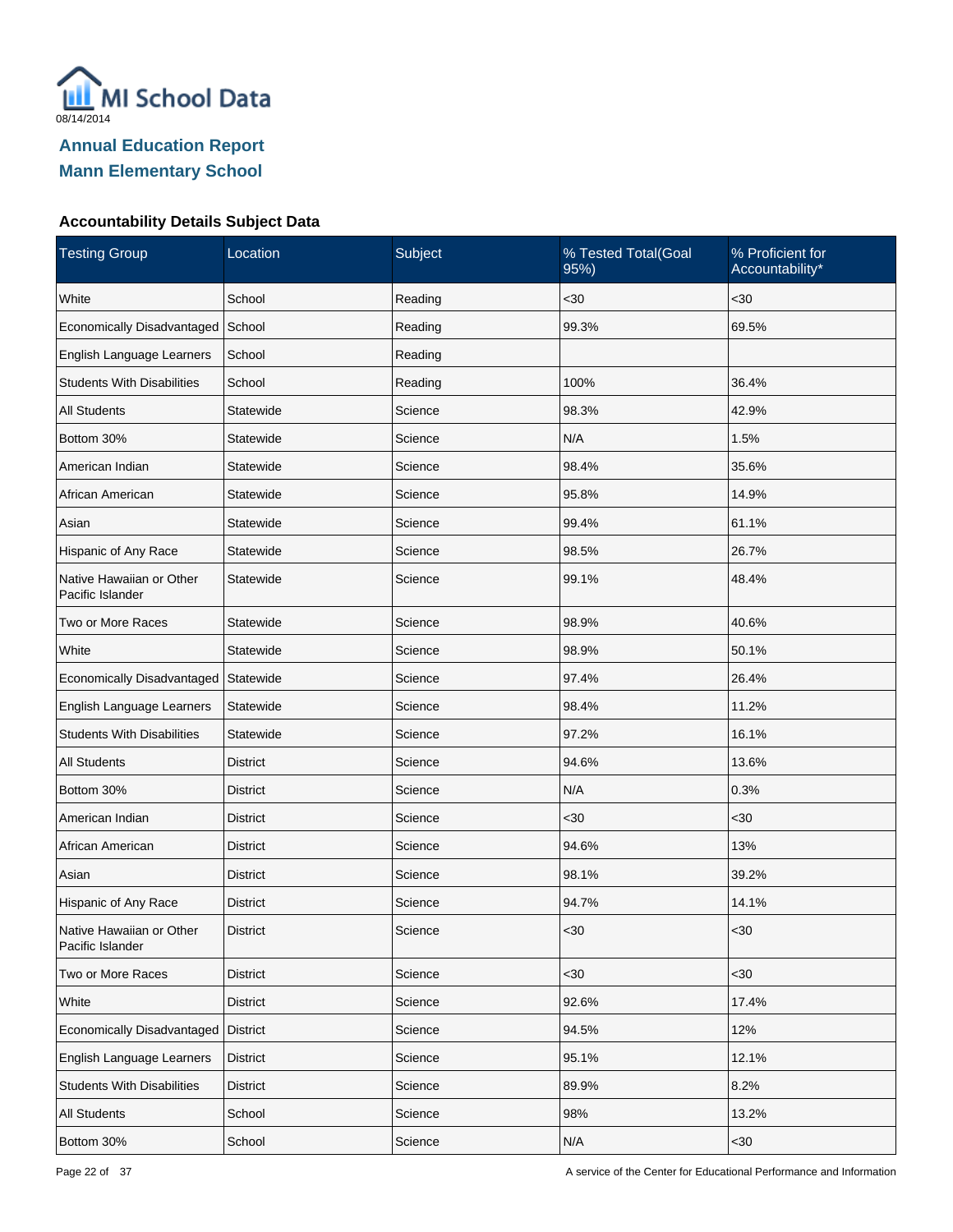

| <b>Testing Group</b>                         | Location        | Subject               | % Tested Total(Goal<br>95% | % Proficient for<br>Accountability* |
|----------------------------------------------|-----------------|-----------------------|----------------------------|-------------------------------------|
| African American                             | School          | Science               | 98%                        | 13.2%                               |
| White                                        | School          | Science               |                            |                                     |
| Economically Disadvantaged                   | School          | Science               | 97.8%                      | 13.5%                               |
| English Language Learners                    | School          | Science               |                            |                                     |
| <b>Students With Disabilities</b>            | School          | Science               | $30$                       | <30                                 |
| <b>All Students</b>                          | Statewide       | <b>Social Studies</b> | 97.3%                      | 57.3%                               |
| Bottom 30%                                   | Statewide       | <b>Social Studies</b> | N/A                        | 9.1%                                |
| American Indian                              | Statewide       | <b>Social Studies</b> | 97.7%                      | 49.7%                               |
| African American                             | Statewide       | <b>Social Studies</b> | 93.6%                      | 28.4%                               |
| Asian                                        | Statewide       | <b>Social Studies</b> | 99.1%                      | 74.4%                               |
| Hispanic of Any Race                         | Statewide       | <b>Social Studies</b> | 97.5%                      | 42.7%                               |
| Native Hawaiian or Other<br>Pacific Islander | Statewide       | <b>Social Studies</b> | 98.9%                      | 65.5%                               |
| Two or More Races                            | Statewide       | <b>Social Studies</b> | 98.2%                      | 53.8%                               |
| White                                        | Statewide       | <b>Social Studies</b> | 98.2%                      | 64.5%                               |
| Economically Disadvantaged                   | Statewide       | <b>Social Studies</b> | 95.8%                      | 40.4%                               |
| English Language Learners                    | Statewide       | <b>Social Studies</b> | 97.5%                      | 22.7%                               |
| <b>Students With Disabilities</b>            | Statewide       | <b>Social Studies</b> | 92.3%                      | 21.7%                               |
| All Students                                 | <b>District</b> | <b>Social Studies</b> | 89.3%                      | 25.2%                               |
| Bottom 30%                                   | <b>District</b> | <b>Social Studies</b> | N/A                        | 0%                                  |
| American Indian                              | District        | <b>Social Studies</b> | <30                        | <30                                 |
| African American                             | <b>District</b> | <b>Social Studies</b> | 88.9%                      | 23.9%                               |
| Asian                                        | <b>District</b> | <b>Social Studies</b> | 93.9%                      | 59.7%                               |
| Hispanic of Any Race                         | <b>District</b> | <b>Social Studies</b> | 92%                        | 29.3%                               |
| Native Hawaiian or Other<br>Pacific Islander | <b>District</b> | <b>Social Studies</b> | $30$                       | $30$                                |
| Two or More Races                            | <b>District</b> | <b>Social Studies</b> | $30$                       | <30                                 |
| White                                        | <b>District</b> | Social Studies        | 86.8%                      | 27.7%                               |
| Economically Disadvantaged                   | District        | Social Studies        | 88.9%                      | 22.4%                               |
| English Language Learners                    | <b>District</b> | Social Studies        | 92.1%                      | 27.5%                               |
| <b>Students With Disabilities</b>            | <b>District</b> | Social Studies        | 66.7%                      | 6.8%                                |
| <b>All Students</b>                          | School          | Social Studies        | $0\%$                      | 12.8%                               |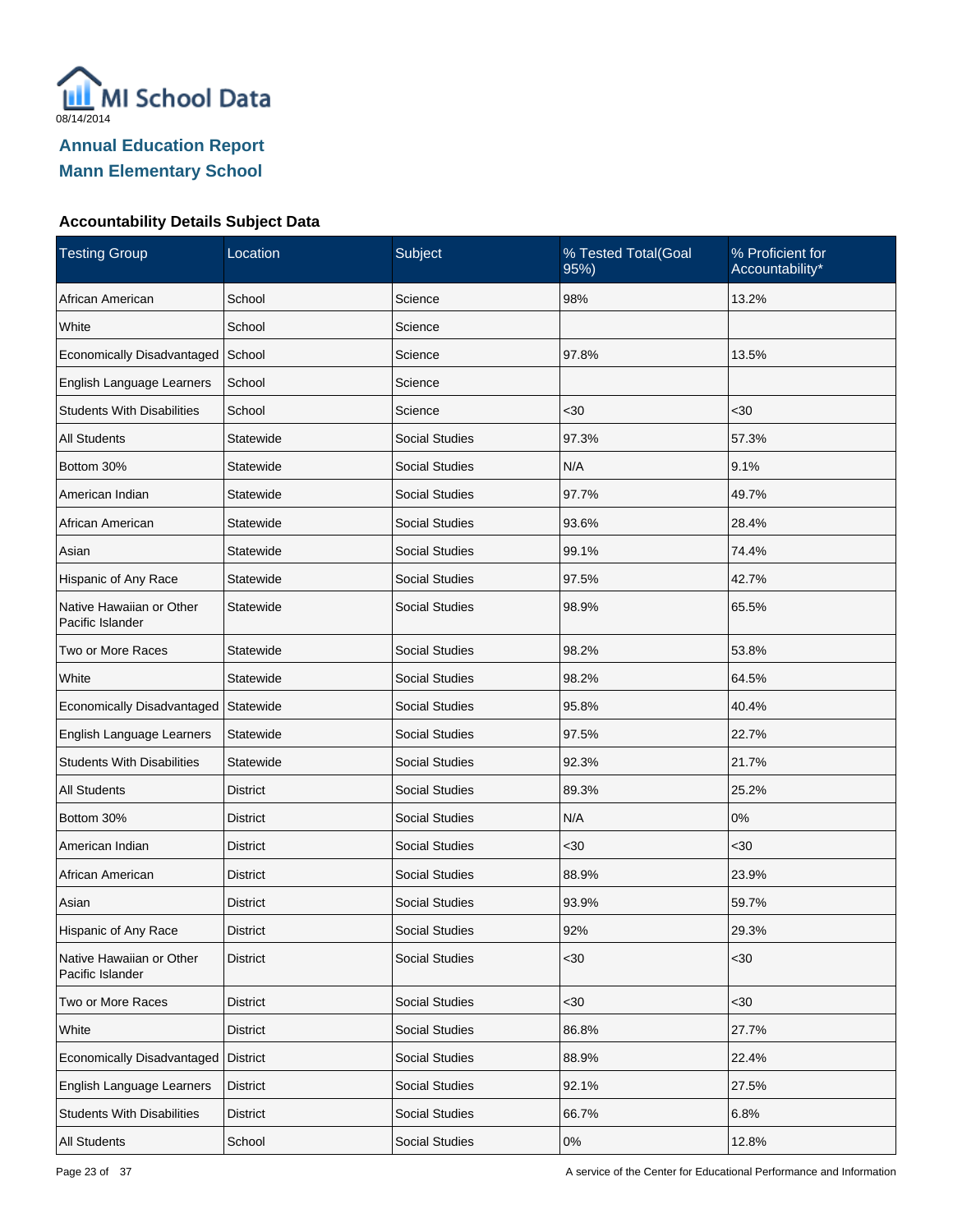

| <b>Testing Group</b>                         | Location        | Subject               | % Tested Total(Goal<br>95%) | % Proficient for<br>Accountability* |
|----------------------------------------------|-----------------|-----------------------|-----------------------------|-------------------------------------|
| Bottom 30%                                   | School          | <b>Social Studies</b> | N/A                         | $30$                                |
| African American                             | School          | <b>Social Studies</b> | 0%                          | 13%                                 |
| White                                        | School          | <b>Social Studies</b> | <30                         | $30$                                |
| Economically Disadvantaged                   | School          | <b>Social Studies</b> | $0\%$                       | 12.2%                               |
| <b>Students With Disabilities</b>            | School          | <b>Social Studies</b> | $30$                        | $30$                                |
| <b>All Students</b>                          | Statewide       | Writing               | 98.5%                       | 73.2%                               |
| Bottom 30%                                   | Statewide       | Writing               | N/A                         | 26.5%                               |
| American Indian                              | Statewide       | Writing               | 98.5%                       | 63.2%                               |
| African American                             | Statewide       | Writing               | 96.4%                       | 54.4%                               |
| Asian                                        | Statewide       | Writing               | 99%                         | 86%                                 |
| Hispanic of Any Race                         | Statewide       | Writing               | 98.8%                       | 64.3%                               |
| Native Hawaiian or Other<br>Pacific Islander | Statewide       | Writing               | 99%                         | 76.6%                               |
| Two or More Races                            | Statewide       | Writing               | 99.1%                       | 72.8%                               |
| White                                        | Statewide       | Writing               | 99%                         | 77.8%                               |
| Economically Disadvantaged                   | Statewide       | Writing               | 97.8%                       | 61.3%                               |
| English Language Learners                    | Statewide       | Writing               | 98%                         | 51.1%                               |
| <b>Students With Disabilities</b>            | Statewide       | Writing               | 97.7%                       | 35.2%                               |
| <b>All Students</b>                          | District        | Writing               | 95.7%                       | 49.2%                               |
| Bottom 30%                                   | <b>District</b> | Writing               | N/A                         | $0\%$                               |
| American Indian                              | District        | Writing               | $30$                        | <30                                 |
| African American                             | <b>District</b> | Writing               | 95.7%                       | 47.8%                               |
| Asian                                        | District        | Writing               | 91.5%                       | 66.7%                               |
| Hispanic of Any Race                         | <b>District</b> | Writing               | 95.9%                       | 55.8%                               |
| Native Hawaiian or Other<br>Pacific Islander | <b>District</b> | Writing               | $30$                        | $30$                                |
| Two or More Races                            | <b>District</b> | Writing               | 107.7%                      | 41.9%                               |
| White                                        | <b>District</b> | Writing               | 95.4%                       | 52.1%                               |
| Economically Disadvantaged                   | <b>District</b> | Writing               | 95.7%                       | 47.3%                               |
| English Language Learners                    | <b>District</b> | Writing               | 95.6%                       | 53.1%                               |
| <b>Students With Disabilities</b>            | <b>District</b> | Writing               | 90.1%                       | 21.6%                               |
| All Students                                 | School          | Writing               | 100%                        | 51.9%                               |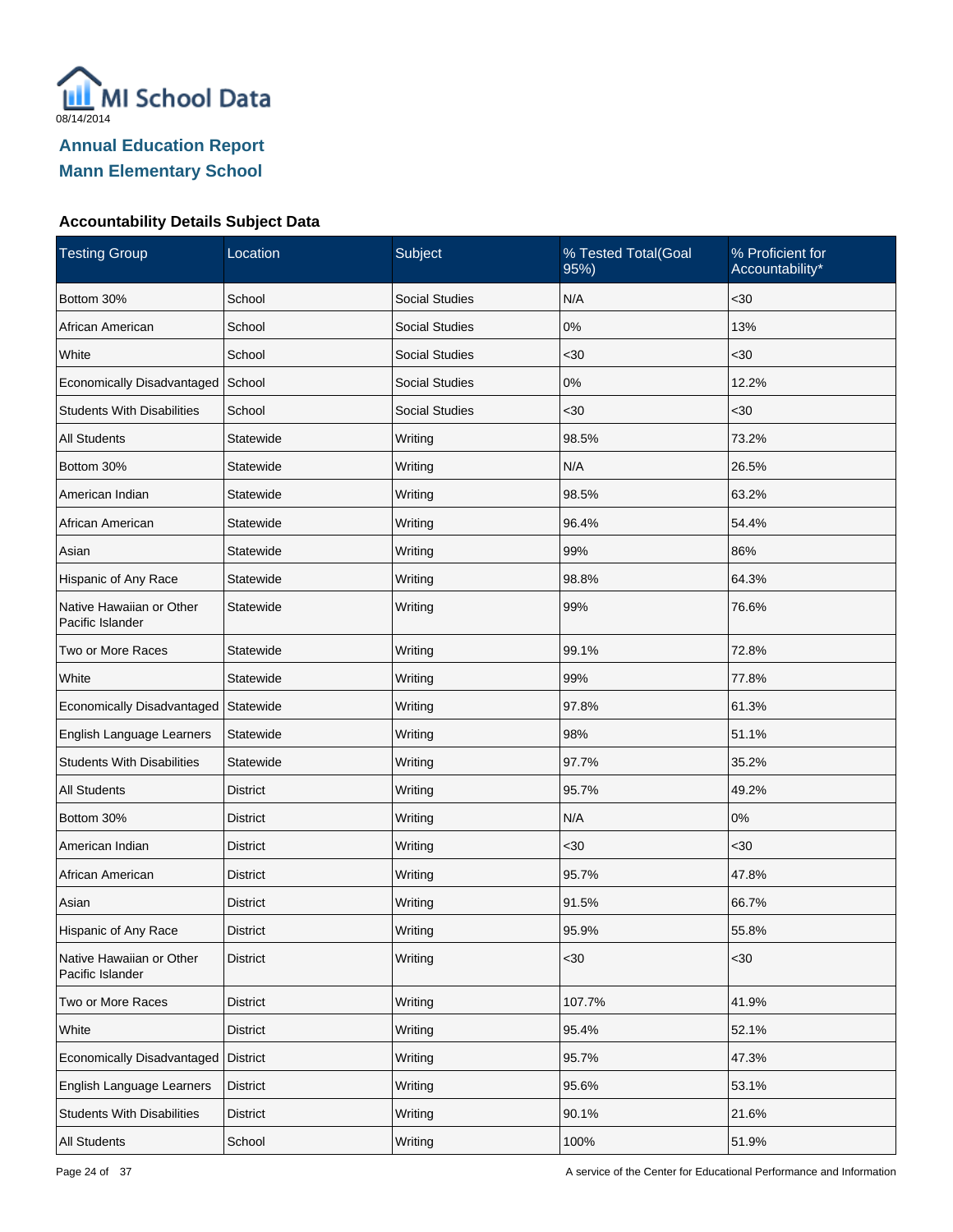

| Testing Group                     | Location | <b>Subject</b> | % Tested Total (Goal<br>95% | % Proficient for<br>Accountability* |
|-----------------------------------|----------|----------------|-----------------------------|-------------------------------------|
| Bottom 30%                        | School   | Writing        | N/A                         | $30$                                |
| <b>African American</b>           | School   | Writing        | 100%                        | 51.9%                               |
| Economically Disadvantaged School |          | Writing        | 100%                        | 54%                                 |
| Students With Disabilities        | School   | Writing        | $30$                        | $30$                                |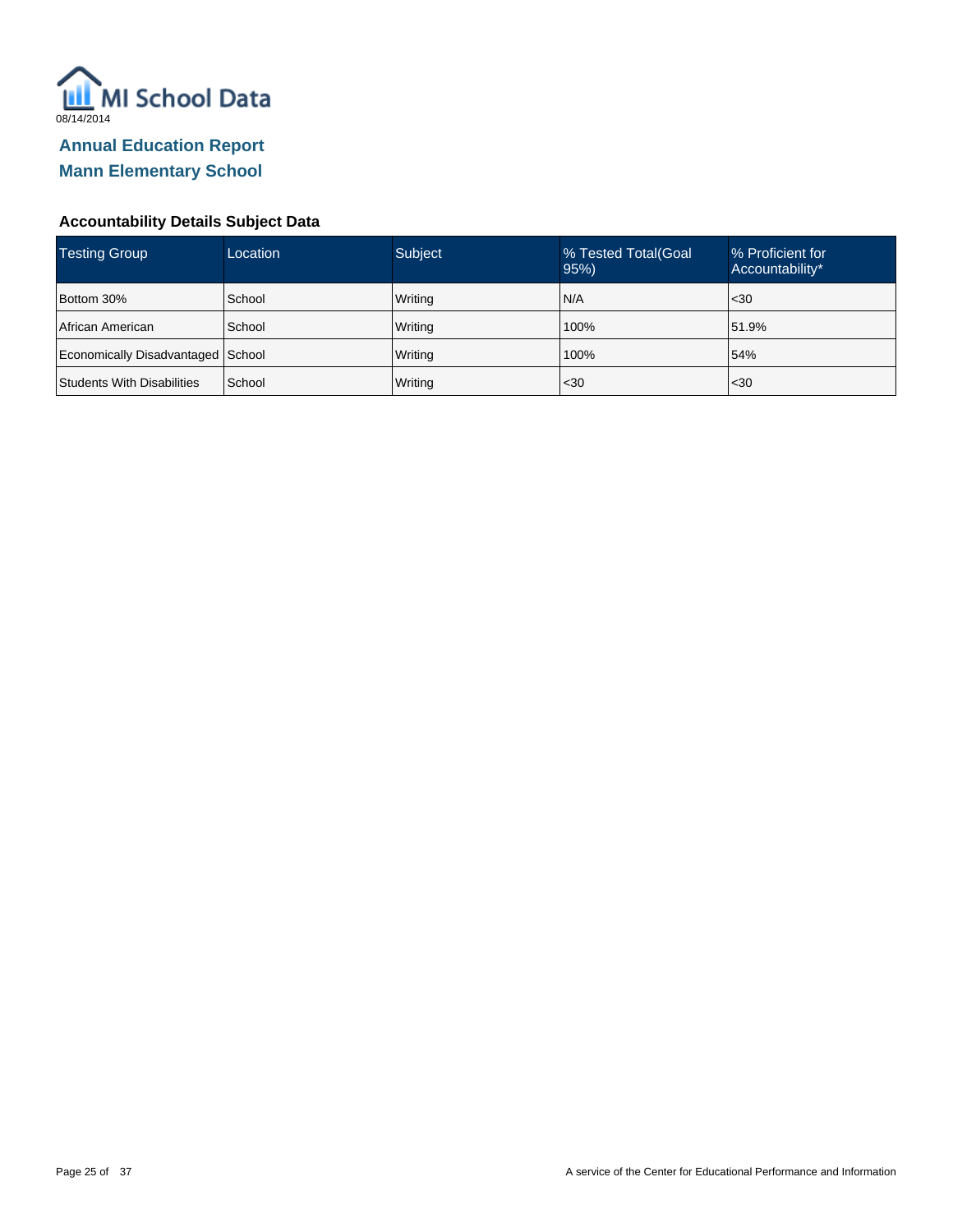

### **Accountability Details Graduation Data**

| <b>Testing Group</b>                      | Location        | <b>Accountability Scorecard Completion Rate</b><br>(High Schools only)<br>(Goal 80%) |
|-------------------------------------------|-----------------|--------------------------------------------------------------------------------------|
| <b>All Students</b>                       | Statewide       | 77%                                                                                  |
| American Indian                           | Statewide       | 64.1%                                                                                |
| African American                          | Statewide       | 60.5%                                                                                |
| Asian                                     | Statewide       | 87.9%                                                                                |
| Hispanic of Any Race                      | Statewide       | 67.3%                                                                                |
| Migrant                                   | Statewide       | 70.5%                                                                                |
| Native Hawaiian or Other Pacific Islander | Statewide       | 69.2%                                                                                |
| Two or More Races                         | Statewide       | 73.9%                                                                                |
| White                                     | Statewide       | 82.1%                                                                                |
| Female                                    | Statewide       | 81.5%                                                                                |
| Male                                      | Statewide       | 72.7%                                                                                |
| Economically Disadvantaged                | Statewide       | 63.9%                                                                                |
| English Language Learners                 | Statewide       | 65.4%                                                                                |
| <b>Students With Disabilities</b>         | Statewide       | 53.6%                                                                                |
| Homeless                                  | Statewide       | 54.2%                                                                                |
| <b>All Students</b>                       | <b>District</b> | 64.6%                                                                                |
| African American                          | <b>District</b> | 64.5%                                                                                |
| Asian                                     | <b>District</b> | 79.1%                                                                                |
| Hispanic of Any Race                      | <b>District</b> | 69.2%                                                                                |
| White                                     | <b>District</b> | 44.9%                                                                                |
| Economically Disadvantaged                | <b>District</b> | 63.7%                                                                                |
| English Language Learners                 | <b>District</b> | 71.5%                                                                                |
| <b>Students With Disabilities</b>         | <b>District</b> | 40.9%                                                                                |
| Bottom 30%                                | <b>District</b> | 86.1%                                                                                |

\* All data based on students enrolled for a full academic year.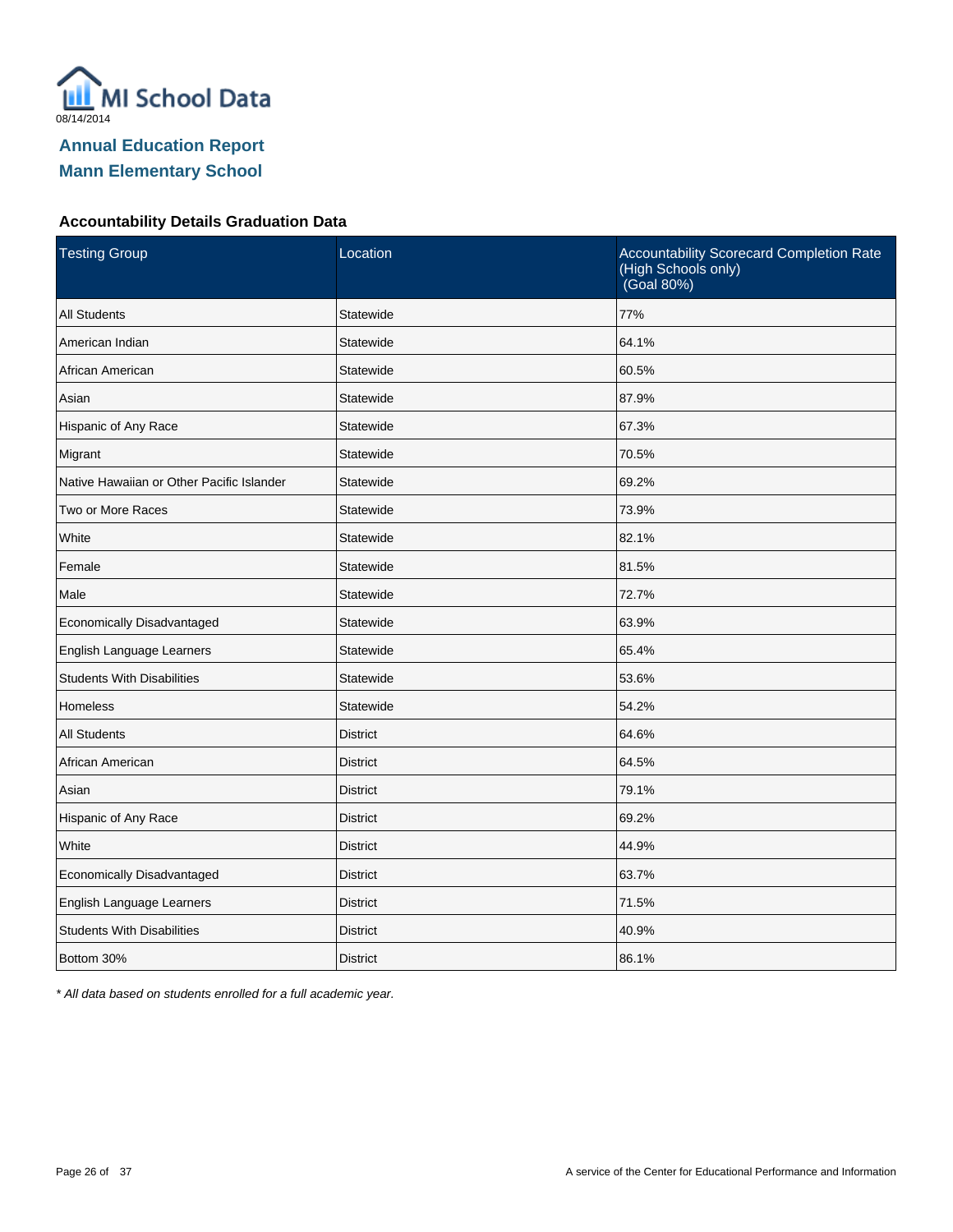

#### **Accountability Details Attendance Data**

| <b>Testing Group</b> | Location        | Attendance Rate<br>(Goal 90%) |
|----------------------|-----------------|-------------------------------|
| <b>All Students</b>  | Statewide       | 94.3%                         |
| All Students         | <b>District</b> | 86.8%                         |
| All Students         | School          | 85%                           |

\* All data based on students enrolled for a full academic year.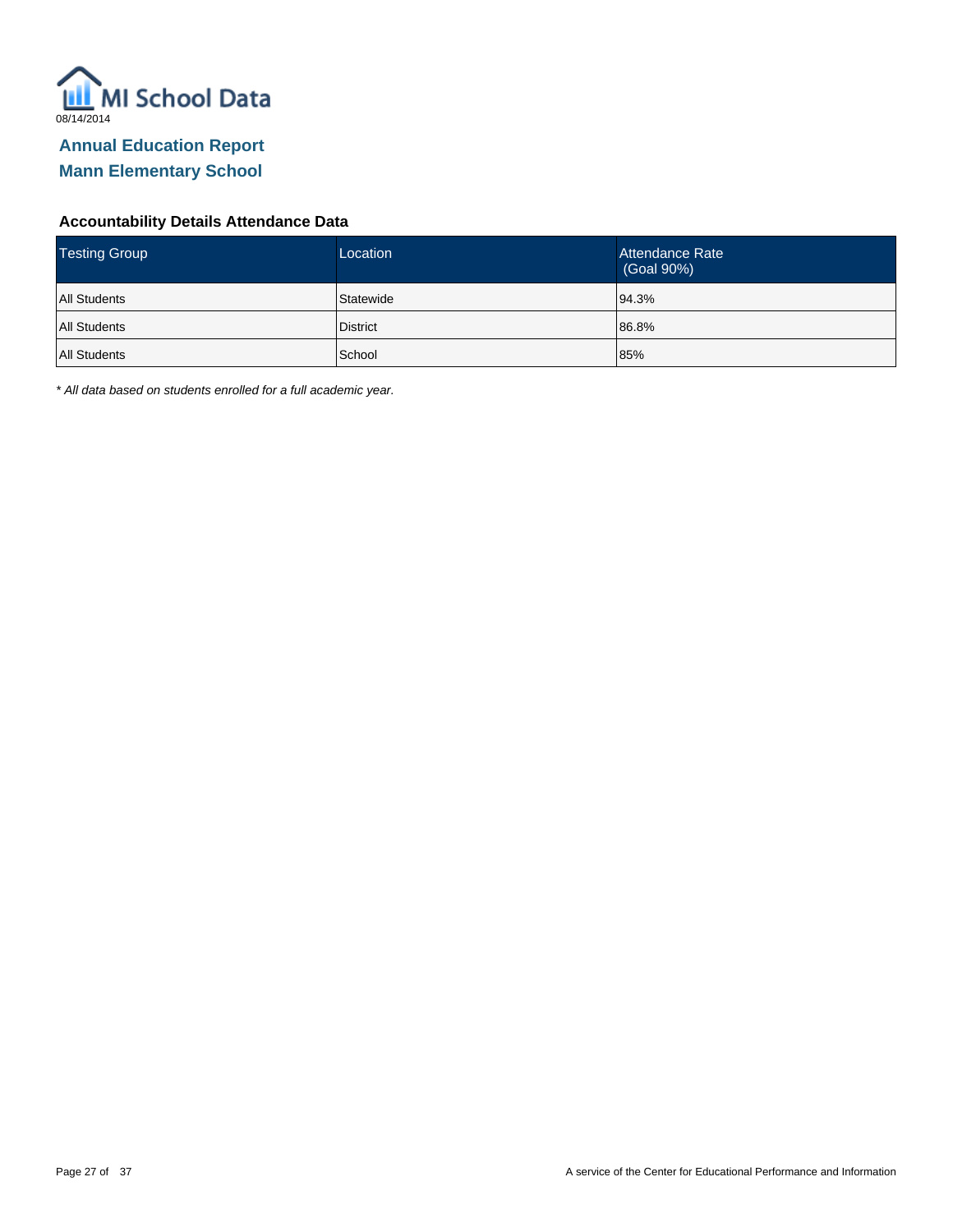

**Mann Elementary School**

#### **Accountability Status District Data**

| <b>District</b><br><b>Name</b> | Reading<br><b>Status</b> | Reading<br>Score <sup>1</sup> | Writina<br>Status | <b>Writing</b><br>Score <sup>1</sup> | <b>Math Status</b> | <b>Math Score</b> | Science<br>Status | Science <sup>'</sup><br>Score | Social<br><b>Studies</b><br><b>Status</b> | Social<br><b>Studies</b><br>Score | Overall<br><b>Status</b> | Overall<br>Score |
|--------------------------------|--------------------------|-------------------------------|-------------------|--------------------------------------|--------------------|-------------------|-------------------|-------------------------------|-------------------------------------------|-----------------------------------|--------------------------|------------------|
|--------------------------------|--------------------------|-------------------------------|-------------------|--------------------------------------|--------------------|-------------------|-------------------|-------------------------------|-------------------------------------------|-----------------------------------|--------------------------|------------------|

No Data to Display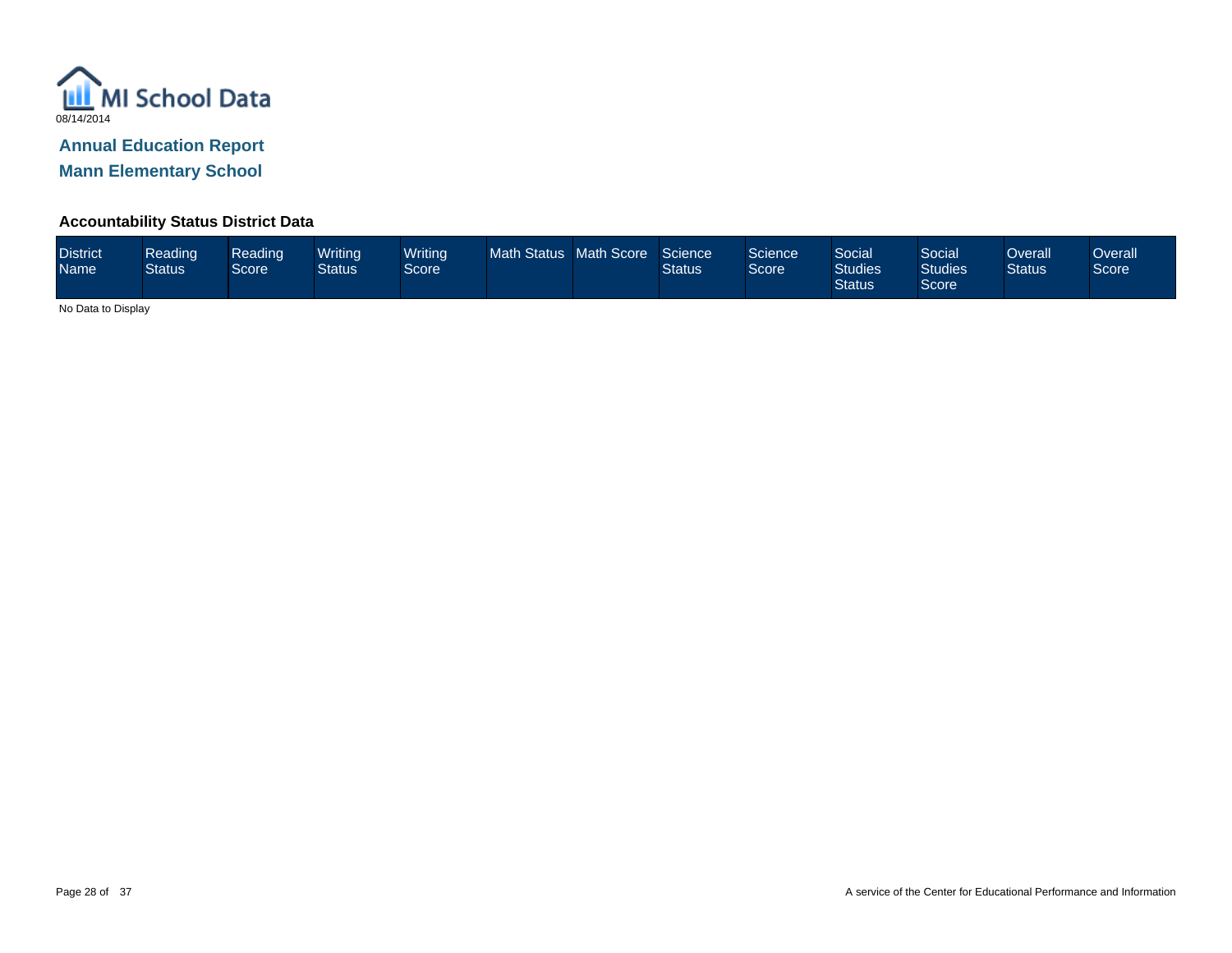

**Mann Elementary School**

#### **Accountability Status School Data**

| <b>District</b><br><b>Name</b>            | School<br><b>Name</b> | <b>Title 1</b><br><b>Status</b> | Reading<br><b>Status</b> | Reading<br>Score | Writing<br><b>Status</b> | Writing<br>Score <sup>1</sup> | <b>Math</b><br><b>Status</b> | <b>Math</b><br>Score | Science<br><b>Status</b> | Science<br>Score | Social<br><b>Studies</b><br><b>Status</b> | Social<br><b>Studies</b><br>Score | Overall<br><b>Status</b> | <b>Overall</b><br>Score |
|-------------------------------------------|-----------------------|---------------------------------|--------------------------|------------------|--------------------------|-------------------------------|------------------------------|----------------------|--------------------------|------------------|-------------------------------------------|-----------------------------------|--------------------------|-------------------------|
| Detroit City   Mann<br>School<br>District | Elementary<br>School  |                                 | Green                    |                  | Green                    |                               | Green                        | 2                    | <b>Yellow</b>            |                  | Red                                       |                                   | Orange                   | 28                      |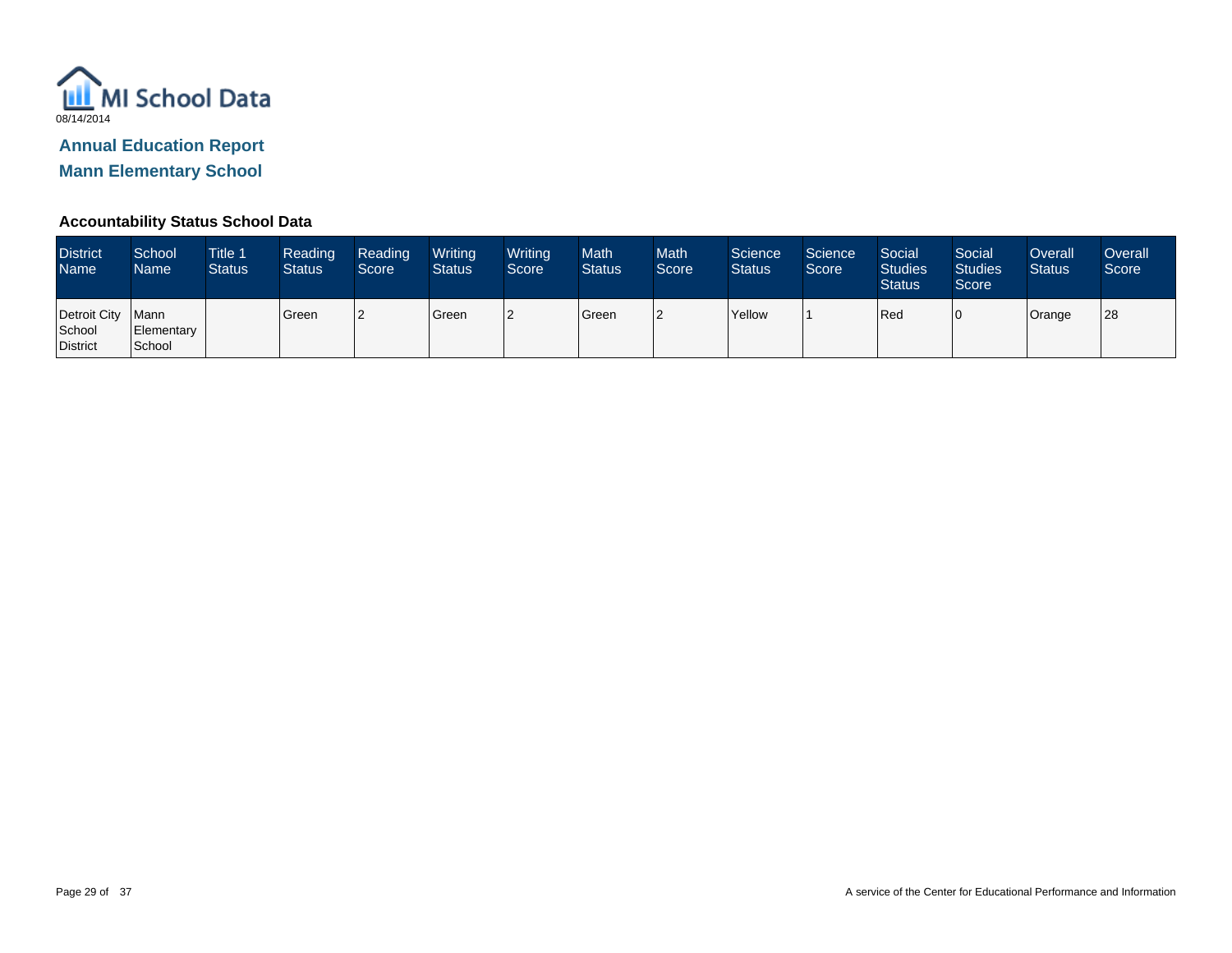

### **Mann Elementary School**

#### **Teacher Quality - Qualification**

|                                                                                                             | Other | B.A. | <b>M.A.</b> | <b>P.H.D.</b> |
|-------------------------------------------------------------------------------------------------------------|-------|------|-------------|---------------|
| Professional Qualifications of 0<br>All Public Elementary and<br>Secondary School Teachers<br>in the School |       | O    | 18          | U             |

Professional Qualifications are defined by the State and may include information such as the degrees of public school teachers (e.g., percentage of teachers with Bachelors Degrees or Masters Degrees) or the percentage of fully certified teachers

#### **Teacher Quality - Class**

|                                                                                                                              | School Aggregate | <b>High-Poverty Schools</b> | <b>Low-Poverty Schools</b> |
|------------------------------------------------------------------------------------------------------------------------------|------------------|-----------------------------|----------------------------|
| Percentage of Core Academic<br>Subject Elementary and Secondary<br>School Classes not Taught by Highly<br>Qualified Teachers | 10.0%            | 0.0%                        | $0.0\%$                    |

#### **Teacher Quality - Provisional**

|                                                                                                             | <b>Certification Percent</b> |
|-------------------------------------------------------------------------------------------------------------|------------------------------|
| Percentage of Public Elementary and Secondary School Teachers in the<br>School with Emergency Certification | 10%                          |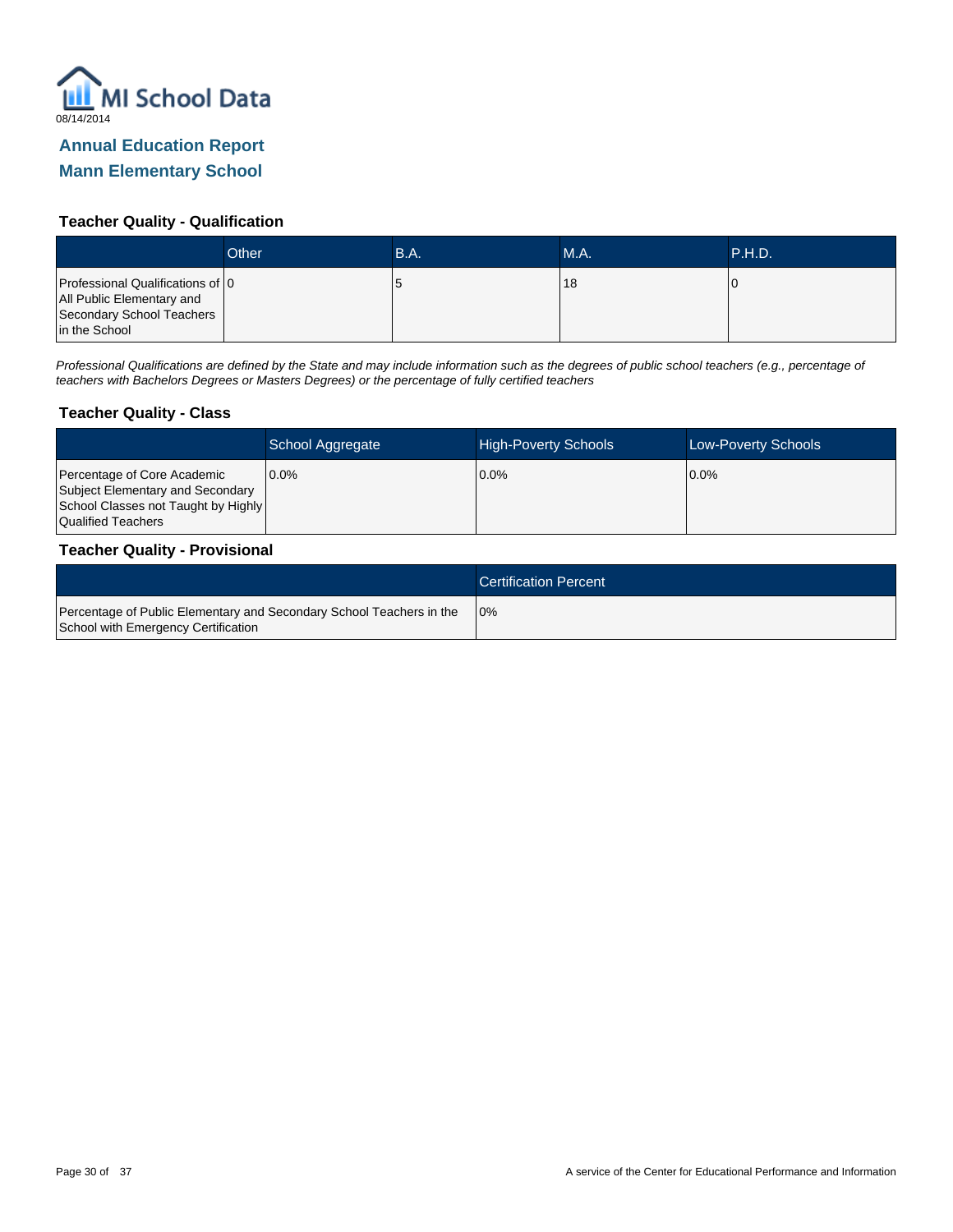

#### **NAEP Grade 4 Math**

|                                                                                                                                             | <b>Percent of Students</b>                               | Percent below Basic        | <b>Percent Basic</b>                 | <b>Percent Proficient</b>                    | <b>Percent Advanced</b> |
|---------------------------------------------------------------------------------------------------------------------------------------------|----------------------------------------------------------|----------------------------|--------------------------------------|----------------------------------------------|-------------------------|
| <b>All Students</b>                                                                                                                         | 100                                                      | 23                         | 40                                   | 30                                           | $\overline{7}$          |
| Male<br>Female                                                                                                                              | 52<br>48                                                 | 24<br>23                   | 38<br>41                             | 31<br>30                                     | 6                       |
| National Lunch<br>Program Eligibility<br>Eligible<br>Not Eligible<br>Info not available                                                     | 54<br>46<br>$\ddagger$                                   | 35<br>9<br>ŧ               | 45<br>34<br>ŧ                        | 18<br>45<br>$\ddagger$                       | 2<br>12<br>ŧ            |
| Race/Ethnicity<br>White<br><b>Black</b><br>Hispanic<br>Asian<br>American Indian<br>Native Hawaiian/Pacific<br>Islander<br>Two or More Races | 66<br>19<br>9<br>11<br>ŧ<br>$\ddagger$<br>$\overline{2}$ | 14<br>53<br>36<br>11<br>16 | 41<br>37<br>42<br>35<br>ŧ<br>ŧ<br>50 | 38<br>9<br>18<br>24<br>ŧ<br>$\ddagger$<br>24 | 4<br>30<br>ŧ<br>ŧ<br>10 |
| Student classified as<br>having a disability<br><b>SD</b><br>Not SD                                                                         | 12<br>88                                                 | 50<br>20                   | 34<br>40                             | 15<br>33                                     |                         |
| Student is an English<br>Language Learner<br><b>ELL</b><br>Not ELL                                                                          | 8<br>92                                                  | 21<br>21                   | 40<br>40                             | 32<br>32                                     |                         |

‡ Reporting Standards not met. Note: Observed differences are not necessarily statistically significant. Detail may not sum to total because of rounding. SOURCE: U.S. Department of Education. Institute for Education Sciences. National Center for Education Statistics. National Assessment Program (NAEP) 2013 Mathematics Achievement.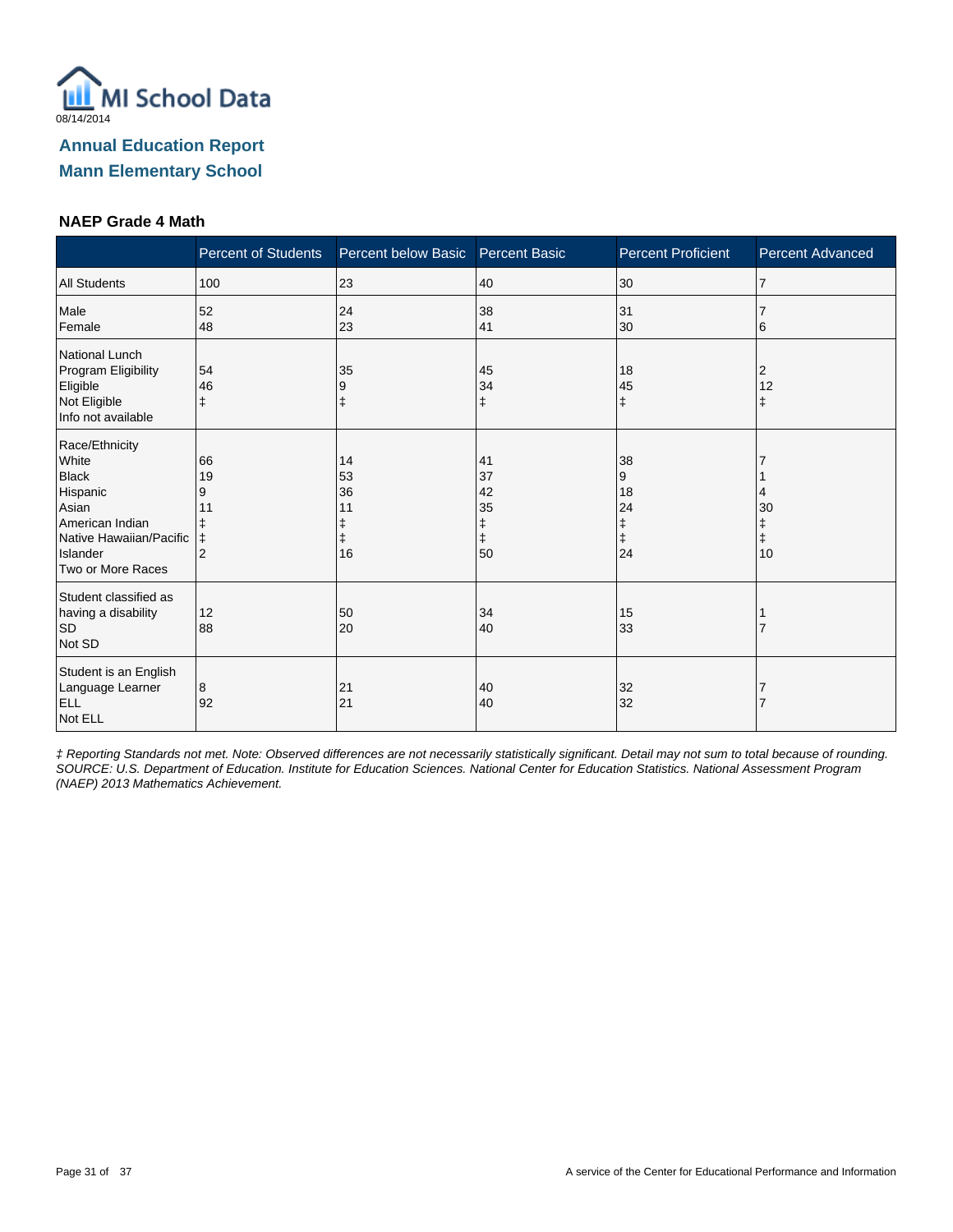

#### **NAEP Grade 8 Math**

|                                                                                                                                             | <b>Percent of Students</b>           | Percent below Basic       | <b>Percent Basic</b>                | <b>Percent Proficient</b>                    | Percent Advanced    |
|---------------------------------------------------------------------------------------------------------------------------------------------|--------------------------------------|---------------------------|-------------------------------------|----------------------------------------------|---------------------|
| <b>All Students</b>                                                                                                                         | 100                                  | 30                        | 40                                  | 23                                           | $\overline{7}$      |
| Male<br>Female                                                                                                                              | 52<br>48                             | 31<br>28                  | 38<br>42                            | 23<br>24                                     | 8<br>6              |
| National Lunch<br>Program Eligibility<br>Eligible<br>Not Eligible<br>Info not available                                                     | 46<br>54<br>$\Omega$                 | 46<br>16<br>0             | 38<br>42<br>0                       | 14<br>32<br>$\Omega$                         | 2<br>10<br>0        |
| Race/Ethnicity<br>White<br><b>Black</b><br>Hispanic<br>Asian<br>American Indian<br>Native Hawaiian/Pacific<br>Islander<br>Two or More Races | 72<br>16<br>6<br>3<br>$\overline{2}$ | 21<br>64<br>51<br>12<br>0 | 43<br>29<br>35<br>28<br>0<br>0<br>0 | 29<br>6<br>13<br>30<br>0<br>0<br>$\mathbf 0$ | 30                  |
| Student classified as<br>having a disability<br><b>SD</b><br>Not SD                                                                         | 12<br>88                             | 50<br>20                  | 34<br>40                            | 14<br>33                                     | 2<br>$\overline{7}$ |
| Student is an English<br>Language Learner<br>ELL<br>Not ELL                                                                                 | 3<br>97                              | 74<br>28                  | 24<br>41                            | $\overline{2}$<br>24                         | 0                   |

‡ Reporting Standards not met. NOTE: Observed differences are not necessarily statistically significant. Detail may not sum to total because of rounding. SOURCE: U.S. Department of Education. Institute for Education Sciences. National Center for Education Statistics. National Assessment Program (NAEP) 2013 Mathematics Achievement.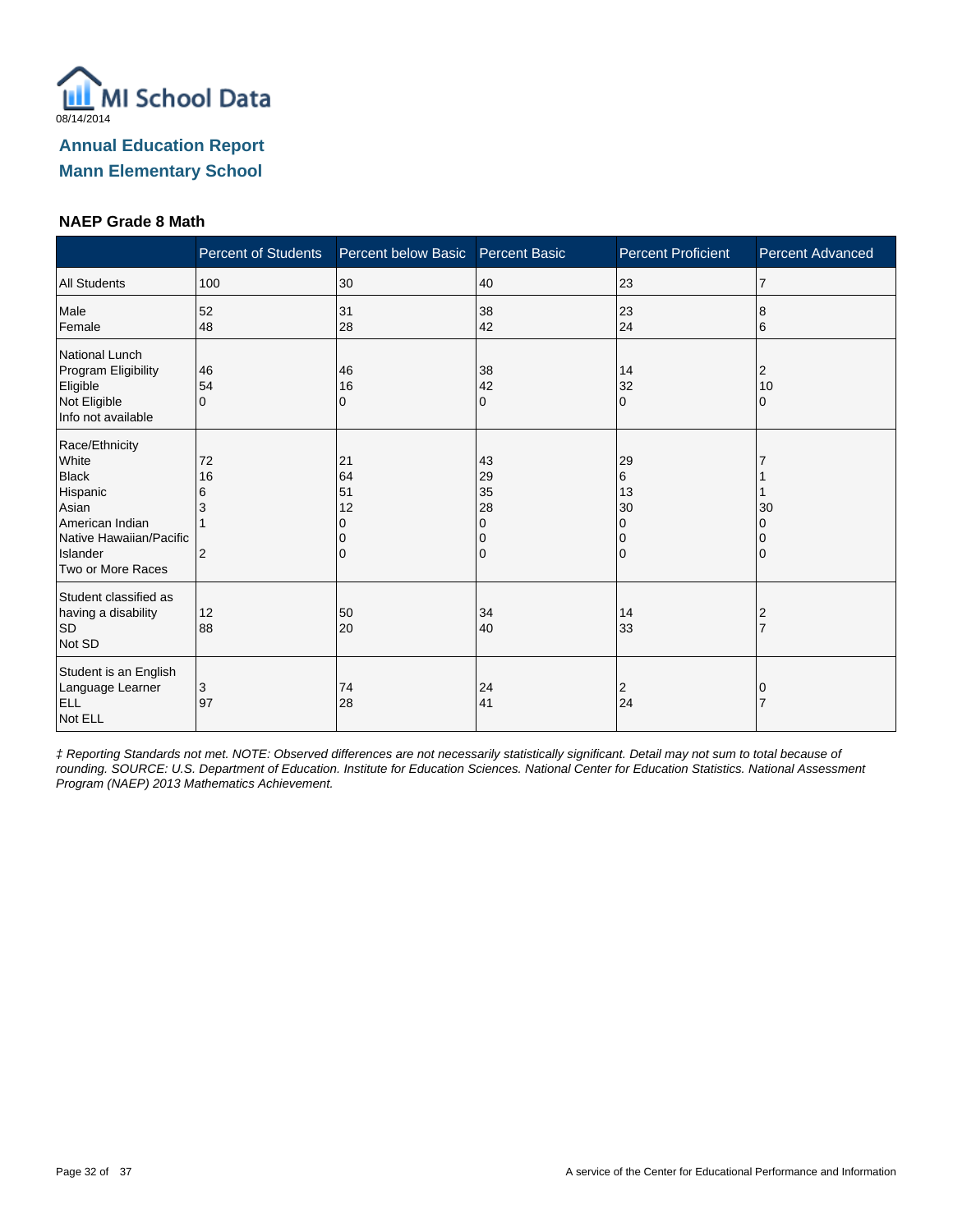

#### **NAEP Grade 12 Math**

|                                                                                                                                             | <b>Percent of Students</b> | Percent below Basic Percent Basic |                                     | <b>Percent Proficient</b> | <b>Percent Advanced</b> |
|---------------------------------------------------------------------------------------------------------------------------------------------|----------------------------|-----------------------------------|-------------------------------------|---------------------------|-------------------------|
| <b>All Students</b>                                                                                                                         | 100                        | 34                                | 41                                  | 23                        | 2                       |
| Male<br>Female                                                                                                                              | 51<br>49                   | 32<br>35                          | 41<br>42                            | 26<br>22                  |                         |
| National Lunch<br>Program Eligibility<br>Eligible<br>Not Eligible<br>Info not available                                                     | 35<br>64<br>$\Omega$       | 54<br>22<br>$\Omega$              | 37<br>44<br>0                       | 9<br>32<br>$\Omega$       | $\Omega$                |
| Race/Ethnicity<br>White<br><b>Black</b><br>Hispanic<br>Asian<br>American Indian<br>Native Hawaiian/Pacific<br>Islander<br>Two or More Races | 76<br>14<br>5<br>3<br>10   | 26<br>68<br>58<br>26              | 42<br>27<br>33<br>32<br>O<br>Ω<br>0 | 30<br>5<br>9<br>35<br>0   |                         |
| Student classified as<br>having a disability<br><b>SD</b><br>Not SD                                                                         | 9<br>91                    | 78<br>30                          | 19<br>43                            | 3<br>25                   | $\overline{2}$          |
| Student is an English<br>Language Learner<br><b>ELL</b><br>Not ELL                                                                          | 2<br>98                    | 0<br>33                           | 0<br>41                             | 0<br>24                   | O<br>$\overline{2}$     |

‡ Reporting Standards not met. NOTE: Observed differences are not necessarily statistically significant. Detail may not sum to total because of rounding. SOURCE: U.S. Department of Education. Institute for Education Sciences. National Center for Education Statistics. National Assessment Program (NAEP) 2013 Mathematics Achievement.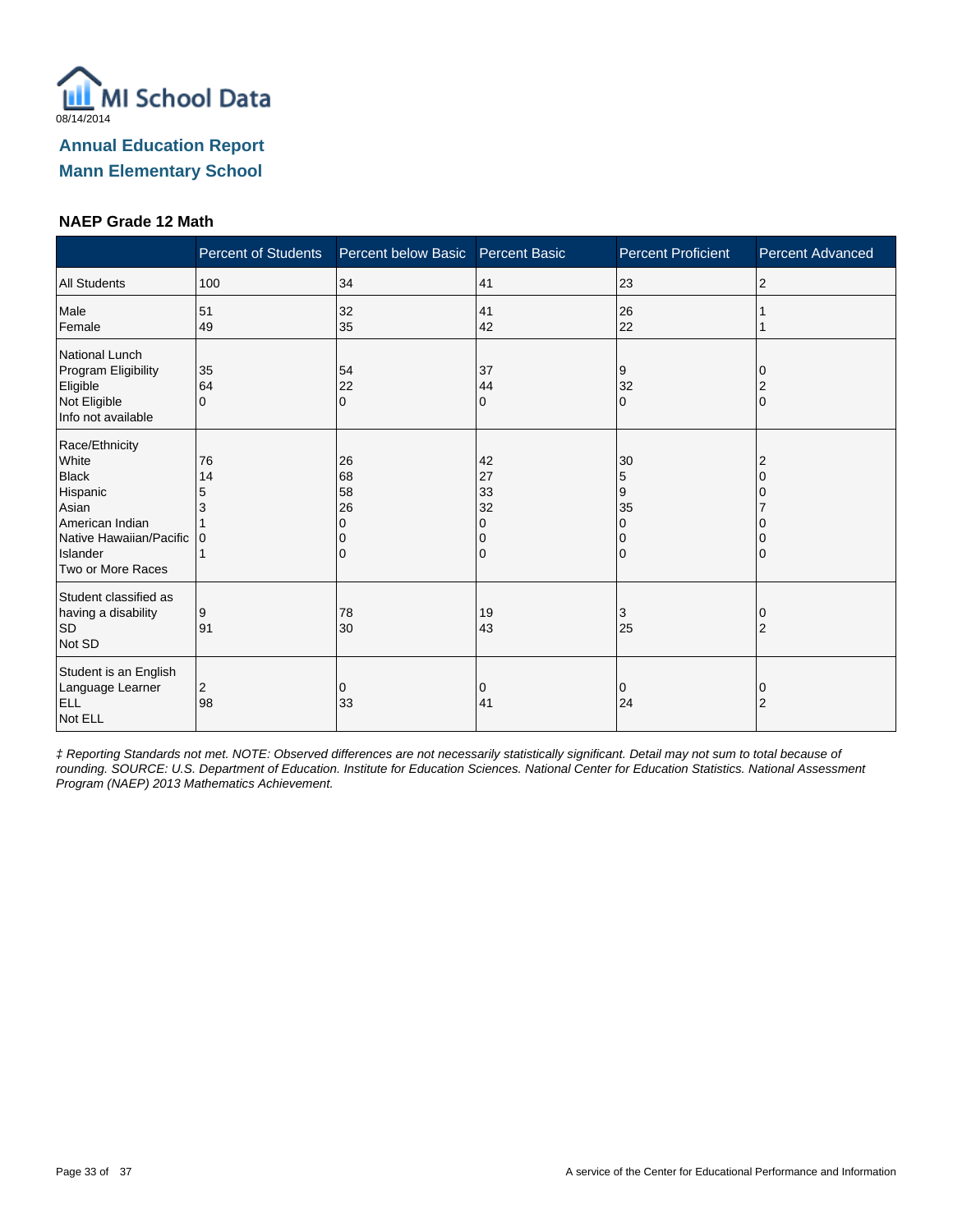

#### **NAEP Grade 4 Reading**

|                                                                                                                                             | <b>Percent of Students</b>   | Percent below Basic       | <b>Percent Basic</b>                | <b>Percent Proficient</b>                | Percent Advanced |
|---------------------------------------------------------------------------------------------------------------------------------------------|------------------------------|---------------------------|-------------------------------------|------------------------------------------|------------------|
| <b>All Students</b>                                                                                                                         | 100                          | 36                        | 33                                  | 25                                       | 6                |
| Male<br>Female                                                                                                                              | 50<br>50                     | 31<br>20                  | 37<br>37                            | 28<br>37                                 | 4<br>6           |
| National Lunch<br>Program Eligibility<br>Eligible<br>Not Eligible<br>Info not available                                                     | 35<br>64<br>$\Omega$         | 37<br>19<br>0             | 39<br>36<br>0                       | 22<br>38<br>$\Omega$                     |                  |
| Race/Ethnicity<br>White<br><b>Black</b><br>Hispanic<br>Asian<br>American Indian<br>Native Hawaiian/Pacific<br>Islander<br>Two or More Races | 66<br>18<br>9<br>3<br>0<br>0 | 28<br>61<br>47<br>23<br>0 | 35<br>27<br>32<br>32<br>0<br>0<br>0 | 29<br>11<br>18<br>32<br>0<br>$\mathbf 0$ | 8<br>3<br>13     |
| Student classified as<br>having a disability<br><b>SD</b><br>Not SD                                                                         | $\overline{7}$<br>93         | 66<br>23                  | 25<br>32                            | 9<br>34                                  | 5                |
| Student is an English<br>Language Learner<br>ELL<br>Not ELL                                                                                 | 2<br>98                      | 0<br>25                   | 0<br>37                             | 0<br>33                                  | 0<br>5           |

# Rounds to zero

‡ Reporting Standards not met. NOTE: Observed differences are not necessarily statistically significant. Detail may not sum to total because of rounding. SOURCE: U.S. Department of Education, Institute of Education Sciences, National Center for Education Statistics, National Assessment of Educational Progress (NAEP), 2013 Reading Assessment.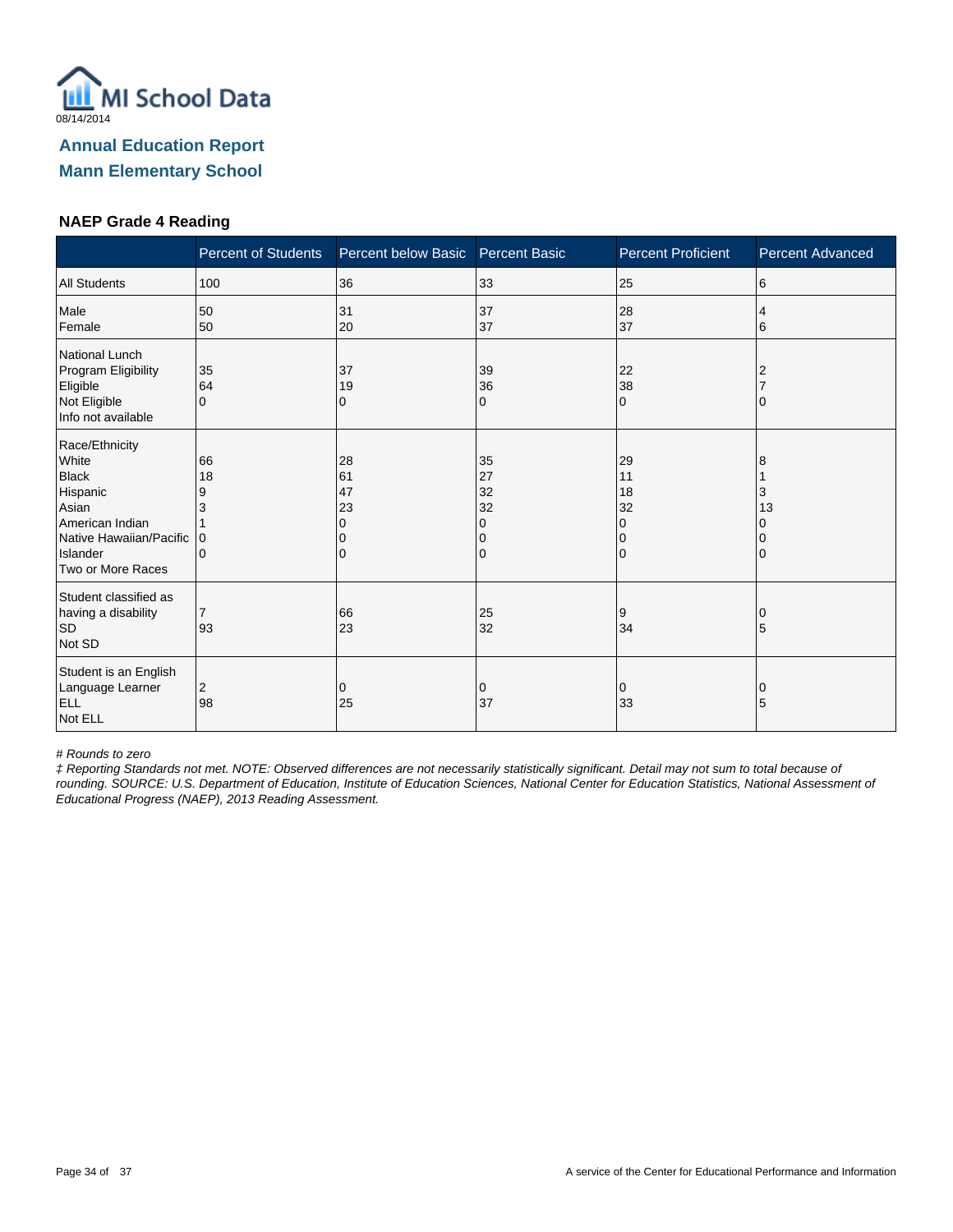

#### **NAEP Grade 8 Reading**

|                                                                                                                                             | <b>Percent of Students</b>          | Percent below Basic       | <b>Percent Basic</b>                | <b>Percent Proficient</b>                                   | Percent Advanced |
|---------------------------------------------------------------------------------------------------------------------------------------------|-------------------------------------|---------------------------|-------------------------------------|-------------------------------------------------------------|------------------|
| <b>All Students</b>                                                                                                                         | 100                                 | 23                        | 44                                  | 30                                                          | 3                |
| Male<br>Female                                                                                                                              | 52<br>48                            | 26<br>19                  | 47<br>42                            | 25<br>35                                                    | 2<br>4           |
| National Lunch<br>Program Eligibility<br>Eligible<br>Not Eligible<br>Info not available                                                     | 46<br>54<br>$\Omega$                | 34<br>13<br>0             | 47<br>42<br>0                       | 18<br>40<br>$\Omega$                                        | 5<br>O           |
| Race/Ethnicity<br>White<br><b>Black</b><br>Hispanic<br>Asian<br>American Indian<br>Native Hawaiian/Pacific<br>Islander<br>Two or More Races | 72<br>15<br>6<br>3<br>$\Omega$<br>2 | 17<br>46<br>31<br>17<br>0 | 46<br>42<br>47<br>30<br>0<br>0<br>0 | 34<br>11<br>20<br>39<br>$\Omega$<br>$\Omega$<br>$\mathbf 0$ | 2<br>14          |
| Student classified as<br>having a disability<br><b>SD</b><br>Not SD                                                                         | 10<br>90                            | 59<br>19                  | 34<br>45                            | 7<br>33                                                     | 3                |
| Student is an English<br>Language Learner<br>ELL<br>Not ELL                                                                                 | 8<br>92                             | 61<br>34                  | 30<br>34                            | 8<br>25                                                     |                  |

# Rounds to zero

‡ Reporting Standards not met. NOTE: Observed differences are not necessarily statistically significant. Detail may not sum to total because of rounding. SOURCE: U.S. Department of Education, Institute of Education Sciences, National Center for Education Statistics, National Assessment of Educational Progress (NAEP), 2013 Reading Assessment.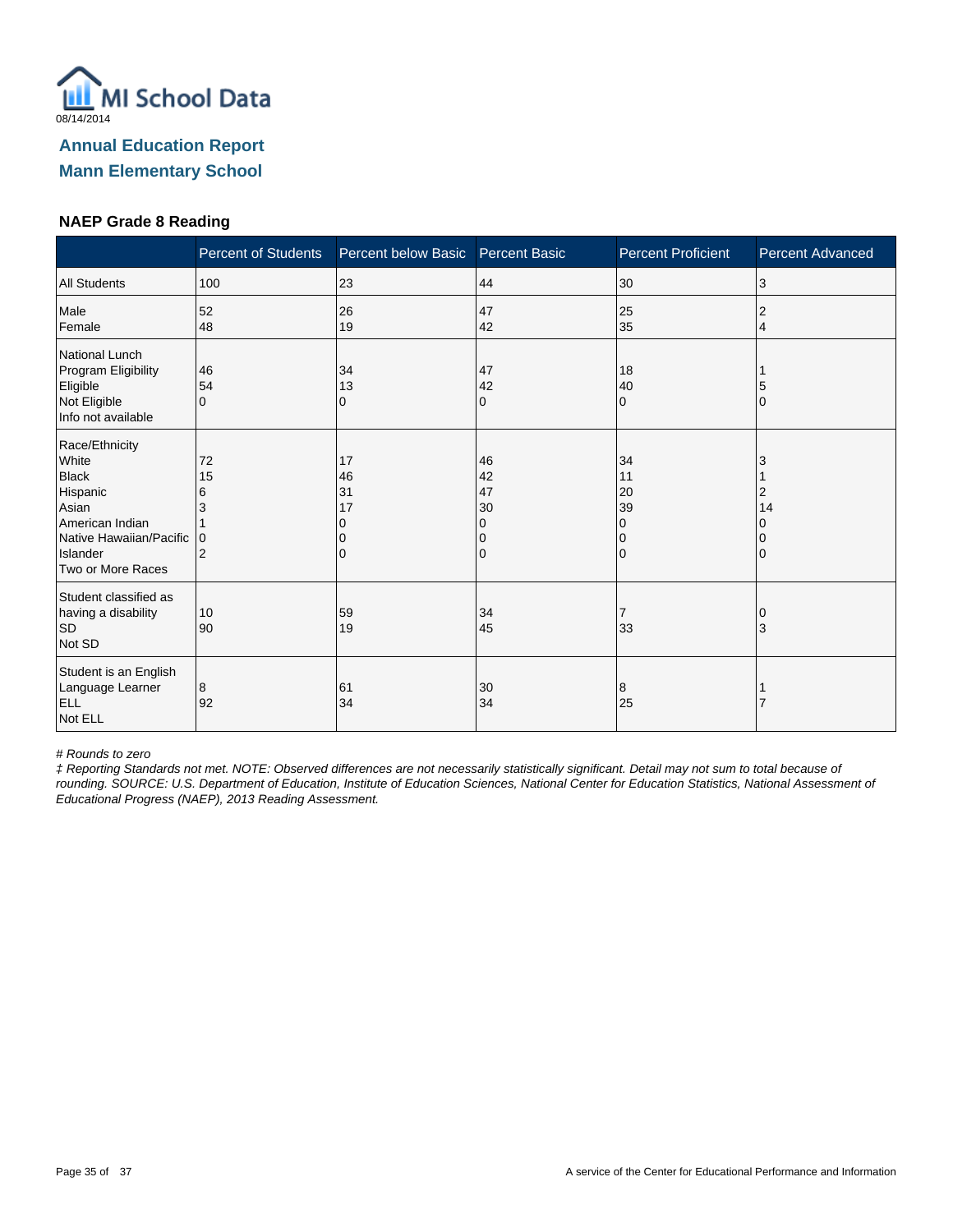

#### **NAEP Grade 12 Reading**

|                                                                                                                                             | <b>Percent of Students</b>   | Percent below Basic       | <b>Percent Basic</b>                | <b>Percent Proficient</b>                  | Percent Advanced |
|---------------------------------------------------------------------------------------------------------------------------------------------|------------------------------|---------------------------|-------------------------------------|--------------------------------------------|------------------|
| <b>All Students</b>                                                                                                                         | 100                          | 26                        | 5                                   | 27                                         | 5                |
| Male<br>Female                                                                                                                              | 50<br>50                     | 31<br>20                  | 37<br>37                            | 28<br>37                                   | 4<br>6           |
| National Lunch<br>Program Eligibility<br>Eligible<br>Not Eligible<br>Info not available                                                     | 35<br>64                     | 37<br>19<br>0             | 39<br>36<br>0                       | 22<br>38<br>$\Omega$                       |                  |
| Race/Ethnicity<br>White<br><b>Black</b><br>Hispanic<br>Asian<br>American Indian<br>Native Hawaiian/Pacific<br>Islander<br>Two or More Races | 76<br>14<br>5<br>3<br>0<br>0 | 20<br>52<br>34<br>21<br>0 | 38<br>36<br>44<br>26<br>0<br>0<br>0 | 36<br>12<br>21<br>41<br>$\Omega$<br>0<br>0 | 6<br>12          |
| Student classified as<br>having a disability<br><b>SD</b><br>Not SD                                                                         | $\overline{7}$<br>93         | 66<br>23                  | 25<br>38                            | 8<br>34                                    | 5                |
| Student is an English<br>Language Learner<br>ELL<br>Not ELL                                                                                 | 2<br>98                      | 0<br>25                   | 0<br>37                             | 0<br>33                                    | 0<br>5           |

# Rounds to zero

‡ Reporting Standards not met. NOTE: Observed differences are not necessarily statistically significant. Detail may not sum to total because of rounding. SOURCE: U.S. Department of Education, Institute of Education Sciences, National Center for Education Statistics, National Assessment of Educational Progress (NAEP), 2013 Reading Assessment.